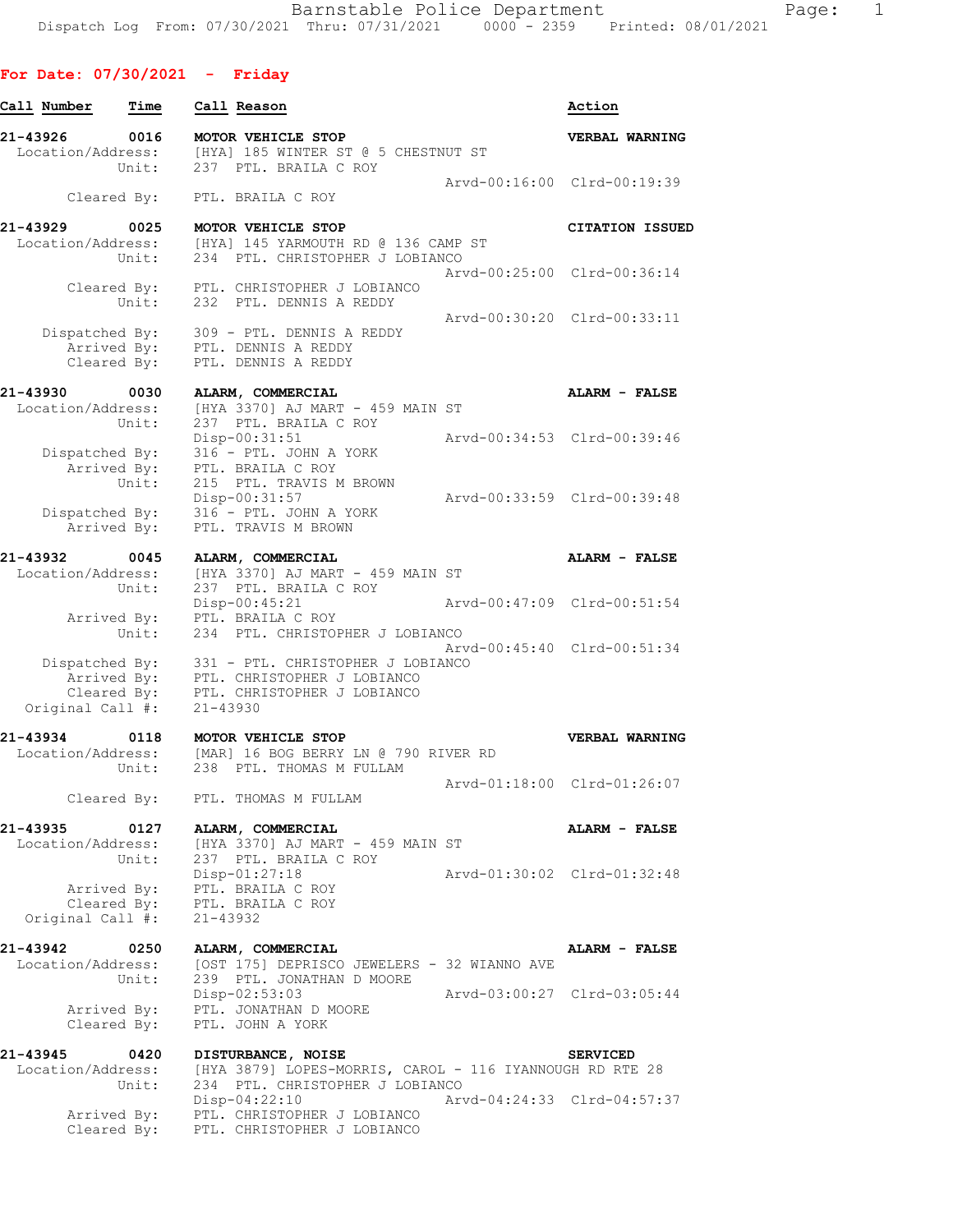Barnstable Police Department Page: 2 Dispatch Log From: 07/30/2021 Thru: 07/31/2021 0000 - 2359 Printed: 08/01/2021 Unit: 215 PTL. TRAVIS M BROWN Disp-04:24:55 Clrd-04:30:06 Cleared By: PTL. TRAVIS M BROWN Unit: 215 PTL. TRAVIS M BROWN Arvd-04:30:38 Clrd-04:53:33 Dispatched By: 289 - PTL. TRAVIS M BROWN Arrived By: PTL. TRAVIS M BROWN Cleared By: PTL. TRAVIS M BROWN **21-43946 0532 ACCIDENT, PROPERTY DAMAGE REPORT TAKEN**  Location/Address: [HYA 1614] CAPE COD NUTRITION CORNER - 75 IYANNOUGH RD RTE 28 Unit: 232 PTL. DENNIS A REDDY Disp-05:34:00 Arvd-05:37:56 Clrd-06:28:32 Arrived By: PTL. DENNIS A REDDY Cleared By: PTL. DENNIS A REDDY Unit: 234 PTL. CHRISTOPHER J LOBIANCO Arvd-05:42:23 Clrd-06:22:40 Dispatched By: 331 - PTL. CHRISTOPHER J LOBIANCO Arrived By: PTL. CHRISTOPHER J LOBIANCO Cleared By: PTL. CHRISTOPHER J LOBIANCO Refer To Incident: 21-1498-OF **21-43947 0608 TRAFFIC, ENFORCEMENT ACTIVITY SERVICED**  Location/Address: [COT] 976 MAIN ST @ 4 POPONESSETT RD Unit: 238 PTL. THOMAS M FULLAM Arvd-06:10:08 Clrd-06:27:10 **21-43949 0650 BUILDING CHECK SERVICED**  Location/Address: [HYA 103] BARNSTABLE MUNICIPAL AIRPORT - TERMINAL - 480 BARNSTABLE RD Unit: 215 PTL. TRAVIS M BROWN Arvd-06:50:00 Clrd-06:58:54 **21-43950 0704 ACCIDENT, PROPERTY DAMAGE REPORT TAKEN**  Location/Address: [HYA 774] CAPE CROSSROADS CONDOMINIUMS - 800 BEARSE'S WAY Unit: 234 PTL. CHRISTOPHER J LOBIANCO Disp-07:05:00 Arvd-07:05:26 Clrd-07:24:31 Arrived By: DISPATCHER TYLA BERBIG Cleared By: PTL. CHRISTOPHER J LOBIANCO Unit: 237 PTL. BRAILA C ROY Disp-07:05:10 Arvd-07:07:55 Clrd-07:38:16 Arrived By: PTL. BRAILA C ROY Cleared By: PTL. BRAILA C ROY Refer To Accident: 21-599-AC **21-43954 0806 PRISONER, ESCORT SERVICED**  Location/Address: [BAR 71] BARNSTABLE FIRST DISTRICT COURT - 3195 MAIN ST RTE 6A Unit: 216 PTL. DENISE A BALDNER Disp-08:06:49 Arvd-08:18:16 Clrd-08:30:26 Dispatched By: 867 - DISPATCHER JORDAN T SHAIRS Arrived By: DISPATCHER JORDAN T SHAIRS Cleared By: PTL. DENISE A BALDNER **21-43956 0825 ASSIST, WELL BEING SERVICED**  Location/Address: [WBA] 400 MAIN ST RTE 6A @ 27 HIGH ST Unit: 234 PTL. KRISTINA M GUSTAFSON Disp-08:27:26 Clrd-08:31:36 Unit: 216 PTL. DENISE A BALDNER<br>Disp-08:31:33 Disp-08:31:33 Arvd-08:43:05 Clrd-09:08:51 Arrived By: PTL. DENISE A BALDNER Cleared By: PTL. DENISE A BALDNER **21-43957 0831 MOTOR VEHICLE STOP VERBAL WARNING**  Location/Address: [CEN] 16 RICHARDSON RD @ 1500 FALMOUTH RD RTE 28 Unit: 215 PTL. CORBIN J FRIES Arvd-08:31:56 Clrd-08:32:40 **21-43958 0834 ASSIST, WELL BEING SERVICED**  Location/Address: [HYA 362] 110 HIGH SCHOOL RD<br>Unit: 234 PTL. KRISTINA M GUSTAFSON 234 PTL. KRISTINA M GUSTAFSON Disp-08:35:24 Clrd-08:40:51

**21-43959 0843 FOLLOW UP SERVICED**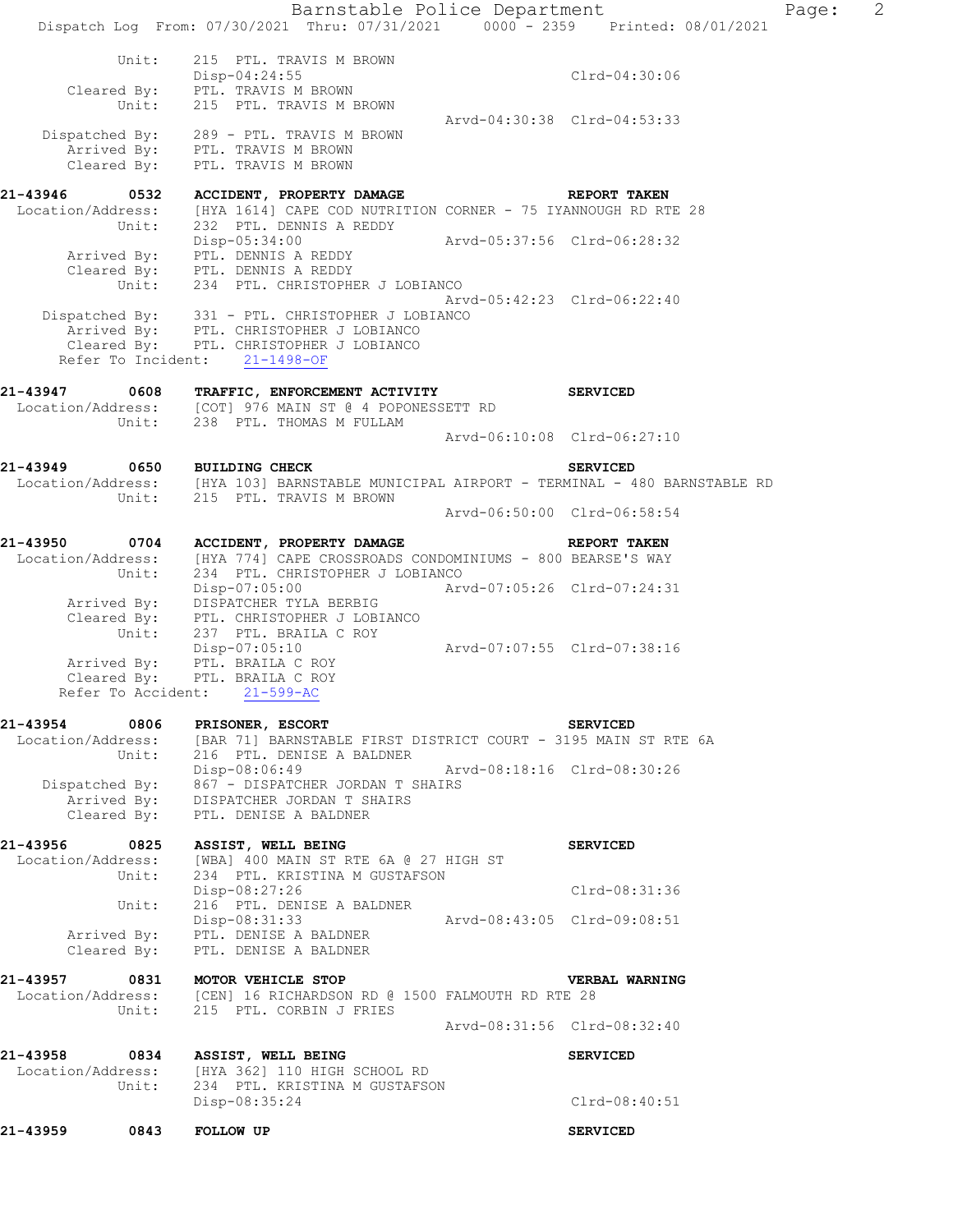|                                                | Barnstable Police Department<br>Dispatch Log From: 07/30/2021 Thru: 07/31/2021 0000 - 2359 Printed: 08/01/2021                                                  |                             | Page:                       | 3 |
|------------------------------------------------|-----------------------------------------------------------------------------------------------------------------------------------------------------------------|-----------------------------|-----------------------------|---|
| Location/Address:<br>Unit:<br>Cleared By:      | [HYA] 41 COMPASS CIR<br>B297 PTL. EVAN M HAUSSMANN<br>Disp-08:44:26<br>PTL. EVAN M HAUSSMANN                                                                    | Arvd-08:44:30 Clrd-08:47:44 |                             |   |
| Location/Address:                              | 21-44050 0855 HOMELESS TRESPASS/UNWANTED<br>[HYA 383] FEDERATED CHURCH OF HYANNIS - 320 MAIN ST                                                                 |                             | <b>SERVICED</b>             |   |
| 21-43967 0859<br>Location/Address:             | FINGERPRINT, NON CRIMINAL<br>[HYA 124] BARNSTABLE POLICE DEPARTMENT - 1200 PHINNEY'S LN                                                                         |                             | <b>SERVICED</b>             |   |
|                                                | 21-43960 0902 E911, ABANDONED CALL<br>Location/Address: [BAR 537] COOPERATIVE BANK OF CAPE COD, THE - 25 BENJAMIN FRANKLIN WAY<br>Unit: 215 PTL. CORBIN J FRIES |                             | <b>SERVICED</b>             |   |
| Cleared By:                                    | Disp-09:04:29<br>Arrived By: PTL. CORBIN J FRIES<br>PTL. CORBIN J FRIES                                                                                         |                             | Arvd-09:14:34 Clrd-09:16:43 |   |
| 21-43962<br>0910                               | <b>ASSIST, WELL BEING</b>                                                                                                                                       |                             | <b>SERVICED</b>             |   |
| Location/Address:                              | [HYA 2572] CAPE & ISLANDS TIRE - BRAKES & ALIGNMENT - 736 BEARSE'S WAY                                                                                          |                             |                             |   |
| Unit:                                          | 234 PTL. KRISTINA M GUSTAFSON<br>Disp-09:10:30<br>Arrived By: PTL. KRISTINA M GUSTAFSON<br>Cleared By: PTL. KRISTINA M GUSTAFSON                                | Arvd-09:13:39 Clrd-09:23:55 |                             |   |
| Unit:                                          | 223 PTL. ANDREW M JOHNSON<br>Disp-09:10:39                                                                                                                      | Arvd-09:12:26 Clrd-09:25:05 |                             |   |
| Unit:                                          | Arrived By: PTL. ANDREW M JOHNSON<br>Cleared By: PTL. ANDREW M JOHNSON<br>210 SGT. ERIC W DRIFMEYER                                                             |                             |                             |   |
| Dispatched By:                                 | Disp-09:14:56<br>862 - DISPATCHER LOREN P ORPEN<br>Arrived By: DISPATCHER LOREN P ORPEN                                                                         | Arvd-09:14:58 Clrd-09:19:12 |                             |   |
| Unit:                                          | Cleared By: SGT. ERIC W DRIFMEYER<br>Unit: 337 PTL. DANIELLE S :<br>337 PTL. DANIELLE S ST. PETER<br>Disp-09:17:12 Enrt-09:17:12 Arvd-09:18:46 Clrd-09:24:15    |                             |                             |   |
| Dispatched By:                                 | 274 - PTL. DANIELLE S ST. PETER<br>Enroute By: PTL. DANIELLE S ST. PETER<br>Arrived By: PTL. DANIELLE S ST. PETER<br>Cleared By: PTL. DANIELLE S ST. PETER      |                             |                             |   |
| 21-43963 0924 FOLLOW UP                        |                                                                                                                                                                 |                             | <b>SERVICED</b>             |   |
| Unit:                                          | Location/Address: [HYA 2860] GIOVANGELO, ROBERT - 73 VANDERMINT LN<br>322 Detective EDWARD CRONIN                                                               |                             |                             |   |
|                                                | Cleared By: SGT. MEAGHAN M CUNNINGHAM                                                                                                                           |                             | Arvd-09:24:00 Clrd-15:47:13 |   |
| 21-43968<br>0953                               | ASSIST, WELL BEING                                                                                                                                              |                             | <b>SERVICED</b>             |   |
| Location/Address:<br>Unit:                     | [HYA 2544] CAPE COD MALL / SIMON MALLS - 769 IYANNOUGH RD RTE 132<br>234 PTL. KRISTINA M GUSTAFSON<br>Disp-09:53:32                                             |                             | Arvd-09:55:22 Clrd-09:59:05 |   |
| Arrived By:<br>Cleared By:<br>Unit:            | PTL. KRISTINA M GUSTAFSON<br>PTL. KRISTINA M GUSTAFSON<br>215 PTL. CORBIN J FRIES                                                                               |                             |                             |   |
| Cleared By:                                    | Disp-09:53:36<br>DISPATCHER LOREN P ORPEN                                                                                                                       |                             | Clrd-09:56:56               |   |
| 21-43976<br>1012<br>Location/Address:<br>Unit: | TRAFFIC, PARKING VIOL<br>[HYA 2690] IMPERIALE, AURILLA - 30 WEST MAIN ST Apt. #17<br>215 PTL. CORBIN J FRIES                                                    |                             | <b>SERVICED</b>             |   |
| Cleared By:                                    | Disp-10:14:41<br>PTL. CORBIN J FRIES                                                                                                                            |                             | Arvd-11:01:21 Clrd-11:53:22 |   |
| 21-43979<br>1019<br>Location/Address:<br>Unit: | MOTOR VEHICLE STOP<br>[HYA] 35 PLEASANT ST<br>223 PTL. ANDREW M JOHNSON                                                                                         |                             | <b>ADVISED</b>              |   |
| Cleared By:                                    | PTL. ANDREW M JOHNSON                                                                                                                                           |                             | Arvd-10:19:00 Clrd-10:24:40 |   |
| 21-43981<br>1020                               | TRAFFIC, ROAD HAZARD                                                                                                                                            |                             | <b>SERVICED</b>             |   |
| Location/Address:<br>Unit:                     | [MAR] 3971 FALMOUTH RD RTE 28 @ 1094 PUTNAM AVE<br>221 PTL. BRANDON V SANDERS                                                                                   |                             |                             |   |
|                                                | $Disp-10:22:43$                                                                                                                                                 |                             | Arvd-10:29:57 Clrd-10:32:23 |   |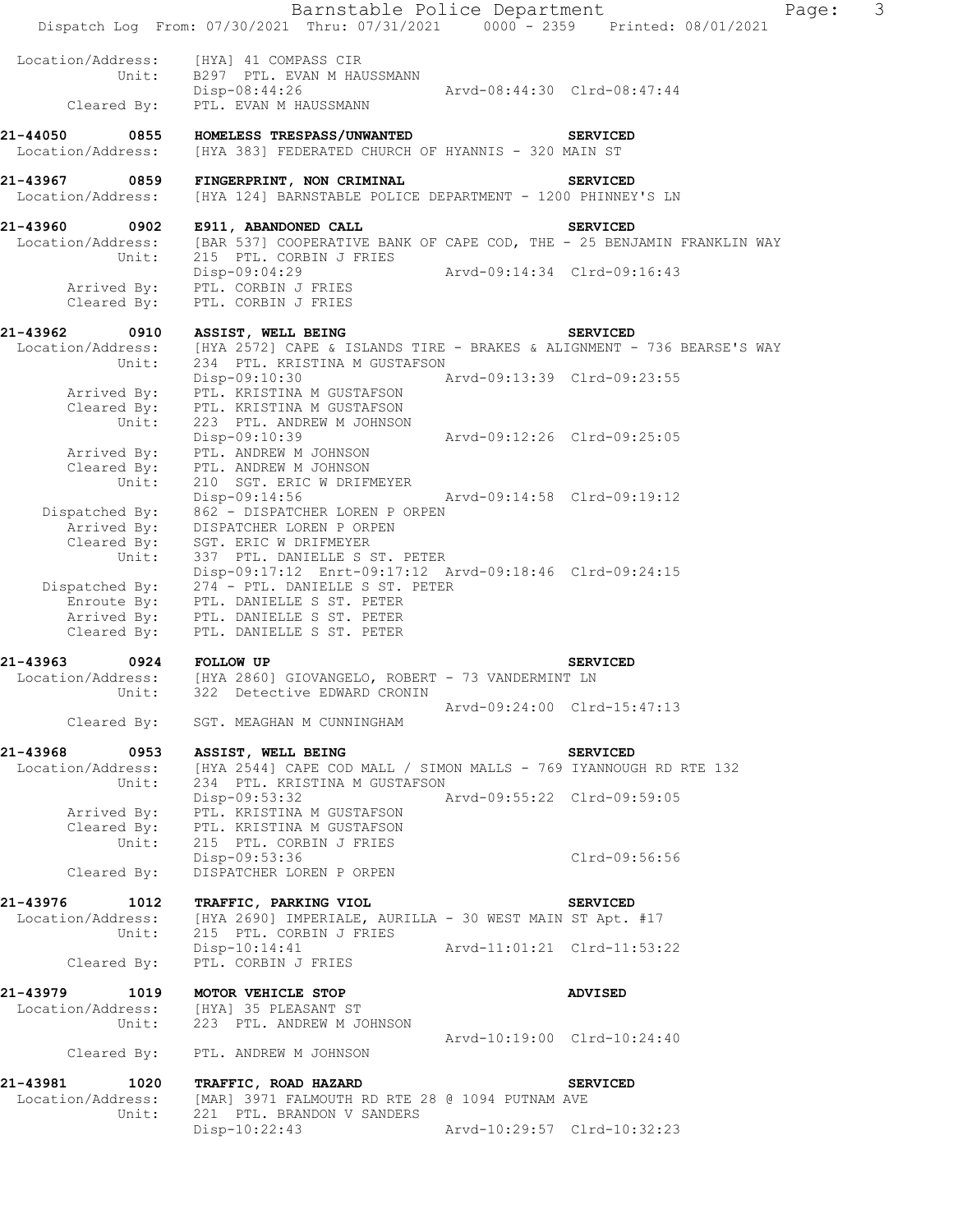| Arrived By:<br>Cleared By: | PTL. BRANDON V SANDERS<br>DISPATCHER JORDAN T SHAIRS                                                 |                      |
|----------------------------|------------------------------------------------------------------------------------------------------|----------------------|
| 21-43980<br>1021           | <b>FAMILY</b>                                                                                        | REPORT TAKEN         |
| Location/Address:          | [OST 1448] IRVING, WILLIAM - 30 DEERFIELD RD                                                         |                      |
| Unit:                      | 232 PTL. MATTHEW J MELIA                                                                             |                      |
|                            | Disp-10:22:04<br>Arvd-10:30:48 Clrd-10:52:52                                                         |                      |
| Arrived By:                | PTL. MATTHEW J MELIA                                                                                 |                      |
| Cleared By:                | DISPATCHER LOREN P ORPEN                                                                             |                      |
| Unit:                      | 216 PTL. DENISE A BALDNER                                                                            |                      |
|                            | Disp-10:23:43                                                                                        | Clrd-10:32:30        |
| Unit:                      | 221 PTL. BRANDON V SANDERS                                                                           |                      |
|                            | Disp-10:32:35<br>Arvd-10:37:10 Clrd-10:41:31                                                         |                      |
|                            | Arrived By: PTL. BRANDON V SANDERS                                                                   |                      |
|                            | Cleared By: PTL. BRANDON V SANDERS                                                                   |                      |
|                            | Refer To Incident: 21-1500-OF                                                                        |                      |
| 21-43983<br>1024           | SUSPICIOUS, ACTIVITY                                                                                 | <b>SERVICED</b>      |
| Location/Address:          | [HYA 2716] ARC OF CAPE COD - 171 MAIN ST                                                             |                      |
| Unit:                      | B297 PTL. EVAN M HAUSSMANN                                                                           |                      |
|                            | Disp-10:28:34                                                                                        | $Clrd-10:34:02$      |
| Unit:                      | 234 PTL. KRISTINA M GUSTAFSON                                                                        |                      |
|                            | Disp-10:28:37                                                                                        | Clrd-10:33:49        |
| Unit:                      | 337 PTL. DANIELLE S ST. PETER                                                                        |                      |
|                            | Disp-10:30:10 Enrt-10:30:10 Arvd-10:32:51 Clrd-10:38:33                                              |                      |
| Dispatched By:             | 274 - PTL. DANIELLE S ST. PETER                                                                      |                      |
| Enroute By:                | PTL. DANIELLE S ST. PETER                                                                            |                      |
|                            | Arrived By: PTL. DANIELLE S ST. PETER                                                                |                      |
|                            |                                                                                                      |                      |
| Unit:                      | 223 PTL. ANDREW M JOHNSON                                                                            |                      |
|                            | Arvd-10:31:12 Clrd-10:38:31                                                                          |                      |
|                            | Dispatched By: 298 - PTL. ANDREW M JOHNSON                                                           |                      |
| Arrived By:                | PTL. ANDREW M JOHNSON                                                                                |                      |
| 21-43989<br>1052           | ALARM, RESIDENTIAL                                                                                   | <b>ALARM - FALSE</b> |
| Location/Address:          | [OST 1133] DELCOL, ROBERT - 15 EEL RIVER RD                                                          |                      |
| Unit:                      | 232 PTL. MATTHEW J MELIA                                                                             |                      |
|                            | $Disp-10:57:05$<br>Arvd-11:06:42 Clrd-11:16:51                                                       |                      |
| Arrived By:                | PTL. MATTHEW J MELIA                                                                                 |                      |
| Cleared By:                | PTL. MATTHEW J MELIA                                                                                 |                      |
| Unit:                      | 216 PTL. DENISE A BALDNER                                                                            |                      |
|                            | $Disp-11:08:56$                                                                                      | Clrd-11:09:19        |
| Unit:                      | 221 PTL. BRANDON V SANDERS                                                                           |                      |
|                            | Disp-11:09:17                                                                                        | $Clrd-11:14:52$      |
| Cleared By:                | DISPATCHER LOREN P ORPEN                                                                             |                      |
|                            |                                                                                                      |                      |
| 21-43992<br>1102           | ANIMALS, BITE                                                                                        | REPORT TAKEN         |
| Location:                  | [COT 12] EAGLE POND                                                                                  |                      |
| Unit:                      | 221 PTL. BRANDON V SANDERS                                                                           |                      |
|                            | $Disp-11:15:15$<br>Arvd-11:18:44 Clrd-11:31:26                                                       |                      |
| Arrived By:                | PTL. BRANDON V SANDERS                                                                               |                      |
|                            | Cleared By: PTL. BRANDON V SANDERS                                                                   |                      |
| Unit:                      | 202 LT. MICHAEL J CLARK                                                                              |                      |
|                            | Arvd-11:16:25 Clrd-11:24:36<br>Disp-11:16:24                                                         |                      |
|                            | Cleared By: LT. MICHAEL J CLARK                                                                      |                      |
|                            | Refer To Incident: 21-1501-OF                                                                        |                      |
|                            |                                                                                                      |                      |
| 21-43993                   | 1104 MOTOR VEHICLE STOP                                                                              | VERBAL WARNING       |
|                            | Location/Address: [HYA 4029] GANNON'S TAVERN - 959 BEARSE'S WAY                                      |                      |
|                            | Unit: 402 PTL. MATTHEW J LOUNSBURY                                                                   |                      |
|                            | Arvd-11:04:42 Clrd-11:08:31                                                                          |                      |
|                            |                                                                                                      |                      |
| 21-43995                   | 1113 MOTOR VEHICLE STOP<br><b>ADVISED</b>                                                            |                      |
| Location/Address:          |                                                                                                      |                      |
|                            | dress: [HYA 124] BARNSTABLE POLICE DEPARTMENT - 1200 PHINNEY'S LN<br>Unit: 216 PTL. DENISE A BALDNER |                      |
|                            | Arvd-11:13:00 Clrd-11:17:33                                                                          |                      |
|                            | Cleared By: PTL. DENISE A BALDNER                                                                    |                      |
|                            |                                                                                                      |                      |
| 21-43996<br>1114           | MOTOR VEHICLE STOP<br><b>ADVISED</b>                                                                 |                      |
|                            |                                                                                                      |                      |
| Location/Address:          | [HYA] 280 MAIN ST @ 580 OLD COLONY RD                                                                |                      |
| Unit:                      | 223 PTL. ANDREW M JOHNSON                                                                            |                      |
|                            | $Disp-11:14:54$<br>Arvd-11:14:59 Clrd-11:18:15                                                       |                      |
| Cleared By:                | PTL. ANDREW M JOHNSON                                                                                |                      |
|                            |                                                                                                      |                      |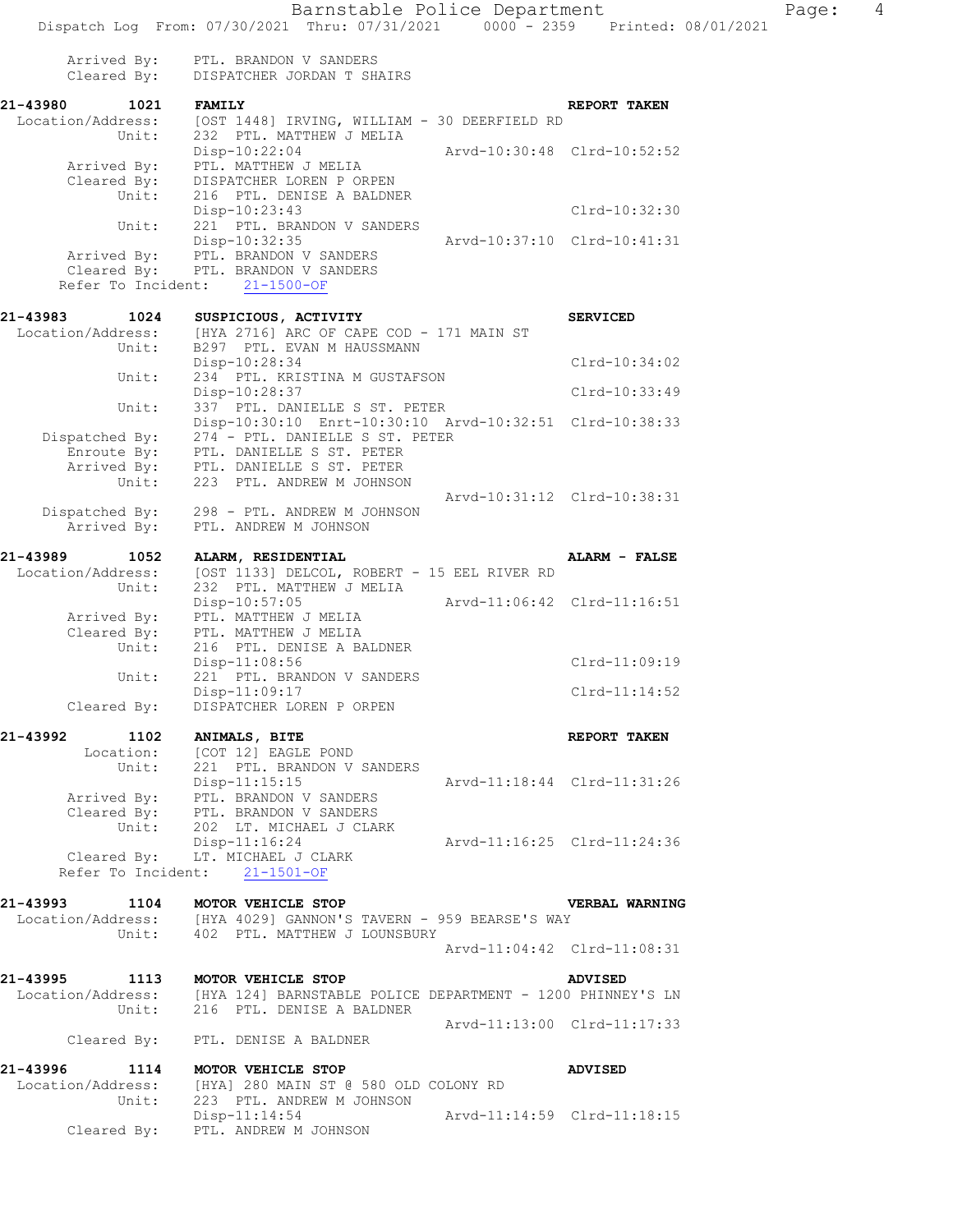Barnstable Police Department Fage: 5 Dispatch Log From: 07/30/2021 Thru: 07/31/2021 0000 - 2359 Printed: 08/01/2021 **21-43998 1131 MOTOR VEHICLE STOP ADVISED** 

Location/Address: [BAR 833] VILLAGE GREEN APARTMENTS - 767 INDEPENDENCE DR Unit: 216 PTL. DENISE A BALDNER Arvd-11:31:00 Clrd-11:41:40 Cleared By: PTL. DENISE A BALDNER **21-43999 1133 TRAFFIC, RADAR SERVICED**  Location/Address: [HYA 2518] FINKLE, BONNIE - 130 OLD CRAIGVILLE RD Unit: 402 PTL. MATTHEW J LOUNSBURY Arvd-11:33:46 Clrd-11:40:58 Unit: 402 PTL. MATTHEW J LOUNSBURY Disp-11:46:43 Arvd-11:46:55 Clrd-11:50:08

**21-44000 1140 MOTOR VEHICLE STOP CITATION ISSUED**  Location/Address: [HYA 2518] FINKLE, BONNIE - 130 OLD CRAIGVILLE RD Unit: 402 PTL. MATTHEW J LOUNSBURY Arvd-11:40:58 Clrd-11:46:40

# **21-44001 1144 ASSIST, KEEP PEACE SERVICED**  Location/Address: [HYA] 199 ARROWHEAD DR Unit: 223 PTL. ANDREW M JOHNSON Disp-11:45:48 Arvd-12:00:05 Clrd-12:03:34 Arrived By: PTL. ANDREW M JOHNSON

**21-44003 1211 HARASSMENT, UNWANTED SERVICED**  Location/Address: [WBA 11] BURGER KING - 2145 IYANNOUGH RD RTE 132 Unit: 216 PTL. DENISE A BALDNER Disp-12:11:59 Arvd-12:14:46 Clrd-12:24:40 Arrived By: PTL. DENISE A BALDNER Cleared By: PTL. DENISE A BALDNER Unit: 227 PTL. EVAN M HAUSSMANN Arvd-12:16:12 Clrd-12:24:37 Arrived By: PTL. EVAN M HAUSSMANN Cleared By: PTL. EVAN M HAUSSMANN

## **21-44005 1217 MOTOR VEHICLE STOP VERBAL WARNING**  Location/Address: [HYA] 290 OLD STRAWBERRY HILL RD @ 7 VANDERMINT LN Unit: 223 PTL. ANDREW M JOHNSON

 Arvd-12:17:00 Clrd-12:21:06 Cleared By: PTL. ANDREW M JOHNSON

### **21-44006 1218 ACCIDENT, PERSONAL INJURY REPORT TAKEN**  Location/Address: [BAR] 1 SHOOTFLYING HILL RD @ 1900 IYANNOUGH RD RTE 132 Unit: 234 PTL. KRISTINA M GUSTAFSON Disp-12:19:28 Arvd-12:23:01 Clrd-12:53:42 Arrived By: PTL. KRISTINA M GUSTAFSON Cleared By: PTL. KRISTINA M GUSTAFSON Unit: 227 PTL. EVAN M HAUSSMANN Arvd-12:27:07 Clrd-12:49:29

 Dispatched By: 297 - PTL. EVAN M HAUSSMANN Arrived By: PTL. EVAN M HAUSSMANN Refer To Accident: 21-600-AC

### **21-44010 1231 ASSIST, OTHER AGENCY SERVICED**  Location/Address: [HYA] 210 COMPASS CIR

# Unit: 215 PTL. CORBIN J FRIES Cleared By: PTL. CORBIN J FRIES

# Disp-12:33:28 Clrd-12:45:04

# **21-44013 1241 ASSIST SERVICED**

Location/Address: [HYA 1818] CAPE COD REGIONAL TRANSIT AUTHORITY - 181 IYANNOUGH RD RTE 28

**21-44014 1247 ASSIST, WELL BEING SERVICED** 

 Location/Address: [HYA 3978] HYANNIS PAINT & SUPPLY - 25 IYANNOUGH RD RTE 28 Unit: 223 PTL. ANDREW M JOHNSON Disp-12:48:02 Arvd-12:50:06 Clrd-13:20:48 Arrived By: PTL. ANDREW M JOHNSON Cleared By: PTL. ANDREW M JOHNSON Unit: 215 PTL. CORBIN J FRIES Disp-12:48:12 Arvd-12:56:47 Clrd-13:12:07 Cleared By: PTL. CORBIN J FRIES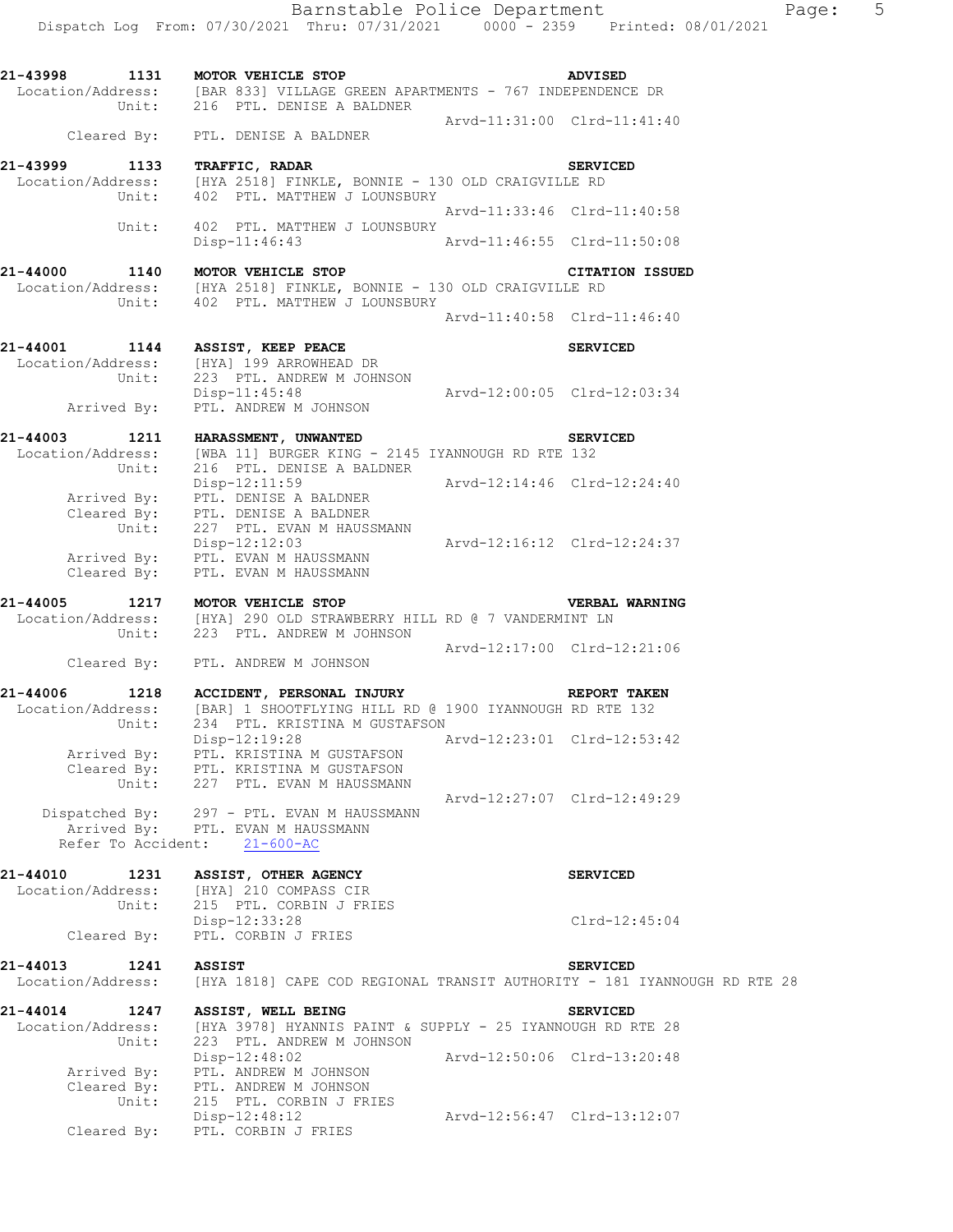Barnstable Police Department Fage: 6 Dispatch Log From: 07/30/2021 Thru: 07/31/2021 0000 - 2359 Printed: 08/01/2021 Unit: 337 PTL. DANIELLE S ST. PETER<br>Disp-12:48:50 Arvd-12:54:30 Clrd-13:22:48 Disp-12:48:50 Arvd-12:54:30 Clrd-13:22:48 Dispatched By: 289 - PTL. TRAVIS M BROWN Arrived By: DISPATCHER LOREN P ORPEN Cleared By: PTL. DANIELLE S ST. PETER Unit: 202 LT. MICHAEL J CLARK Disp-12:49:38 Enrt-12:49:39 Clrd-13:14:08 Dispatched By: 197 - LT. MICHAEL J CLARK Enroute By: LT. MICHAEL J CLARK Cleared By: LT. MICHAEL J CLARK Refer To Incident: 21-1502-OF **21-44015 1254 ASSIST, KEEP PEACE SERVICED**  Location/Address: [BAR 831] OSIMO-CLOUTIER, CHERYL & WILLIAM - 32 ACRE HILL RD<br>Unit: 216 PTL. DENISE A BALDNER 216 PTL. DENISE A BALDNER Disp-12:56:12 Arvd-13:03:04 Clrd-13:24:03 Arrived By: PTL. DENISE A BALDNER Cleared By: PTL. DENISE A BALDNER **21-44016 1302 SUSPICIOUS, PERSON ARREST MADE**  Location/Address: [HYA] 18 LINDEN ST @ 64 LOCUST ST Unit: 227 PTL. EVAN M HAUSSMANN Arvd-13:02:00 Clrd-13:57:17 Cleared By: PTL. EVAN M HAUSSMANN Unit: 234 PTL. KRISTINA M GUSTAFSON<br>Disp-13:02:59 A Disp-13:02:59 Arvd-13:03:28 Clrd-13:07:24 Arrived By: PTL. KRISTINA M GUSTAFSON Cleared By: PTL. KRISTINA M GUSTAFSON Refer To Arrest: 21-1275-AR Arrest: ASGHAR, CH NAJAM Address: 136 LINDEN ST HYANNIS, MA<br>Age: 30 Age: Charges: DEF WARR / BPD / 2025CR1951 / DISORD, RESIST, SHOPLIFT, VANDAL **21-44017 1302 HARASSMENT, THREATS SERVICED**<br>Location/Address: [HYA 3486] HOMELESS NOT HOPELESS - 119 BAXTER RD [HYA 3486] HOMELESS NOT HOPELESS - 119 BAXTER RD Unit: 215 PTL. CORBIN J FRIES Disp-13:13:14 Arvd-13:34:58 Clrd-14:01:50 Cleared By: PTL. CORBIN J FRIES **21-44018 1309 ASSIST SERVICED**  Location/Address: [CEN] 66 CAP'N JAC'S RD Unit: 232 PTL. MATTHEW J MELIA Disp-13:11:36 Arvd-13:18:09 Clrd-13:34:35 Arrived By: PTL. MATTHEW J MELIA Cleared By: DISPATCHER LOREN P ORPEN Unit: 234 PTL. KRISTINA M GUSTAFSON Disp-13:12:31 Arvd-13:28:34 Clrd-13:34:37 Arrived By: PTL. KRISTINA M GUSTAFSON Cleared By: DISPATCHER LOREN P ORPEN **21-44019 1315 VANDALISM REPORT TAKEN**  [BAR 833] VILLAGE GREEN APARTMENTS - 767 INDEPENDENCE DR Apt. #B Unit: 216 PTL. DENISE A BALDNER Disp-13:26:47 Arvd-13:31:51 Clrd-14:05:02 Arrived By: PTL. DENISE A BALDNER Cleared By: PTL. DENISE A BALDNER Refer To Incident: 21-1503-OF **21-44020 1331 PRISONER, ESCORT SERVICED**  Location/Address: [BAR 71] BARNSTABLE FIRST DISTRICT COURT - 3195 MAIN ST RTE 6A **21-44022 1334 PRISONER, ESCORT SERVICED**  Location/Address: [BAR 71] BARNSTABLE FIRST DISTRICT COURT - 3195 MAIN ST RTE 6A Unit: 221 PTL. BRANDON V SANDERS Arvd-13:35:54 Clrd-14:29:51 **21-44028 1351 SUSPICIOUS, ACTIVITY ADVISED**  Location/Address: [HYA 3731] BED BATH & BEYOND - 65 INDEPENDENCE DR **21-44026 1400 MOTOR VEHICLE STOP CITATION ISSUED**  Location/Address: [HYA] 332 IYANNOUGH RD RTE 28 @ 210 SPRING ST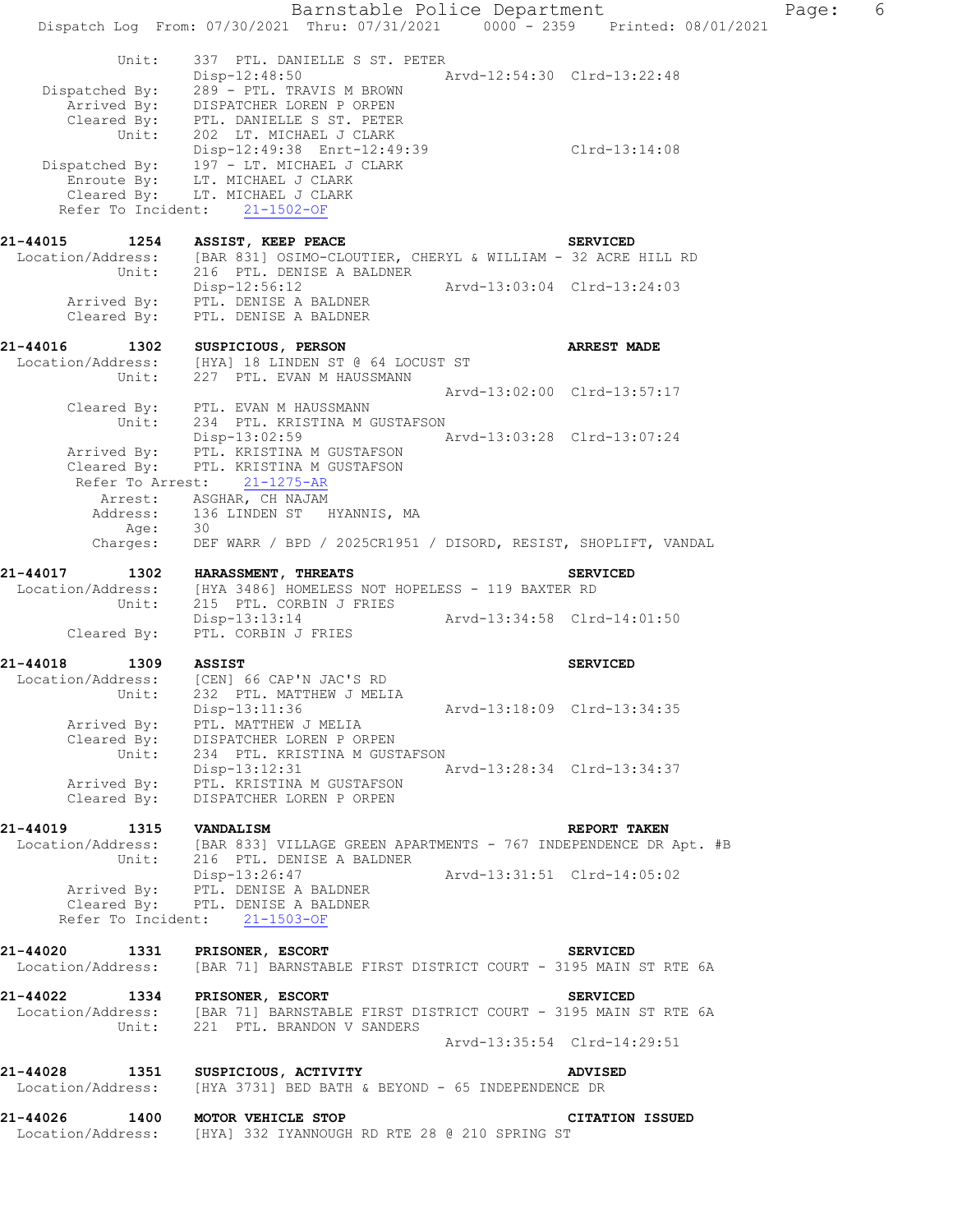Barnstable Police Department Page: 7 Dispatch Log From: 07/30/2021 Thru: 07/31/2021 0000 - 2359 Printed: 08/01/2021 Unit: 402 PTL. MATTHEW J LOUNSBURY Arvd-14:00:38 Clrd-14:08:05 **21-44027 1401 MOTOR VEHICLE STOP VERBAL WARNING**  Location/Address: [CEN] 200 GREAT MARSH RD Unit: 232 PTL. MATTHEW J MELIA Arvd-14:01:00 Clrd-14:03:51 Cleared By: PTL. MATTHEW J MELIA **21-44029 1410 MOTOR VEHICLE STOP CITATION ISSUED**  Location/Address: [HYA 14] TJ MAXX PLAZA - 425 IYANNOUGH RD RTE 28 Unit: 402 PTL. MATTHEW J LOUNSBURY Arvd-14:10:31 Clrd-14:18:45 **21-44031 1422 MOTOR VEHICLE STOP CITATION ISSUED**  Location/Address: [HYA 776] AUTO ZONE - 332 IYANNOUGH RD RTE 28 Unit: 402 PTL. MATTHEW J LOUNSBURY Arvd-14:22:34 Clrd-14:30:54 **21-44032 1431 MOTOR VEHICLE STOP CITATION ISSUED**  Location/Address: [HYA] 332 IYANNOUGH RD RTE 28 @ 210 SPRING ST Unit: 402 PTL. MATTHEW J LOUNSBURY Arvd-14:31:40 Clrd-14:37:56 **21-44033 1442 HARASSMENT, TRESPASS GONE ON ARRIVAL**  Location: [OST 564] SAMPSONS ISLAND<br>Unit: 402 PTL. MATTHEW J LOUNSB Unit: 402 PTL. MATTHEW J LOUNSBURY Disp-14:45:17 Clrd-14:56:00 **21-44037 1458 MOTOR VEHICLE STOP ADVISED**  Location/Address: [HYA] ALICIA RD Unit: 223 PTL. ANDREW M JOHNSON Arvd-14:58:00 Clrd-15:09:14 Cleared By: PTL. ANDREW M JOHNSON Unit: 227 PTL. EVAN M HAUSSMANN Arvd-15:02:12 Clrd-15:06:52 Dispatched By: 297 - PTL. EVAN M HAUSSMANN Arrived By: PTL. EVAN M HAUSSMANN Cleared By: PTL. EVAN M HAUSSMANN **21-44044 1504 TRAFFIC, COMPLAINT SERVICED**  Location/Address: [WBA] 5 CHURCH ST @ 2000 RTE 149 Unit: 216 PTL. DENISE A BALDNER Disp-15:06:27 Arvd-15:16:30 Clrd-15:26:07 Arrived By: PTL. DENISE A BALDNER Cleared By: PTL. DENISE A BALDNER Unit: 232 PTL. MATTHEW J MELIA Disp-15:08:50 Clrd-15:22:48 Dispatched By: 877 - DISPATCHER JOHN H COULOMBE Cleared By: DISPATCHER JOHN H COULOMBE **21-44060 1526 ASSIST, OTHER AGENCY SERVICED**  Location/Address: [WBA 8] SANDY NECK GATE HOUSE - 425 SANDY NECK RD Unit: 336 PTL. CHRISTOPHER C KELSEY Arvd-15:26:00 Clrd-16:27:53 Cleared By: DISPATCHER RAVEN D BOXOLD **21-44062 1529 FINGERPRINT, NON CRIMINAL SERVICED**<br>Location/Address: [HYA 124] BARNSTABLE POLICE DEPARTMENT - 1200 PHINNEY [HYA 124] BARNSTABLE POLICE DEPARTMENT - 1200 PHINNEY'S LN **21-44064 1536 VANDALISM ADVISED**  Location/Address: [CEN] 30 BREZNER LN Unit: 213 PTL. MARK S MCWILLIAMS Disp-16:08:17 Arvd-16:22:59 Clrd-16:34:02 Dispatched By: 898 - DISPATCHER CHRISTOPHER FOLEY Arrived By: PTL. MARK S MCWILLIAMS Cleared By: PTL. MARK S MCWILLIAMS

**21-44065 1539 SUSPICIOUS, ACTIVITY SERVICED**  Location/Address: [BAR] 1470 IYANNOUGH RD RTE 132 @ 950 OLD STRAWBERRY HILL RD

**21-44066 1544 DISTURBANCE REPORT TAKEN**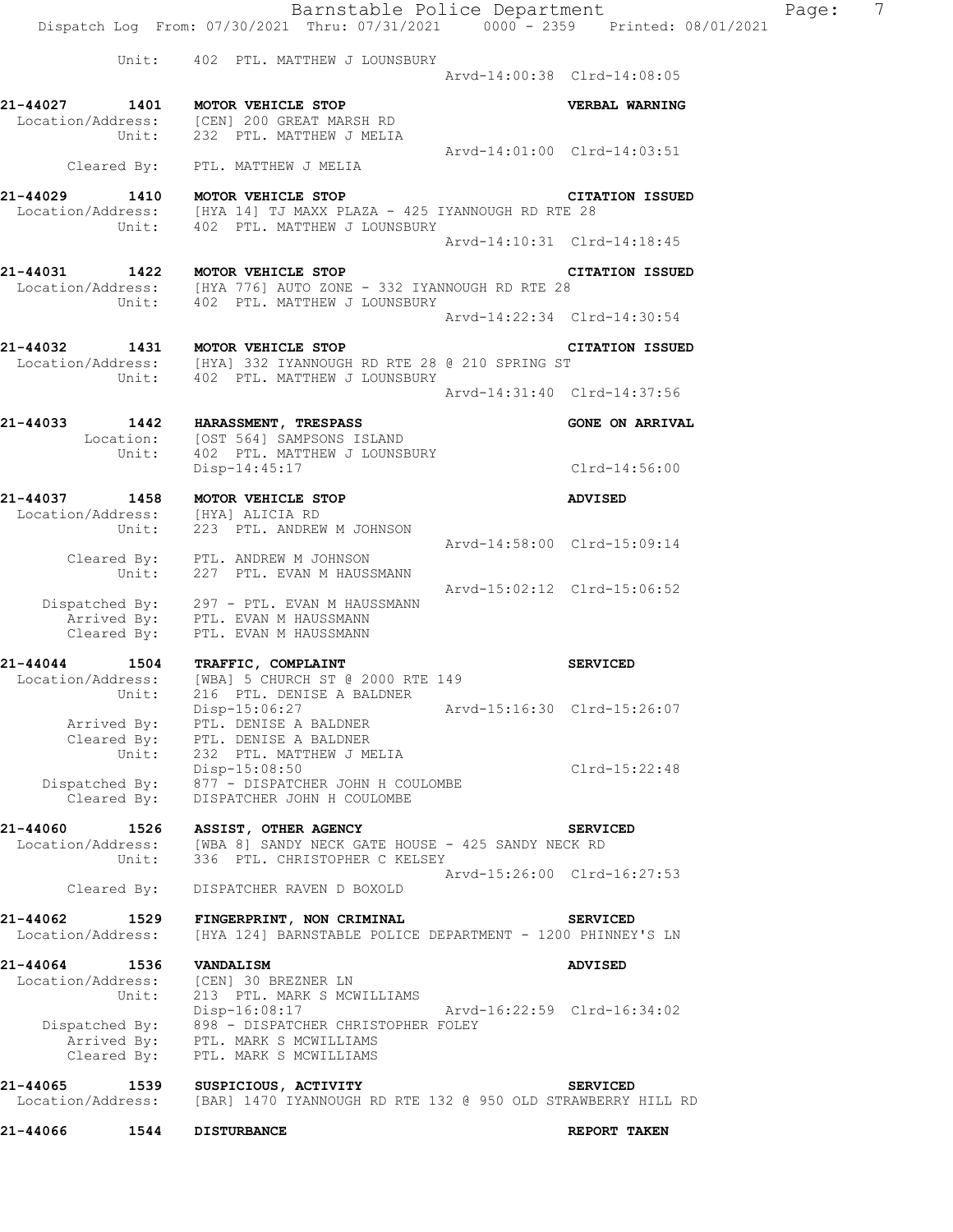Barnstable Police Department Fage: 8 Dispatch Log From: 07/30/2021 Thru: 07/31/2021 0000 - 2359 Printed: 08/01/2021 Location/Address: [HYA 549] PIN CUSHION - 600 MAIN ST Unit: 215 PTL. CORBIN J FRIES Disp-15:47:18 Arvd-15:57:10 Clrd-16:52:09 Arrived By: PTL. CORBIN J FRIES Cleared By: PTL. CORBIN J FRIES Unit: 237 PTL. BRUCE E MARNEY Disp-15:53:36 Clrd-15:53:52 Dispatched By: 882 - DISPATCHER RAVEN D BOXOLD Cleared By: DISPATCHER RAVEN D BOXOLD Unit: 221 PTL. BRANDON V SANDERS Disp-15:53:49 Arvd-16:12:22 Clrd-16:49:59 Dispatched By: 882 - DISPATCHER RAVEN D BOXOLD Arrived By: DISPATCHER RYAN J MCNALLY Cleared By: PTL. BRANDON V SANDERS Refer To Incident: 21-1504-OF **21-44067 1548 FINGERPRINT, NON CRIMINAL SERVICED**  Location/Address: [HYA 124] BARNSTABLE POLICE DEPARTMENT - 1200 PHINNEY'S LN **21-44068 1601 MOTOR VEHICLE, PRIVATE TOW SERVICED**  Location/Address: [HYA] 519 MAIN ST **21-44069 1612 MOTOR VEHICLE STOP VERBAL WARNING**  Location/Address: [HYA] 62 CENTER ST @ 105 WILLOW AVE Unit: 231 PTL. ANTHONY C D'ANGELO Arvd-16:12:00 Clrd-16:18:09 Cleared By: PTL. ANTHONY C D'ANGELO **21-44072 1618 PC EVALUATION** SERVICED SERVICED<br>
Location/Address: [HYA 3070] DUFFY HEALTH CENTER - 94 MAIN ST Location/Address: [HYA 3070] DUFFY HEALTH CENTER - 94 MAIN ST Unit: 232 PTL. MATTHEW J MELIA Disp-16:21:16 Arvd-16:26:53 Clrd-16:49:48 Arrived By: PTL. MATTHEW J MELIA Cleared By: DISPATCHER RAVEN D BOXOLD Unit: 231 PTL. ANTHONY C D'ANGELO Disp-16:21:29 Arvd-16:23:48 Clrd-16:48:33 Arrived By: PTL. ANTHONY C D'ANGELO Cleared By: PTL. ANTHONY C D'ANGELO **21-44074 1632 TRAFFIC, ENFORCEMENT ACTIVITY SERVICED**  Location/Address: [COT] MAIN ST Unit: 216 PTL. NATALIE A FACHADA Arvd-16:33:23 Clrd-16:40:59 **21-44075 1633 ACCIDENT, PROPERTY DAMAGE REPORT TAKEN**  Location/Address: [HYA 1933] SHIELDS MRI & CT - 2 IYANNOUGH RD RTE 28 Unit: 237 PTL. BRUCE E MARNEY Disp-16:35:58 Arvd-16:44:03 Clrd-17:09:21 Arrived By: PTL. BRUCE E MARNEY Cleared By: PTL. BRUCE E MARNEY Refer To Accident: 21-601-AC **21-44077 1642 BUILDING CHECK SERVICED**  Location/Address: [HYA 103] BARNSTABLE MUNICIPAL AIRPORT - TERMINAL - 480 BARNSTABLE RD Unit: 238 PTL. THOMAS M FULLAM Arvd-16:42:00 Clrd-16:56:43 **21-44084 1652 FAMILY REPORT TAKEN**  Location/Address: [HYA] 120 LINCOLN RD<br>Unit: 221 PTL. BRANDON V S.<br>Disp-16:54:07 Unit: 221 PTL. BRANDON V SANDERS Disp-16:54:07 Arvd-16:56:54 Clrd-17:26:09 Dispatched By: 898 - DISPATCHER CHRISTOPHER FOLEY Cleared By: DISPATCHER CHRISTOPHER FOLEY Unit: 231 PTL. ANTHONY C D'ANGELO Disp-16:54:13 Arvd-16:56:45 Clrd-17:26:09 Dispatched By: 898 - DISPATCHER CHRISTOPHER FOLEY Arrived By: DISPATCHER CHRISTOPHER FOLEY Cleared By: DISPATCHER CHRISTOPHER FOLEY Refer To Incident: 21-1505-OF **21-44097 1658 TRAFFIC, COMPLAINT SERVICED**  Location/Address: [HYA 3845] BJ'S WHOLESALE CLUB GAS STATION #321 - 590 IYANNOUGH RD RTE 132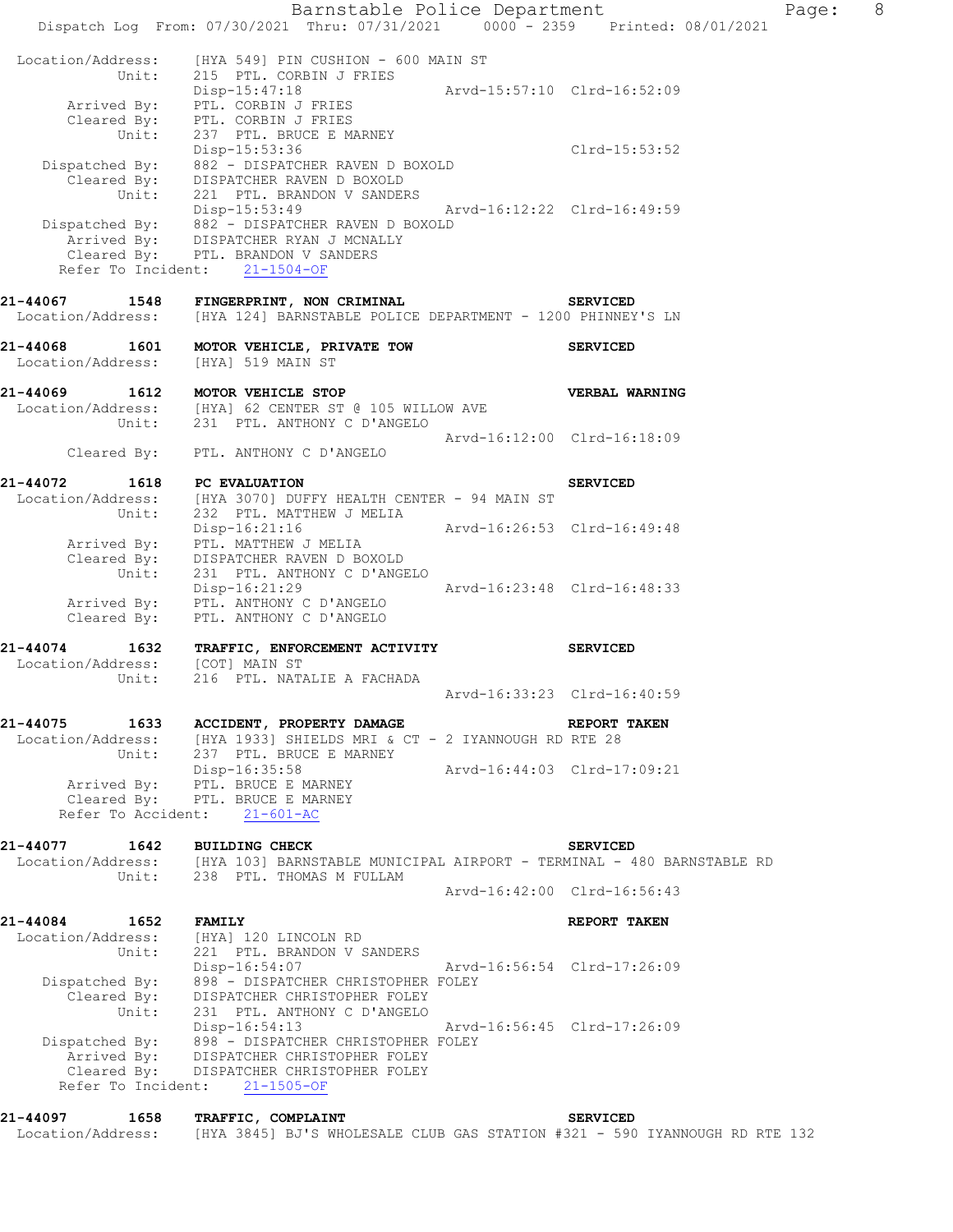Barnstable Police Department Page: 9 Dispatch Log From: 07/30/2021 Thru: 07/31/2021 0000 - 2359 Printed: 08/01/2021 Unit: 232 PTL. MATTHEW J MELIA Disp-16:59:18 Clrd-17:01:06 **21-44098 1659 SUSPICIOUS, ACTIVITY ADVISED**  Location/Address: [HYA] SOUTH ST Unit: 215 PTL. CORBIN J FRIES Disp-17:00:59 Arvd-17:03:23 Clrd-17:13:13 Arrived By: DISPATCHER CHRISTOPHER FOLEY Cleared By: PTL. PETER S MYRBECK Unit: 232 PTL. MATTHEW J MELIA Disp-17:01:11 Arvd-17:05:53 Clrd-17:13:13 Dispatched By: 871 - DISPATCHER RYAN J MCNALLY Arrived By: PTL. MATTHEW J MELIA Cleared By: PTL. PETER S MYRBECK **21-44105 1706 E911, ABANDONED CALL ADVISED**  [HYA 438] HYANNIS HARBOR HOTEL - 213 OCEAN ST Unit: 234 PTL. THOMAS EDWARDS Disp-17:09:46 Clrd-17:10:10<br>Unit: 237 PTL. BRUCE E MARNEY 237 PTL. BRUCE E MARNEY Disp-17:10:04 Arvd-17:24:46 Clrd-17:42:54 Arrived By: PTL. BRUCE E MARNEY Cleared By: PTL. BRUCE E MARNEY **21-44120 1713 ACCIDENT, PROPERTY DAMAGE REPORT TAKEN**  Location/Address: [HYA 1898] HYANNIS HONDA - SALES & SHOWROOM BUILDING - 830 WEST MAIN ST<br>Unit: 215 PTL. CORBIN J FRIES 215 PTL. CORBIN J FRIES Disp-17:14:55 Arvd-17:25:58 Clrd-17:42:21 Arrived By: PTL. CORBIN J FRIES Cleared By: PTL. CORBIN J FRIES Refer To Accident: 21-602-AC **21-44133 1729 ACCIDENT, HIT & RUN SERVICED**  Location/Address: [HYA] WASHINGTON AVE @ BIRCH ST Unit: 221 PTL. BRANDON V SANDERS Disp-17:30:16 Arvd-17:35:42 Clrd-21:36:39 Arrived By: DISPATCHER CHRISTOPHER FOLEY Cleared By: PTL. BRANDON V SANDERS<br>Unit: 231 PTL. ANTHONY C D'AN 231 PTL. ANTHONY C D'ANGELO<br>Disp-17:30:36 Disp-17:30:36 Arvd-17:31:46 Clrd-20:37:01 Arrived By: PTL. ANTHONY C D'ANGELO Unit: 232 PTL. MATTHEW J MELIA Disp-17:33:35 Arvd-17:33:39 Clrd-20:36:58 Dispatched By: 898 - DISPATCHER CHRISTOPHER FOLEY Arrived By: DISPATCHER CHRISTOPHER FOLEY Unit: 234 PTL. THOMAS EDWARDS Disp-17:35:59 Enrt-17:36:00 Arvd-17:42:01 Clrd-20:24:39 Dispatched By: 277 - PTL. THOMAS EDWARDS Enroute By: PTL. THOMAS EDWARDS Arrived By: PTL. THOMAS EDWARDS Cleared By: PTL. THOMAS EDWARDS Unit: 225 PTL. DAVID E FOLEY Disp-17:37:14 Arvd-17:43:21 Clrd-20:37:09 Dispatched By: 898 - DISPATCHER CHRISTOPHER FOLEY Arrived By: DISPATCHER CHRISTOPHER FOLEY Unit: 237 PTL. BRUCE E MARNEY Arvd-17:43:12 Clrd-17:59:04 Dispatched By: 285 - PTL. BRUCE E MARNEY Arrived By: PTL. BRUCE E MARNEY Cleared By: PTL. BRUCE E MARNEY Unit: 211 SGT. JOHN M ALEXANDER Arvd-17:57:13 Clrd-20:37:12 Dispatched By: 187 - SGT. JOHN M ALEXANDER Arrived By: SGT. JOHN M ALEXANDER Unit: 237 PTL. BRUCE E MARNEY Arvd-18:10:29 Clrd-20:36:46<br>Dispatched By: 285 - PTL. BRUCE E MARNEY Dispatched By: 285 - PTL. BRUCE E MARNEY Arrived By: PTL. BRUCE E MARNEY Cleared By: PTL. BRUCE E MARNEY Unit: 215 PTL. CORBIN J FRIES Arvd-18:55:51 Clrd-20:37:05 Dispatched By: 287 - PTL. CORBIN J FRIES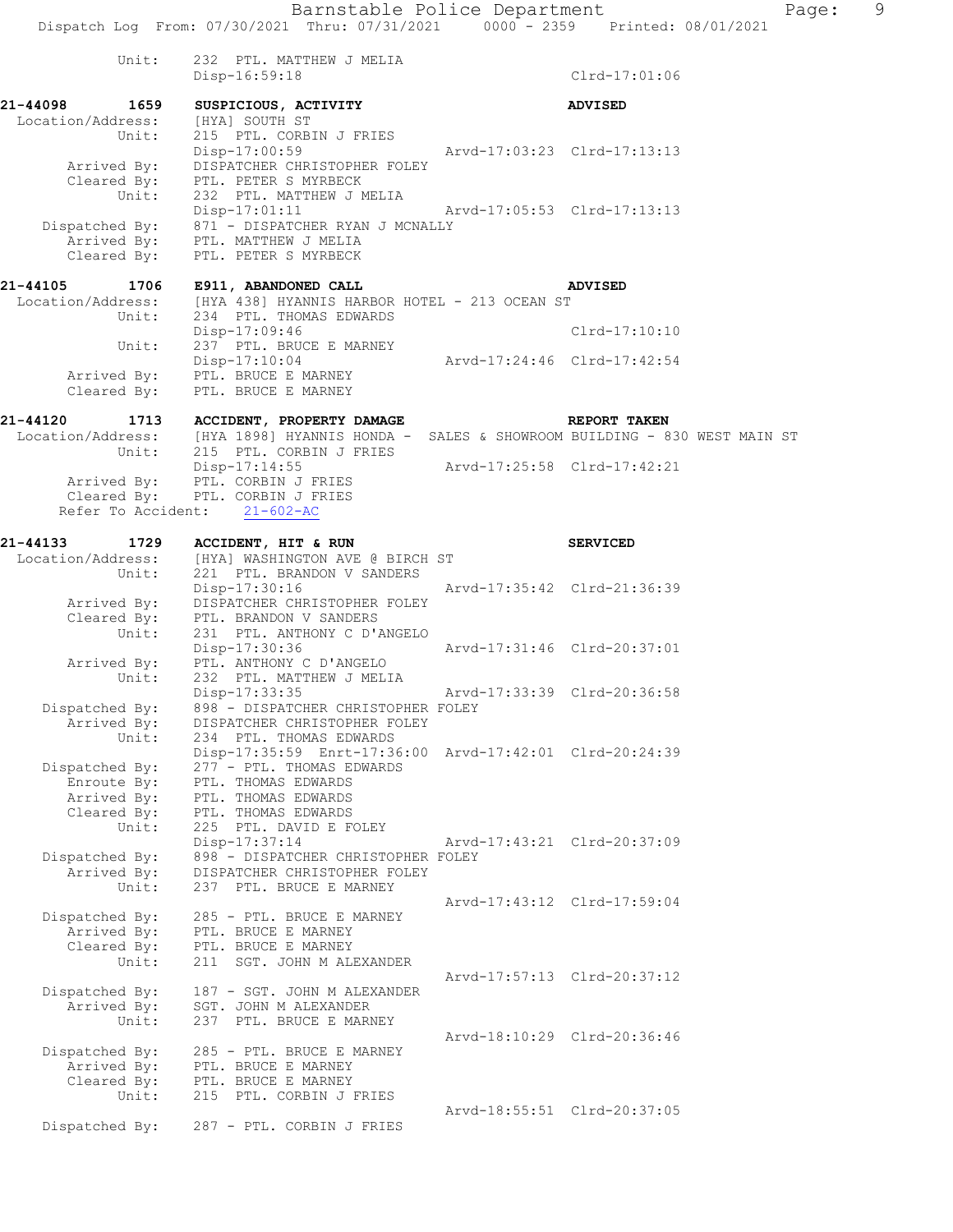|                                            |                                     | Barnstable Police Department<br>Dispatch Log From: 07/30/2021 Thru: 07/31/2021 0000 - 2359 Printed: 08/01/2021                                                                                                                   |                             |                       | Page: | 10 |
|--------------------------------------------|-------------------------------------|----------------------------------------------------------------------------------------------------------------------------------------------------------------------------------------------------------------------------------|-----------------------------|-----------------------|-------|----|
|                                            | Arrived By:<br>Unit:<br>Cleared By: | PTL. CORBIN J FRIES<br>238 PTL. THOMAS M FULLAM<br>Disp-19:42:09<br>PTL. THOMAS M FULLAM                                                                                                                                         | Arvd-19:42:12 Clrd-20:36:47 |                       |       |    |
| 21-44134 1730                              |                                     | TRAFFIC, ENFORCEMENT ACTIVITY<br>Location/Address: [CEN] CRAIGVILLE BEACH RD<br>Unit: 234 PTL. THOMAS EDWARDS                                                                                                                    |                             | <b>SERVICED</b>       |       |    |
|                                            |                                     |                                                                                                                                                                                                                                  | Arvd-17:31:35 Clrd-17:35:48 |                       |       |    |
| 21-44136 1748 FOLLOW UP                    |                                     | Location/Address: [MAR] 37 VIOLA LN<br>Unit: 216 PTL. NATALIE A FACHADA                                                                                                                                                          |                             | <b>SERVICED</b>       |       |    |
|                                            |                                     | Cleared By: PTL. NATALIE A FACHADA                                                                                                                                                                                               | Arvd-17:48:00 Clrd-17:54:29 |                       |       |    |
| 21-44137 1756                              |                                     | ASSIST, WELL BEING                                                                                                                                                                                                               |                             | PROTECTIVE CUSTODY    |       |    |
| Location/Address:                          | Unit:                               | [HYA 13] NORTH STREET PARKING LOT - NORTH ST<br>215 PTL. CORBIN J FRIES<br>Disp-17:58:40                                                                                                                                         | Arvd-18:03:33 Clrd-18:37:50 |                       |       |    |
|                                            |                                     | Dispatched By: 898 - DISPATCHER CHRISTOPHER FOLEY<br>Cleared By: PTL. PETER S MYRBECK<br>Unit: 237 PTL. BRUCE E MAR<br>237 PTL. BRUCE E MARNEY                                                                                   |                             |                       |       |    |
|                                            | Refer To $P/C$ :                    | Disp-17:59:04 Enrt-17:59:04 Arvd-17:59:55 Clrd-18:10:29<br>Dispatched By: 285 - PTL. BRUCE E MARNEY<br>Enroute By: PTL. BRUCE E MARNEY<br>Arrived By: PTL. BRUCE E MARNEY<br>Cleared By: PTL. BRUCE E MARNEY<br>$21 - 1277 - AR$ |                             |                       |       |    |
|                                            | Age:                                | P/C: ODETTE, ROBERT<br>Address: 428 MAIN ST Apt. #2 DENNIS, MA<br>56                                                                                                                                                             |                             |                       |       |    |
|                                            | Charges:                            | INCAPACITATED PERSONS, ASSISTANCE TO FACILITY OR PROTECTIVE CUSTODY                                                                                                                                                              |                             |                       |       |    |
| 21-44138<br>Location/Address:              | Unit:                               | 1759 TRAFFIC, ENFORCEMENT ACTIVITY<br>[MAR] 1066 RIVER RD @ 390 SANTUIT-NEWTOWN RD<br>216 PTL. NATALIE A FACHADA                                                                                                                 |                             | <b>SERVICED</b>       |       |    |
|                                            | Cleared By:<br>Unit:                | DISPATCHER RAVEN D BOXOLD<br>216 PTL. NATALIE A FACHADA                                                                                                                                                                          | Arvd-17:59:37 Clrd-18:01:00 |                       |       |    |
|                                            |                                     | Disp-18:04:32                                                                                                                                                                                                                    | Arvd-18:05:09 Clrd-18:16:17 |                       |       |    |
|                                            |                                     | 21-44140 1800 AIRPORT RAMP CHECK<br>Location/Address: [HYA 103] BARNSTABLE MUNICIPAL AIRPORT - TERMINAL - 480 BARNSTABLE RD<br>Unit: 238 PTL. THOMAS M FULLAM                                                                    |                             | <b>SERVICED</b>       |       |    |
|                                            |                                     | Cleared By: DISPATCHER RAVEN D BOXOLD                                                                                                                                                                                            | Arvd-18:00:00 Clrd-18:12:46 |                       |       |    |
|                                            |                                     | 21-44139 1801 MOTOR VEHICLE STOP<br>Location/Address: [MAR] 101 HAMBLIN'S HAYWAY @ 301 SANTUIT-NEWTOWN RD<br>Unit: 216 PTL. NATALIE A FACHADA                                                                                    |                             | <b>VERBAL WARNING</b> |       |    |
|                                            |                                     | Cleared By: PTL. NATALIE A FACHADA                                                                                                                                                                                               | Arvd-18:01:00 Clrd-18:04:28 |                       |       |    |
|                                            |                                     | 21-44141   1804   PROPERTY, FOUND                                                                                                                                                                                                |                             | <b>SERVICED</b>       |       |    |
|                                            |                                     | Location/Address: [HYA 1280] GOODWILL STORE, THE - 141 CORPORATION ST<br>Unit: 215 PTL. CORBIN J FRIES                                                                                                                           |                             |                       |       |    |
|                                            | Cleared By:                         | Disp-18:38:03<br>Arrived By: PTL. CORBIN J FRIES<br>PTL. CORBIN J FRIES                                                                                                                                                          | Arvd-18:47:09 Clrd-18:53:13 |                       |       |    |
| Location/Address:                          |                                     | 21-44142 1807 PROPERTY, LOST<br>[SAN] SPEEDWAY - 336 RTE 130                                                                                                                                                                     |                             | <b>SERVICED</b>       |       |    |
| 21-44143 1819 LARCENY<br>Location/Address: |                                     | [HYA 349] MINI FOOD MART - 252 MAIN ST                                                                                                                                                                                           |                             | <b>SERVICED</b>       |       |    |
|                                            |                                     | 21-44144 1825 ALARM, COMMERCIAL<br>Location/Address: [HYA 1463] BUSSMAN, MARTIN - MANNHEIM REALTY - 17 HAWTHORNE AVE                                                                                                             |                             | ALARM - CANCELLED     |       |    |
| 21-44145                                   |                                     | 1827 MOTOR VEHICLE STOP                                                                                                                                                                                                          |                             | VERBAL WARNING        |       |    |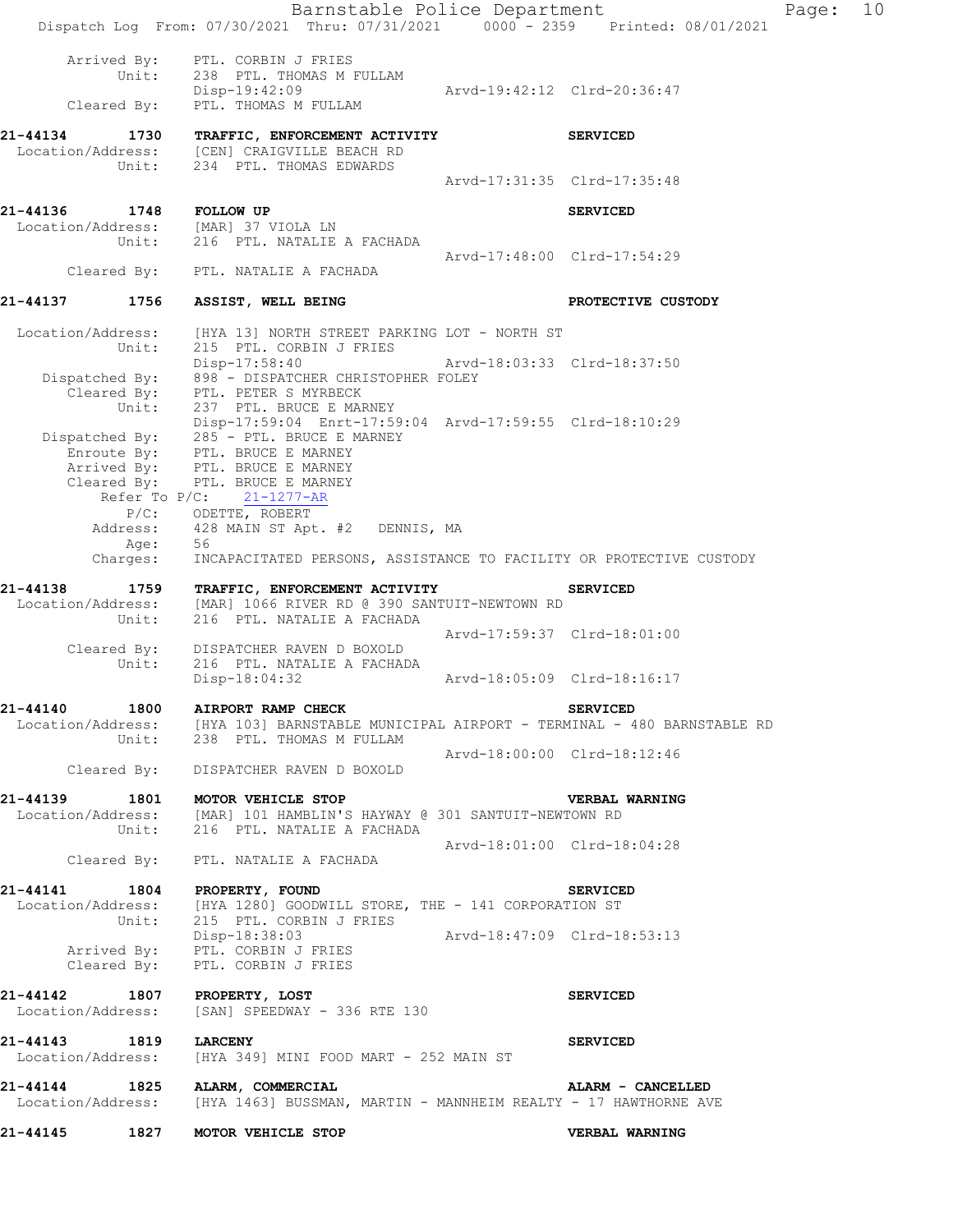|                                                       | Barnstable Police Department<br>Dispatch Log From: 07/30/2021 Thru: 07/31/2021 0000 - 2359 Printed: 08/01/2021                                                                                                  |                             |                             | Page: | 11 |
|-------------------------------------------------------|-----------------------------------------------------------------------------------------------------------------------------------------------------------------------------------------------------------------|-----------------------------|-----------------------------|-------|----|
| Location/Address:<br>Unit:                            | [MAR 1098] MORIN, NICHOLAS M - 543 WAKEBY RD<br>216 PTL. NATALIE A FACHADA                                                                                                                                      |                             |                             |       |    |
| Cleared By:                                           | PTL. NATALIE A FACHADA                                                                                                                                                                                          |                             | Arvd-18:27:00 Clrd-18:32:01 |       |    |
| 21-44146<br>1851<br>Location/Address:<br>Unit:        | SUSPICIOUS, ACTIVITY<br>[CEN 5] LONG BEACH - LONG BEACH RD<br>213 PTL. MARK S MCWILLIAMS                                                                                                                        |                             | <b>GONE ON ARRIVAL</b>      |       |    |
| Arrived By:                                           | Disp-18:53:54<br>PTL. MARK S MCWILLIAMS<br>Cleared By: PTL. MARK S MCWILLIAMS                                                                                                                                   |                             | Arvd-19:01:24 Clrd-19:23:02 |       |    |
| Unit:<br>Dispatched By:<br>Enroute By:<br>Cleared By: | 216 PTL. NATALIE A FACHADA<br>Disp-18:55:18 Enrt-18:55:19 Arvd-19:07:31 Clrd-19:11:37<br>325 - PTL. NATALIE A FACHADA<br>PTL. NATALIE A FACHADA<br>Arrived By: PTL. NATALIE A FACHADA<br>PTL. NATALIE A FACHADA |                             |                             |       |    |
| 21-44147<br>1956                                      | SUSPICIOUS, ACTIVITY                                                                                                                                                                                            |                             | <b>UNFOUNDED</b>            |       |    |
| Location/Address:<br>Unit:                            | [OST 1216] SMITH, MACARENA M - 206 OLD MILL RD<br>213 PTL. MARK S MCWILLIAMS                                                                                                                                    |                             |                             |       |    |
| Arrived By:<br>Cleared By:                            | Disp-19:57:41<br>PTL. MARK S MCWILLIAMS<br>PTL. MARK S MCWILLIAMS                                                                                                                                               |                             |                             |       |    |
| Unit:<br>Cleared By:                                  | 216 PTL. NATALIE A FACHADA<br>Disp-19:57:45<br>Arrived By: PTL. NATALIE A FACHADA<br>PTL. NATALIE A FACHADA                                                                                                     |                             | Arvd-20:03:19 Clrd-20:15:23 |       |    |
|                                                       |                                                                                                                                                                                                                 |                             |                             |       |    |
| 21-44149<br>2029<br>Location/Address:<br>Unit:        | <b>BUILDING CHECK</b><br>[CEN] 50 WATERMAN FARM RD<br>213 PTL. MARK S MCWILLIAMS                                                                                                                                |                             | <b>SERVICED</b>             |       |    |
| Cleared By:<br>Unit:                                  | Disp-20:30:30<br>PTL. MARK S MCWILLIAMS<br>216 PTL. NATALIE A FACHADA                                                                                                                                           | Arvd-20:39:01 Clrd-20:40:24 |                             |       |    |
| Dispatched By:<br>Enroute By:<br>Cleared By:          | Disp-20:33:43 Enrt-20:33:44 Arvd-20:41:34 Clrd-20:41:42<br>325 - PTL. NATALIE A FACHADA<br>PTL. NATALIE A FACHADA<br>Arrived By: PTL. NATALIE A FACHADA<br>PTL. NATALIE A FACHADA                               |                             |                             |       |    |
| 21-44151<br>2046                                      | ASSIST, WELL BEING                                                                                                                                                                                              |                             | <b>SERVICED</b>             |       |    |
| Location/Address:<br>Unit:                            | [MAR] 2075 MAIN ST<br>216 PTL. NATALIE A FACHADA                                                                                                                                                                |                             |                             |       |    |
| Arrived By:<br>Cleared By:<br>Unit:                   | Disp-20:47:36<br>PTL. NATALIE A FACHADA<br>PTL. NATALIE A FACHADA<br>213 PTL. MARK S MCWILLIAMS                                                                                                                 |                             | Arvd-20:57:37 Clrd-21:15:22 |       |    |
| Dispatched By:<br>Arrived By:<br>Cleared By:          | 233 - PTL. MARK S MCWILLIAMS<br>PTL. MARK S MCWILLIAMS<br>PTL. MARK S MCWILLIAMS                                                                                                                                |                             | Aryd-21:10:46 Clrd-21:13:19 |       |    |
| 21-44152<br>2052<br>Location/Address:                 | PROPERTY, FOUND<br>[OST] 25 JOBY'S LN                                                                                                                                                                           |                             | <b>SERVICED</b>             |       |    |
| 21-44153<br>2116<br>Location/Address:<br>Unit:        | MOTOR VEHICLE STOP<br>[CEN] 720 PHINNEY'S LN @ 7 SUNRISE RD<br>211 SGT. JOHN M ALEXANDER                                                                                                                        |                             | VERBAL WARNING              |       |    |
|                                                       |                                                                                                                                                                                                                 |                             | Arvd-21:16:00 Clrd-21:19:02 |       |    |
| 21-44154<br>2118<br>Location/Address:<br>Unit:        | <b>VANDALISM</b><br>[BAR 4] MILLWAY BEACH -BLISH POINT - 329 MILLWAY<br>211 SGT. JOHN M ALEXANDER                                                                                                               |                             | <b>UNFOUNDED</b>            |       |    |
| Cleared By:<br>Unit:                                  | Disp-21:20:32<br>DISPATCHER RAVEN D BOXOLD<br>237 PTL. BRUCE E MARNEY                                                                                                                                           |                             | Arvd-21:23:54 Clrd-21:33:12 |       |    |
| Arrived By:<br>Cleared By:                            | Disp-21:20:37<br>PTL. BRUCE E MARNEY<br>DISPATCHER RAVEN D BOXOLD                                                                                                                                               |                             | Arvd-21:24:45 Clrd-21:33:15 |       |    |
| Unit:                                                 | 225 PTL. DAVID E FOLEY<br>Disp-21:20:40                                                                                                                                                                         |                             | Arvd-21:25:10 Clrd-21:33:09 |       |    |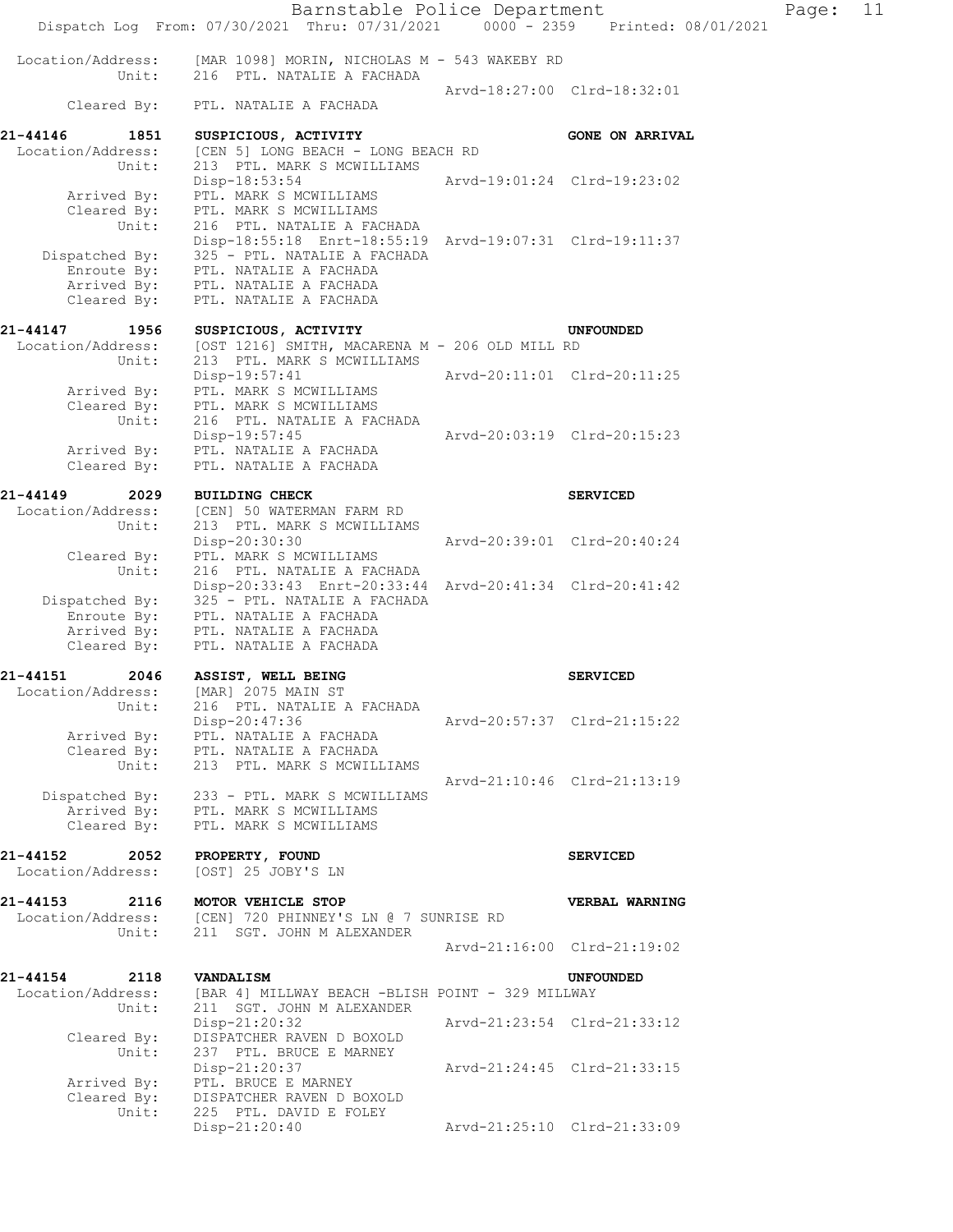|                               |                             | Barnstable Police Department<br>Dispatch Log From: 07/30/2021 Thru: 07/31/2021 0000 - 2359 Printed: 08/01/2021                       |                             |                             | Page: 12 |  |
|-------------------------------|-----------------------------|--------------------------------------------------------------------------------------------------------------------------------------|-----------------------------|-----------------------------|----------|--|
|                               |                             | Arrived By: DISPATCHER RAVEN D BOXOLD<br>Cleared By: DISPATCHER RAVEN D BOXOLD                                                       |                             |                             |          |  |
|                               |                             | 21-44155 2139 MOTOR VEHICLE STOP<br>Location/Address: [HYA 2161] DOLLAR GENERAL - 326 WEST MAIN ST<br>Unit: 238 PTL. THOMAS M FULLAM |                             | <b>ADVISED</b>              |          |  |
|                               |                             | Cleared By: PTL. THOMAS M FULLAM                                                                                                     | Arvd-21:39:00 Clrd-21:46:06 |                             |          |  |
| 21-44158                      |                             |                                                                                                                                      |                             |                             |          |  |
|                               |                             | 2152 MOTOR VEHICLE STOP<br>Location/Address: [HYA] 215 WEST MAIN ST @ 220 PITCHER'S WAY<br>Unit: 238 PTL. THOMAS M FULLAM            |                             | <b>ADVISED</b>              |          |  |
|                               |                             | Cleared By: PTL. THOMAS M FULLAM                                                                                                     | Arvd-21:52:00 Clrd-22:04:02 |                             |          |  |
| 21-44159                      |                             | 2152 MOTOR VEHICLE STOP<br>Location/Address: [HYA] 120 CENTER ST @ 4 RIDGEWOOD AVE                                                   |                             | VERBAL WARNING              |          |  |
|                               |                             | Unit: 221 PTL. BRANDON V SANDERS                                                                                                     |                             | Arvd-21:52:00 Clrd-21:55:40 |          |  |
| 21-44160                      |                             | Cleared By: PTL. BRANDON V SANDERS                                                                                                   |                             |                             |          |  |
|                               |                             | 2159 ASSIST<br>Location/Address: [HYA 4117] HANNA, KEVIN - 56 IRVING AVE<br>Unit: 221 PTL. BRANDON V SANDERS                         |                             | <b>UNFOUNDED</b>            |          |  |
|                               |                             | Disp-22:00:56 Arvd-22:09:17 Clrd-22:13:46<br>Arrived By: PTL. BRANDON V SANDERS                                                      |                             |                             |          |  |
| Cleared By:                   |                             | PTL. PETER S MYRBECK<br>21-44161 2200 MOTOR VEHICLE STOP                                                                             |                             |                             |          |  |
|                               | Unit:                       | Location/Address: [HYA 612] STEAMSHIP AUTHORITY - SOUTH ST<br>211 SGT. JOHN M ALEXANDER                                              |                             | VERBAL WARNING              |          |  |
| Cleared By:                   |                             | DISPATCHER CHRISTOPHER FOLEY                                                                                                         |                             | Arvd-22:00:00 Clrd-22:12:54 |          |  |
| 21-44162                      | 2215                        | <b>ASSIST</b>                                                                                                                        |                             | PROTECTIVE CUSTODY          |          |  |
|                               |                             |                                                                                                                                      |                             |                             |          |  |
|                               | Unit:                       | Location/Address: [HYA 299] CAPE COD MELODY TENT - 21 WEST MAIN ST<br>215 PTL. CORBIN J FRIES<br>Disp-22:15:57                       | Arvd-22:18:48 Clrd-22:30:35 |                             |          |  |
|                               | Unit:                       | Cleared By: PTL. CORBIN J FRIES<br>232 PTL. MATTHEW J MELIA                                                                          |                             |                             |          |  |
| Cleared By:                   |                             | Disp-22:16:05<br>PTL. PETER S MYRBECK                                                                                                |                             | $Clrd-22:18:51$             |          |  |
|                               | Unit:                       | 221 PTL. BRANDON V SANDERS<br>Disp-22:16:14                                                                                          |                             | Arvd-22:16:16 Clrd-23:40:13 |          |  |
| Cleared By:                   | Refer To $P/C$ :            | DISPATCHER RYAN J MCNALLY<br>$21 - 1278 - AR$                                                                                        |                             |                             |          |  |
|                               | $P/C$ :<br>Address:<br>Age: | STRACHAN, WILLIAM COLE<br>49 MONUMENT AVE OUT OF TOWN, MA<br>18                                                                      |                             |                             |          |  |
|                               | Charges:                    | INCAPACITATED PERSONS, ASSISTANCE TO FACILITY OR PROTECTIVE CUSTODY                                                                  |                             |                             |          |  |
| 21-44163<br>Location/Address: | 2217                        | <b>DISTURBANCE</b>                                                                                                                   |                             | REPORT TAKEN                |          |  |
|                               | Unit:                       | [HYA] 5 SUMMERSIDE LN @ 120 SEA ST<br>238 PTL. THOMAS M FULLAM<br>Disp-22:17:48                                                      |                             | Arvd-22:18:36 Clrd-22:54:29 |          |  |
| Cleared By:                   | Unit:                       | PTL. THOMAS M FULLAM<br>234 PTL. THOMAS EDWARDS                                                                                      |                             |                             |          |  |
| Cleared By:                   |                             | Disp-22:17:53<br>PTL. PETER S MYRBECK                                                                                                |                             | $Clrd-22:18:55$             |          |  |
|                               | Unit:                       | 211 SGT. JOHN M ALEXANDER<br>Disp-22:18:47 Enrt-22:18:48 Arvd-22:22:38 Clrd-22:49:17                                                 |                             |                             |          |  |
| Dispatched By:<br>Enroute By: |                             | 187 - SGT. JOHN M ALEXANDER<br>SGT. JOHN M ALEXANDER                                                                                 |                             |                             |          |  |
| Arrived By:                   |                             | SGT. JOHN M ALEXANDER                                                                                                                |                             |                             |          |  |
| Cleared By:                   | Unit:                       | SGT. JOHN M ALEXANDER<br>232 PTL. MATTHEW J MELIA                                                                                    |                             |                             |          |  |
|                               |                             | Dispatched By: 249 - PTL. PETER S MYRBECK                                                                                            |                             | Arvd-22:19:02 Clrd-22:47:08 |          |  |
| Arrived By:                   |                             | PTL. PETER S MYRBECK                                                                                                                 |                             |                             |          |  |
| Cleared By:                   |                             | PTL. MATTHEW J MELIA<br>Refer To Incident: 21-1506-OF                                                                                |                             |                             |          |  |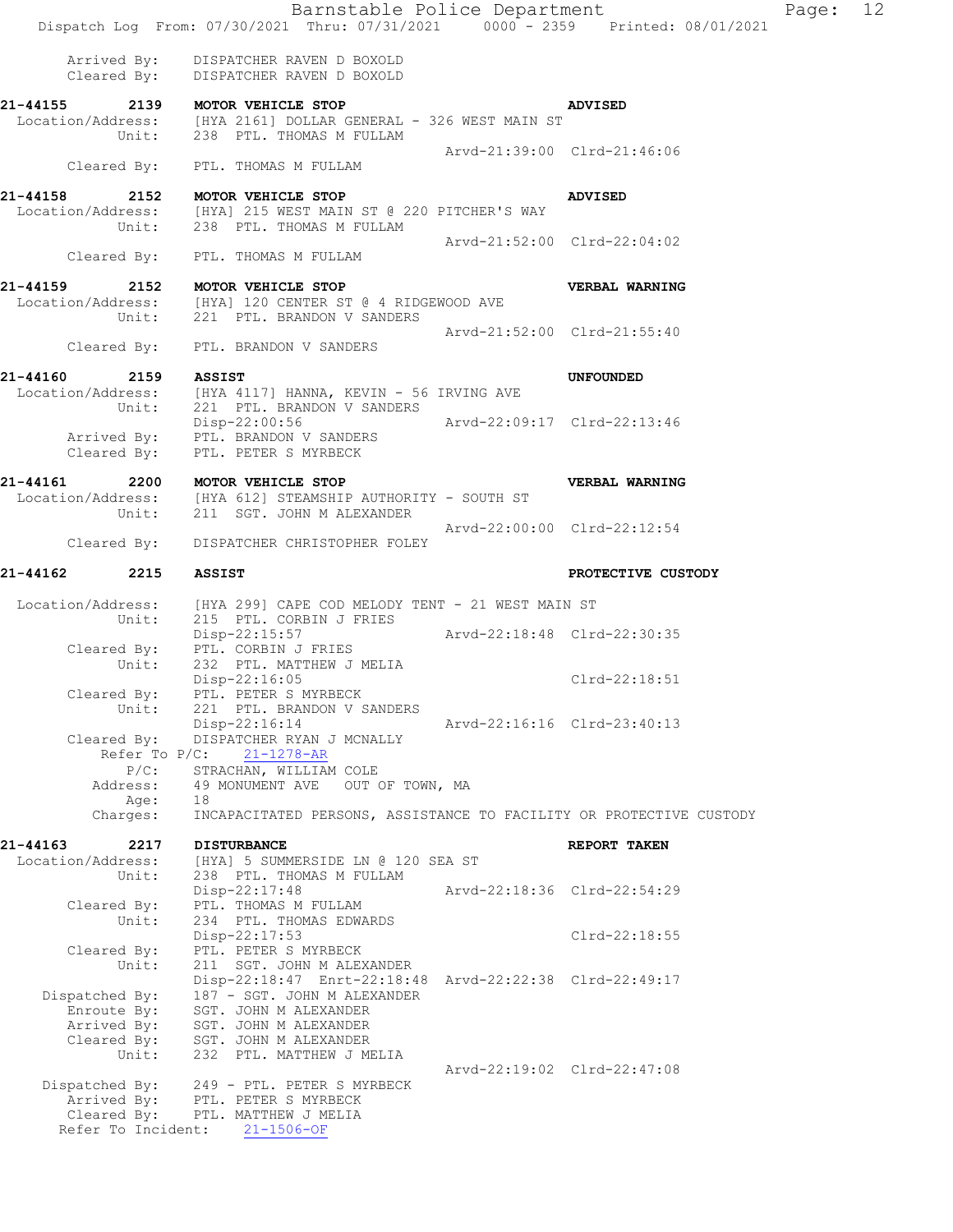| 21-44164          | 2224        | LARCENY, SHOPLIFTING                                                     | <b>GONE ON ARRIVAL</b>      |
|-------------------|-------------|--------------------------------------------------------------------------|-----------------------------|
| Location/Address: | Unit:       | [HYA 157] HYANNIS PACKAGE STORE - 775 MAIN ST<br>234 PTL. THOMAS EDWARDS |                             |
|                   |             | Disp-22:26:01                                                            | Arvd-22:34:57 Clrd-22:39:32 |
|                   | Arrived By: | PTL. THOMAS EDWARDS                                                      |                             |
|                   |             | Cleared By: PTL. THOMAS EDWARDS                                          |                             |
| $21 - 11166$      | າາາວ        | <b>ATADM</b><br><b>DECTREMETAT</b>                                       | CDIITCHD                    |

| 21-44166          | 2228           | ALARM, RESIDENTIAL                            | SERVICED                    |
|-------------------|----------------|-----------------------------------------------|-----------------------------|
| Location/Address: |                | [MAR 970] KNELLER, RICH & AMY - 17 SAWMILL RD |                             |
|                   | $\text{Unit:}$ | 216 PTL. NATALIE A FACHADA                    |                             |
|                   |                | Disp-22:31:07                                 | Arvd-22:39:00 Clrd-22:43:36 |
|                   | Arrived By:    | DISPATCHER RAVEN D BOXOLD                     |                             |
|                   | Cleared By:    | DISPATCHER RAVEN D BOXOLD                     |                             |

| 21-44167          | 2240        | <b>FAMILY</b>                                       | <b>SERVICED</b>             |
|-------------------|-------------|-----------------------------------------------------|-----------------------------|
| Location/Address: |             | [HYA 3418] BROWN JR, STEPHEN F - 55 BETTY'S POND RD |                             |
|                   | Unit:       | 215 PTL. CORBIN J FRIES                             |                             |
|                   |             | $Disp-22:42:01$                                     | Arvd-22:44:50 Clrd-23:14:33 |
|                   | Arrived By: | PTL. CORBIN J FRIES                                 |                             |
|                   | Cleared By: | PTL. CORBIN J FRIES                                 |                             |
|                   | Unit:       | 234 PTL. THOMAS EDWARDS                             |                             |
|                   |             | $Disp-22:42:07$                                     | Arvd-22:42:14 Clrd-23:18:36 |
|                   | Cleared By: | PTL. THOMAS EDWARDS                                 |                             |

| 21-44169          | 2332        | FIRE, OTHER                                  | <b>SERVICED</b>             |
|-------------------|-------------|----------------------------------------------|-----------------------------|
| Location/Address: |             | [HYA 13] NORTH STREET PARKING LOT - NORTH ST |                             |
|                   | Unit:       | 238 PTL. THOMAS M FULLAM                     |                             |
|                   |             | Disp-23:32:57                                | Arvd-23:36:19 Clrd-23:42:04 |
|                   | Arrived By: | PTL. THOMAS M FULLAM                         |                             |
|                   | Cleared By: | PTL. THOMAS M FULLAM                         |                             |
|                   |             |                                              |                             |

| 21-44170          | 2336 | MOTOR VEHICLE, DISABLED |                                                    |  | <b>SERVICED</b> |
|-------------------|------|-------------------------|----------------------------------------------------|--|-----------------|
| Location/Address: |      |                         | [CEN 4] CRAIGVILLE BEACH - 997 CRAIGVILLE BEACH RD |  |                 |

# **For Date: 07/31/2021 - Saturday**

| 21-44171<br>Location/Address: | 0011<br>Unit:                          | DISTURBANCE, NOISE<br>[HYA] 137 WALTON AVE<br>212 PTL. SEAN D CLEARY                                             |                             | <b>ADVISED</b>              |
|-------------------------------|----------------------------------------|------------------------------------------------------------------------------------------------------------------|-----------------------------|-----------------------------|
|                               | Arrived By:<br>Cleared By:<br>Unit:    | Disp-00:13:25<br>PTL. SEAN D CLEARY<br>PTL. SEAN D CLEARY<br>239 PTL. JONATHAN D MOORE                           | Aryd-00:16:34 Clrd-00:23:23 |                             |
|                               | Arrived By:<br>Unit:                   | Disp-00:13:34<br>PTL. JONATHAN D MOORE<br>Cleared By: PTL. JONATHAN D MOORE<br>227 PTL. DAVID J VALIGA           |                             | Arvd-00:16:13 Clrd-00:23:14 |
|                               | Dispatched By:<br>Arrived By:<br>Unit: | 296 - PTL. DAVID J VALIGA<br>PTL. DAVID J VALIGA<br>Cleared By: PTL. DAVID J VALIGA<br>216 PTL. JOHN A YORK      |                             | Arvd-00:16:09 Clrd-00:23:08 |
|                               | Dispatched By:<br>Arrived By:<br>Unit: | 316 - PTL. JOHN A YORK<br>PTL. JOHN A YORK<br>Cleared By: PTL. JOHN A YORK<br>211 D.C. MARK J CABRAL             |                             | Arvd-00:17:11 Clrd-00:20:48 |
|                               | Dispatched By:<br>Cleared By:          | 242 - D.C. MARK J CABRAL<br>Arrived By: D.C. MARK J CABRAL<br>D.C. MARK J CABRAL                                 |                             | Arvd-00:18:49 Clrd-00:23:02 |
| 21-44175                      | 0031<br>Unit:                          | MOTOR VEHICLE STOP<br>Location/Address: [HYA 4102] OCEAN STREET MARKET - 50 OCEAN ST<br>238 PTL. THOMAS M FULLAM |                             | <b>ADVISED</b>              |
|                               | Unit:                                  | Cleared By: PTL. THOMAS M FULLAM<br>212 PTL. SEAN D CLEARY                                                       |                             | Arvd-00:31:00 Clrd-00:41:15 |
|                               | Dispatched By:                         | 326 - PTL. SEAN D CLEARY                                                                                         |                             | Arvd-00:32:13 Clrd-00:38:21 |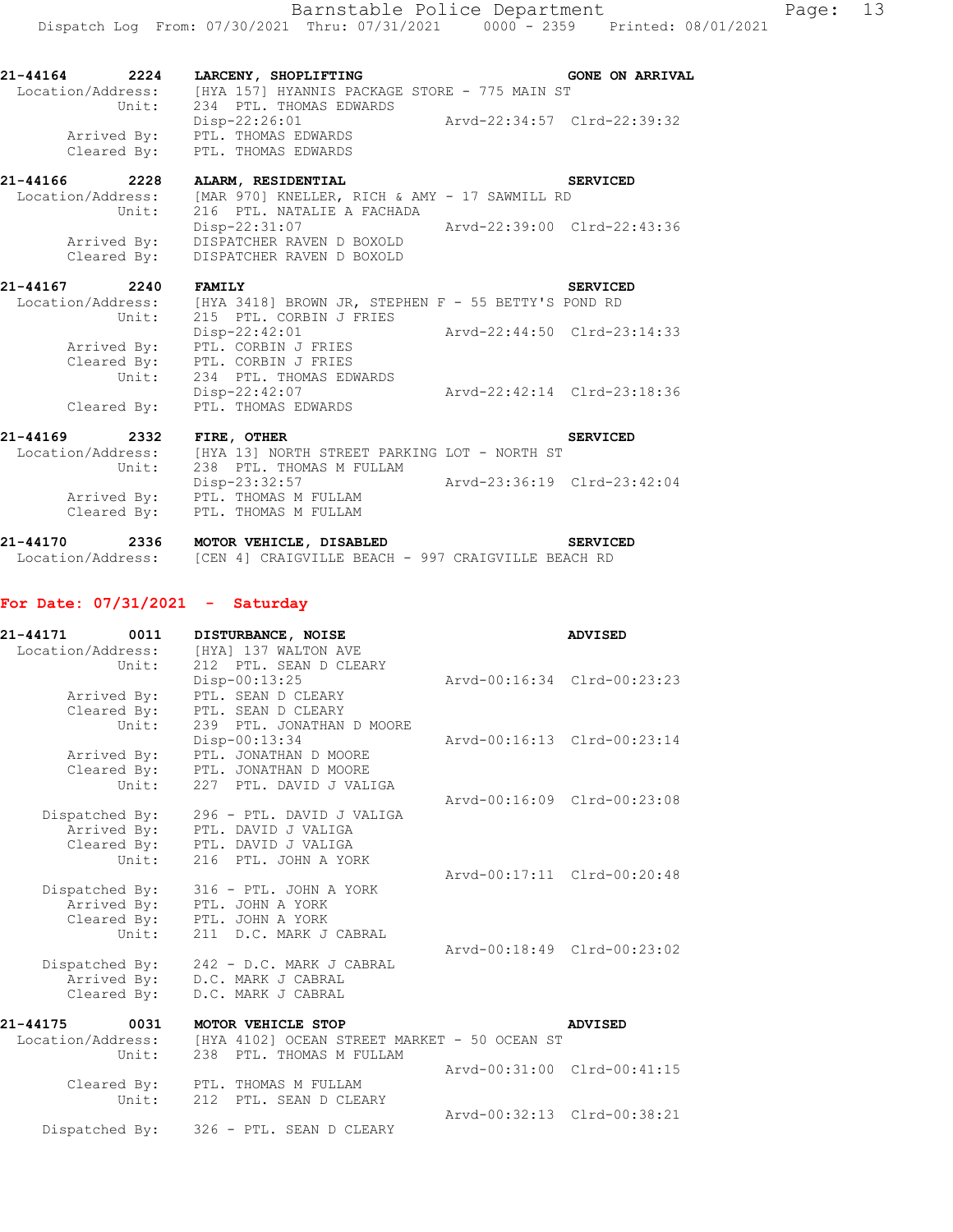Arrived By: PTL. SEAN D CLEARY Cleared By: PTL. SEAN D CLEARY **21-44177 0035 DISTURBANCE, GUN SHOTS SERVICED**  Location/Address: [MAR] 25 RASPBERRY LN @ 130 LAKESIDE DR Unit: 236 PTL. JACOB M WHITE Disp-00:35:25 Arvd-00:42:08 Clrd-00:48:22 Arrived By: PTL. JACOB M WHITE Cleared By: DISPATCHER NICHOLE L GOUZIAS Unit: 234 PTL. CHRISTOPHER J LOBIANCO Disp-00:35:29 Arvd-00:40:19 Clrd-00:48:18 Arrived By: PTL. CHRISTOPHER J LOBIANCO Cleared By: DISPATCHER NICHOLE L GOUZIAS Unit: 211 D.C. MARK J CABRAL Disp-00:41:33 Enrt-00:41:34 Clrd-00:48:03 Dispatched By: 242 - D.C. MARK J CABRAL Enroute By: D.C. MARK J CABRAL Cleared By: D.C. MARK J CABRAL **21-44178 0046 DISTURBANCE, NOISE SERVICED**  Location/Address: [COT] 54 CEDARWOOD RD Unit: 236 PTL. JACOB M WHITE Disp-00:48:43 Arvd-00:58:09 Clrd-01:17:50 Arrived By: PTL. JACOB M WHITE Cleared By: PTL. JACOB M WHITE Unit: 234 PTL. CHRISTOPHER J LOBIANCO Disp-00:48:49 Arvd-00:57:51 Clrd-01:15:45 Arrived By: PTL. CHRISTOPHER J LOBIANCO Cleared By: PTL. CHRISTOPHER J LOBIANCO **21-44180 0050 ASSIST, WELL BEING SERVICED**  Location/Address: [HYA] 290 WEST MAIN ST Apt. #320 Unit: 239 PTL. JONATHAN D MOORE Disp-01:12:07 Arvd-01:18:12 Clrd-01:48:46 Arrived By: PTL. JONATHAN D MOORE Cleared By: PTL. JONATHAN D MOORE Unit: 216 PTL. JOHN A YORK Arvd-01:24:46 Clrd-01:39:59 Dispatched By: 316 - PTL. JOHN A YORK Arrived By: PTL. JOHN A YORK Cleared By: PTL. JOHN A YORK **21-44181 0057 E911, SILENT CALL SERVICED**  Location/Address: [HYA 1915] TJ MAXX (241) - 360 BARNSTABLE RD Unit: 216 PTL. JOHN A YORK Disp-00:58:43 Arvd-01:02:06 Clrd-01:06:08 Arrived By: PTL. JOHN A YORK Unit: 211 D.C. MARK J CABRAL Disp-01:03:12 Enrt-01:03:13 Clrd-01:06:13 Dispatched By: 242 - D.C. MARK J CABRAL Enroute By: D.C. MARK J CABRAL **21-44182 0109 DISTURBANCE ARREST MADE**  Location/Address: [HYA 3255] TORINO RESTAURANT - 415 MAIN ST Unit: 212 PTL. SEAN D CLEARY Arvd-01:09:00 Clrd-01:21:03 Cleared By: DISPATCHER NICHOLE L GOUZIAS Unit: 238 PTL. THOMAS M FULLAM Disp-01:10:38 Arvd-01:10:39 Clrd-03:15:28 Cleared By: SGT. NATHAN R ST. ONGE<br>Unit: 211 D.C. MARK J CABRAL 211 D.C. MARK J CABRAL<br>Disp-01:11:39 Arvd-01:11:41 Clrd-01:21:07 Dispatched By: 870 - DISPATCHER NICHOLE L GOUZIAS Arrived By: DISPATCHER NICHOLE L GOUZIAS Cleared By: DISPATCHER NICHOLE L GOUZIAS Unit: 227 PTL. DAVID J VALIGA<br>Disp-01:17:20 Arvd-01:17:26 Clrd-01:20:59 Dispatched By: 870 - DISPATCHER NICHOLE L GOUZIAS Arrived By: DISPATCHER NICHOLE L GOUZIAS Cleared By: DISPATCHER NICHOLE L GOUZIAS Unit: 227 PTL. DAVID J VALIGA<br>Disp-01:22:08 Arvd-01:22:11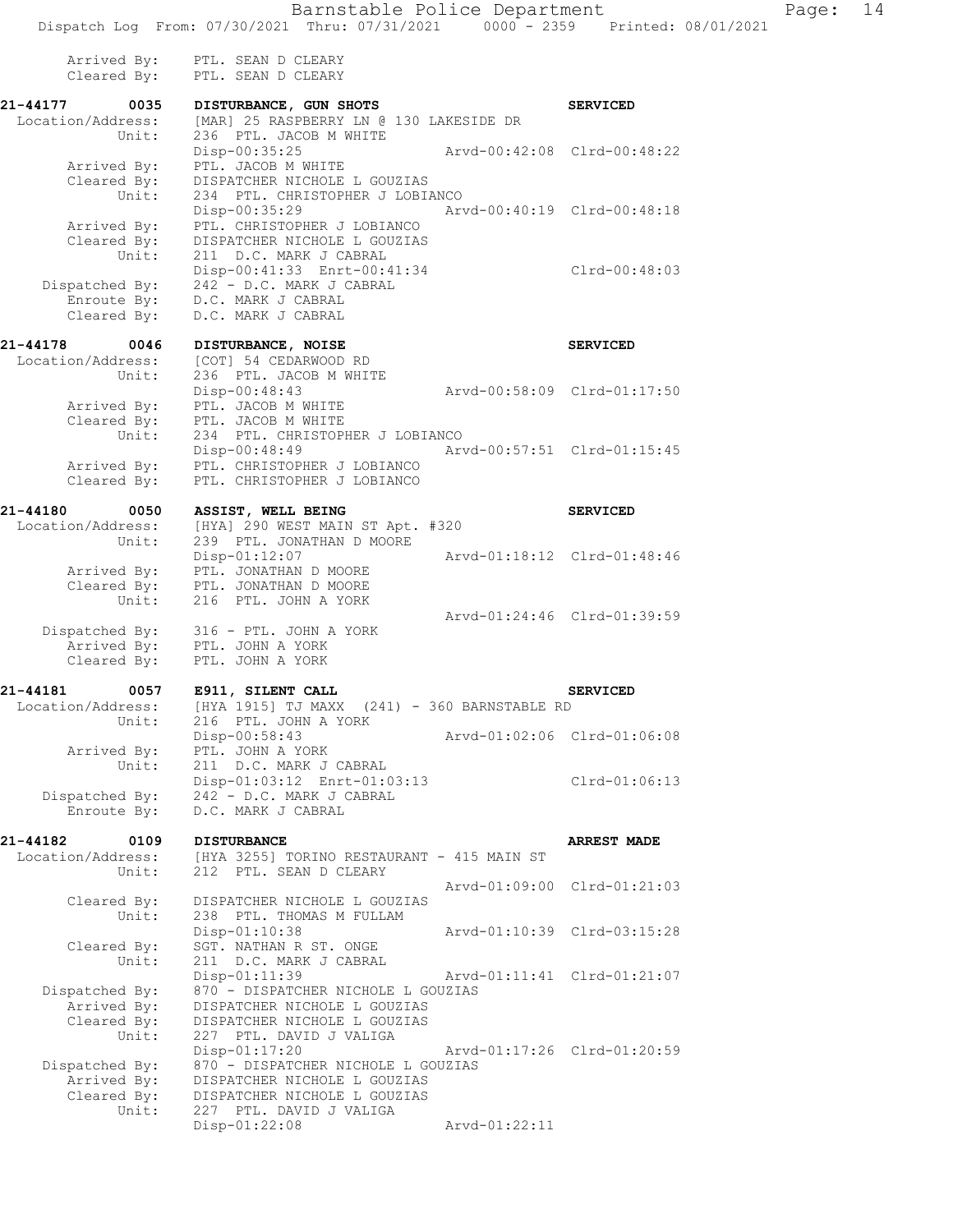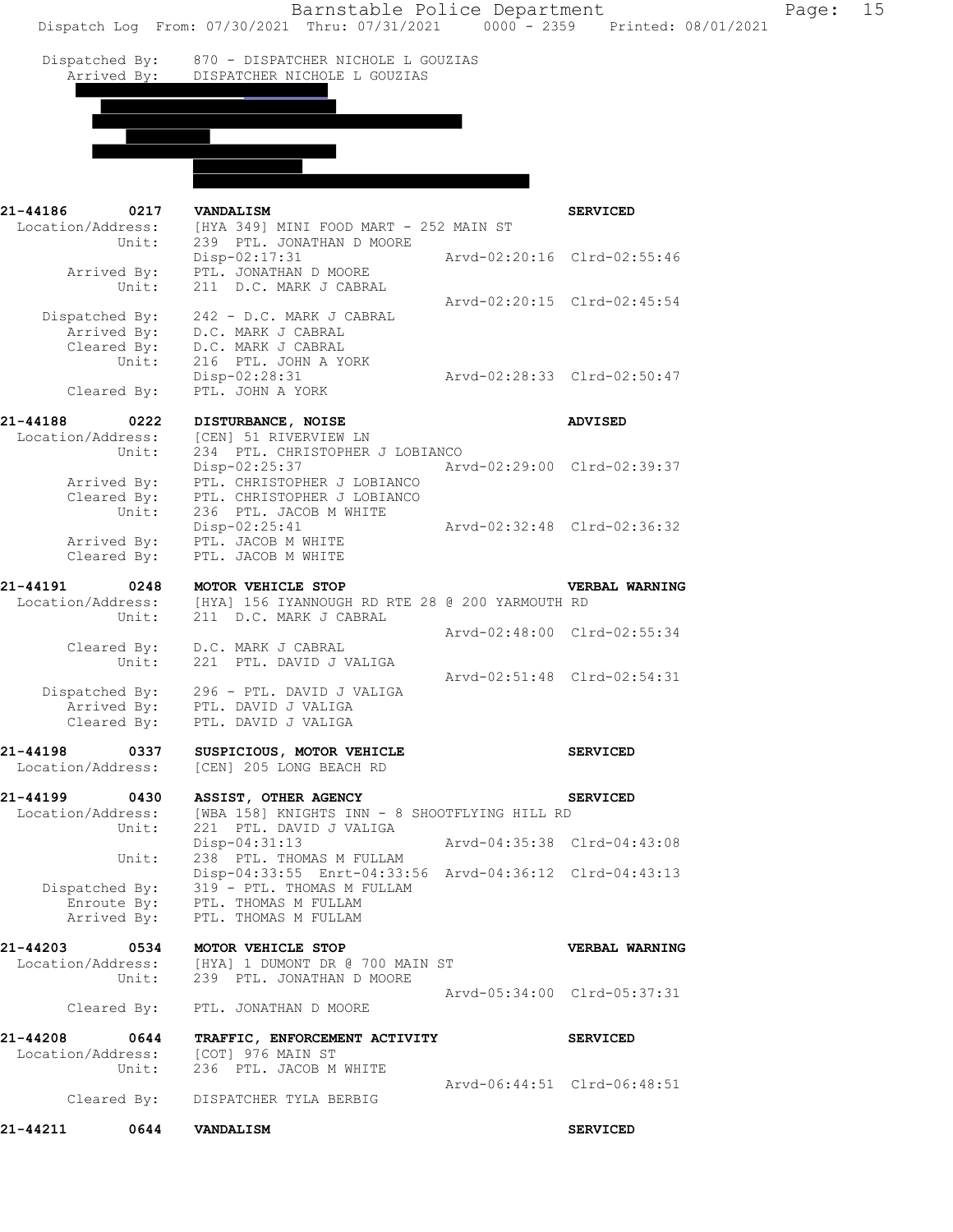Dispatched By: 331 - PTL. CHRISTOPHER J LOBIANCO

 Enroute By: PTL. CHRISTOPHER J LOBIANCO Arrived By: PTL. CHRISTOPHER J LOBIANCO Cleared By: PTL. CHRISTOPHER J LOBIANCO **21-44212 0650 AIRPORT RAMP CHECK SERVICED**  Location/Address: [HYA 103] BARNSTABLE MUNICIPAL AIRPORT - TERMINAL - 480 BARNSTABLE RD Unit: 239 PTL. JONATHAN D MOORE Arvd-06:51:03 Clrd-06:53:00 **21-44213 0713 ALARM, RESIDENTIAL ALARM - CANCELLED**  Location/Address: [WBA 68] KEMPTON, PETER & KAREN - 43 ANGELA WAY Unit: 221 PTL. DAVID J VALIGA Disp-07:14:16 Clrd-07:16:30 **21-44215 0726 LARCENY REPORT TAKEN**  Location/Address: [CEN 849] CAPE REGENCY (RADIUS HEALTHCARE CTR) - 120 SOUTH MAIN ST Unit: 236 PTL. JACOB M WHITE Disp-07:28:16 Arvd-07:35:18 Clrd-08:12:25 Arrived By: PTL. JACOB M WHITE Cleared By: PTL. JACOB M WHITE Refer To Incident: 21-1507-OF **21-44217 0821 HOMELESS INCIDENT/SUS PERSON GONE ON ARRIVAL**  Location/Address: [HYA] 30 BAXTER RD @ 100 LEWIS ST Unit: 212 PTL. ANTHONY C D'ANGELO Disp-08:26:11 Arvd-08:30:08 Clrd-08:32:02 Arrived By: PTL. ANTHONY C D'ANGELO Cleared By: PTL. ANTHONY C D'ANGELO Unit: 232 PTL. MATTHEW J MELIA Disp-08:26:11 Clrd-08:33:52 Cleared By: PTL. MATTHEW J MELIA Unit: 216 PTL. MAXWELL S MORROW Arvd-08:27:29 Clrd-08:33:59 Dispatched By: 288 - PTL. MAXWELL S MORROW Arrived By: PTL. MAXWELL S MORROW Cleared By: DISPATCHER DESIREE L ROBINSON **21-44218 0824 PROPERTY, LOST SERVICED**  Location/Address: [HYA 3065] BARNSTABLE POLICE - HYANNIS STATION - 491 MAIN ST **21-44219 0836 MOTOR VEHICLE STOP VERBAL WARNING**  Location/Address: [HYA] 149 NORTH ST @ 60 HIGH SCHOOL RD EXT Unit: B238 PTL. THOMAS J HARMON Arvd-08:36:00 Clrd-08:37:48 Unit: B253 PTL. MICHAEL J PUNTONIO<br>Disp-08:36:34 Disp-08:36:34 Arvd-08:37:45 Clrd-08:37:47 Unit: 232 PTL. MATTHEW J MELIA Arvd-08:37:04 Clrd-08:37:25 Dispatched By: 306 - PTL. MATTHEW J MELIA Arrived By: PTL. MATTHEW J MELIA Cleared By: PTL. MATTHEW J MELIA **21-44220 0837 ASSIST ADVISED**  Location/Address: [MAR] 94 RIVER RD **21-44315 0850 HOMELESS TRESPASS/UNWANTED ADVISED** 

 Location/Address: [HYA 11] HYANNIS VILLAGE GREEN - 365 MAIN ST **21-44225 0853 PARK & WALK SERVICED**  [HYA 11] HYANNIS VILLAGE GREEN - 365 MAIN ST<br>B253 PTL. MICHAEL J PUNTONIO

Unit: B253 PTL. MICHAEL J PUNTONIO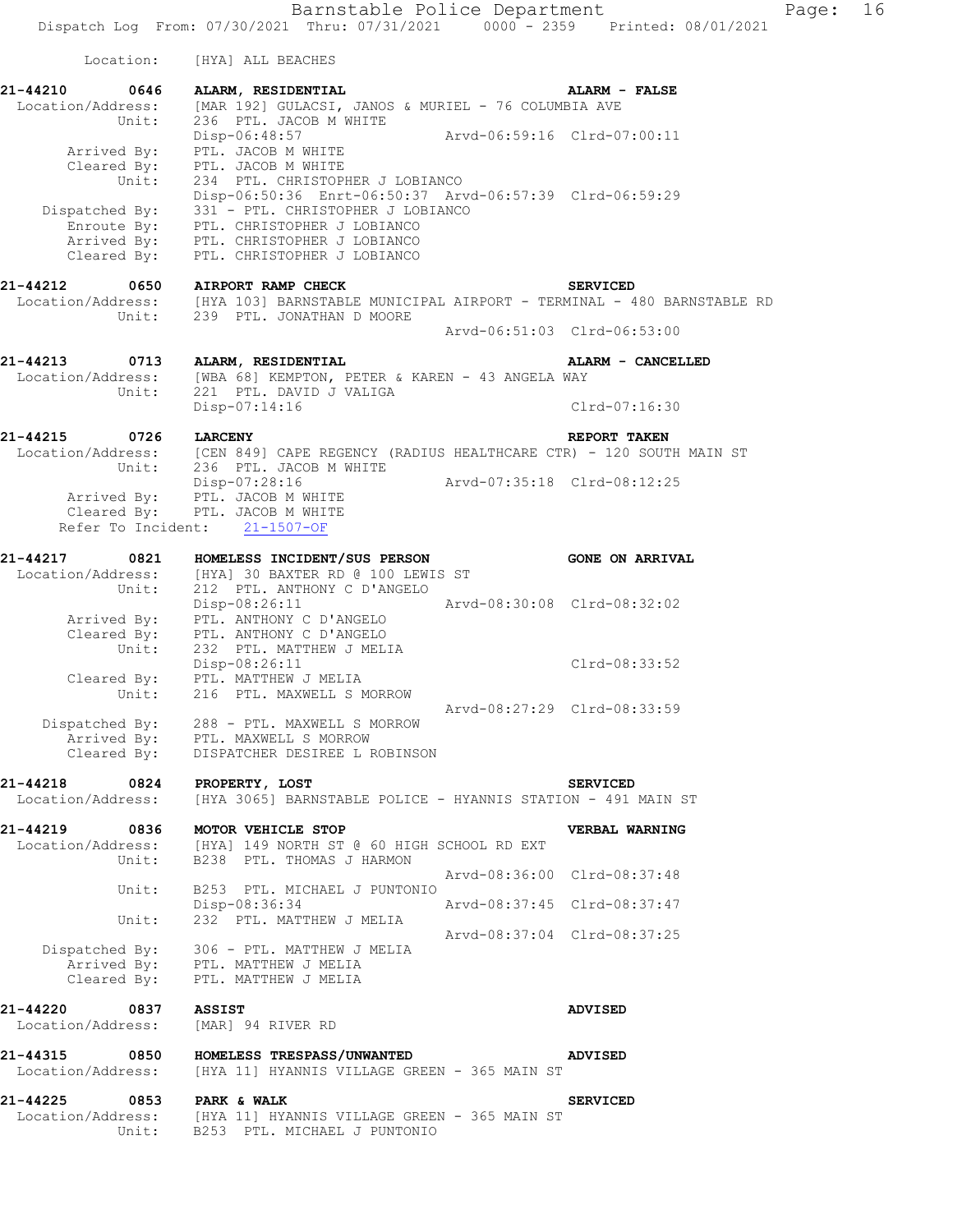Dispatch Log From: 07/30/2021 Thru: 07/31/2021 0000 - 2359 Printed: 08/01/2021

 Arvd-08:53:00 Clrd-08:53:00 PTL. THOMAS J HARMON

| 21-44226 0858 PARK & WALK                                    | Location: [HYA] ALLEYWAY NEXT TO FEDERATED CHURCH<br>Unit: B253 PTL. MICHAEL J PUNTONIO                                                                 |                             | <b>SERVICED</b> |
|--------------------------------------------------------------|---------------------------------------------------------------------------------------------------------------------------------------------------------|-----------------------------|-----------------|
|                                                              | PTL. THOMAS J HARMON                                                                                                                                    | Arvd-08:58:00 Clrd-08:58:00 |                 |
| 21-44227 0900 PARK & WALK                                    | Location/Address: [HYA 1818] CAPE COD REGIONAL TRANSIT AUTHORITY - 181 IYANNOUGH RD RTE 28<br>Unit: B253 PTL. MICHAEL J PUNTONIO                        |                             | <b>SERVICED</b> |
|                                                              | PTL. THOMAS J HARMON                                                                                                                                    | Arvd-09:00:00 Clrd-09:00:00 |                 |
| 21-44229 0906 PARK & WALK                                    | Location/Address: [HYA 284] CAPE COD CENTRAL RAILROAD - 252 MAIN ST<br>Unit: B253 PTL. MICHAEL J PUNTONIO                                               |                             | <b>SERVICED</b> |
|                                                              | PTL. THOMAS J HARMON                                                                                                                                    | Arvd-09:06:00 Clrd-09:06:00 |                 |
| 21-44230 0910 PARK & WALK                                    | Location/Address: [HYA 127] ASELTON MEMORIAL PARK - 135 SOUTH ST<br>Unit: B253 PTL. MICHAEL J PUNTONIO                                                  |                             | <b>SERVICED</b> |
|                                                              | PTL. THOMAS J HARMON                                                                                                                                    | Arvd-09:10:00 Clrd-09:10:00 |                 |
| 21-44231 0915 PARK & WALK                                    | Location/Address: [HYA 6] BISMORE PARK - 180 OCEAN ST<br>Unit: B253 PTL. MICHAEL J PUNTONIO                                                             |                             | <b>SERVICED</b> |
|                                                              | PTL. THOMAS J HARMON                                                                                                                                    | Arvd-09:15:00 Clrd-09:15:00 |                 |
| 21-44233 0923 PARK & WALK                                    | Location/Address: [HYA] OLD ROCKLAND TRUST BANK - 400 MAIN ST<br>Unit: B253 PTL. MICHAEL J PUNTONIO                                                     |                             | <b>SERVICED</b> |
|                                                              | PTL. THOMAS J HARMON                                                                                                                                    | Arvd-09:23:00 Clrd-09:23:00 |                 |
| 21-44235 0926 PARK & WALK<br>Location/Address: [HYA] MAIN ST | Unit: B253 PTL. MICHAEL J PUNTONIO                                                                                                                      |                             | <b>SERVICED</b> |
|                                                              | PTL. THOMAS J HARMON                                                                                                                                    | Arvd-09:26:00 Clrd-09:26:00 |                 |
| 21-44236 0928 PARK & WALK                                    | Location/Address: [HYA 3734] NORTH STREET PUBLIC RESTROOMS - 249 NORTH ST<br>Unit: B253 PTL. MICHAEL J PUNTONIO                                         |                             | <b>SERVICED</b> |
|                                                              | PTL. THOMAS J HARMON                                                                                                                                    | Arvd-09:28:00 Clrd-09:28:00 |                 |
| 21-44237 0933 PARK & WALK                                    | $\texttt{Location/Address:} \qquad \texttt{[HYA 13] NORTH STREF PARKING LOT - NORTH ST} \\ \texttt{Unit:} \qquad \texttt{B253 PTL. MICHAEL J PUNTONIO}$ |                             | <b>SERVICED</b> |
|                                                              | PTL. THOMAS J HARMON                                                                                                                                    | Arvd-09:33:00 Clrd-09:33:00 |                 |
| 21-44223<br>0939<br>Location/Address:<br>Unit:               | TRAFFIC, RADAR<br>[HYA] OLD CRAIGVILLE RD<br>216 PTL. MAXWELL S MORROW                                                                                  |                             | <b>SERVICED</b> |
| Unit:                                                        | 216 PTL. MAXWELL S MORROW                                                                                                                               | Arvd-09:39:47 Clrd-09:47:01 |                 |
| Cleared By:                                                  | Disp-09:54:51<br>DISPATCHER ALITA E FONTAINE                                                                                                            | Arvd-09:59:53 Clrd-10:07:14 |                 |
| 21-44224<br>0940<br>Location/Address:<br>Unit:               | ALARM, RESIDENTIAL<br>[CEN] 26 HI-ONA HILL<br>215 PTL. CORBIN J FRIES                                                                                   |                             | ALARM - FALSE   |
| Cleared By:                                                  | $Disp-09:41:44$<br>Arrived By: PTL. CORBIN J FRIES<br>PTL. CORBIN J FRIES                                                                               | Arvd-09:47:54 Clrd-09:50:31 |                 |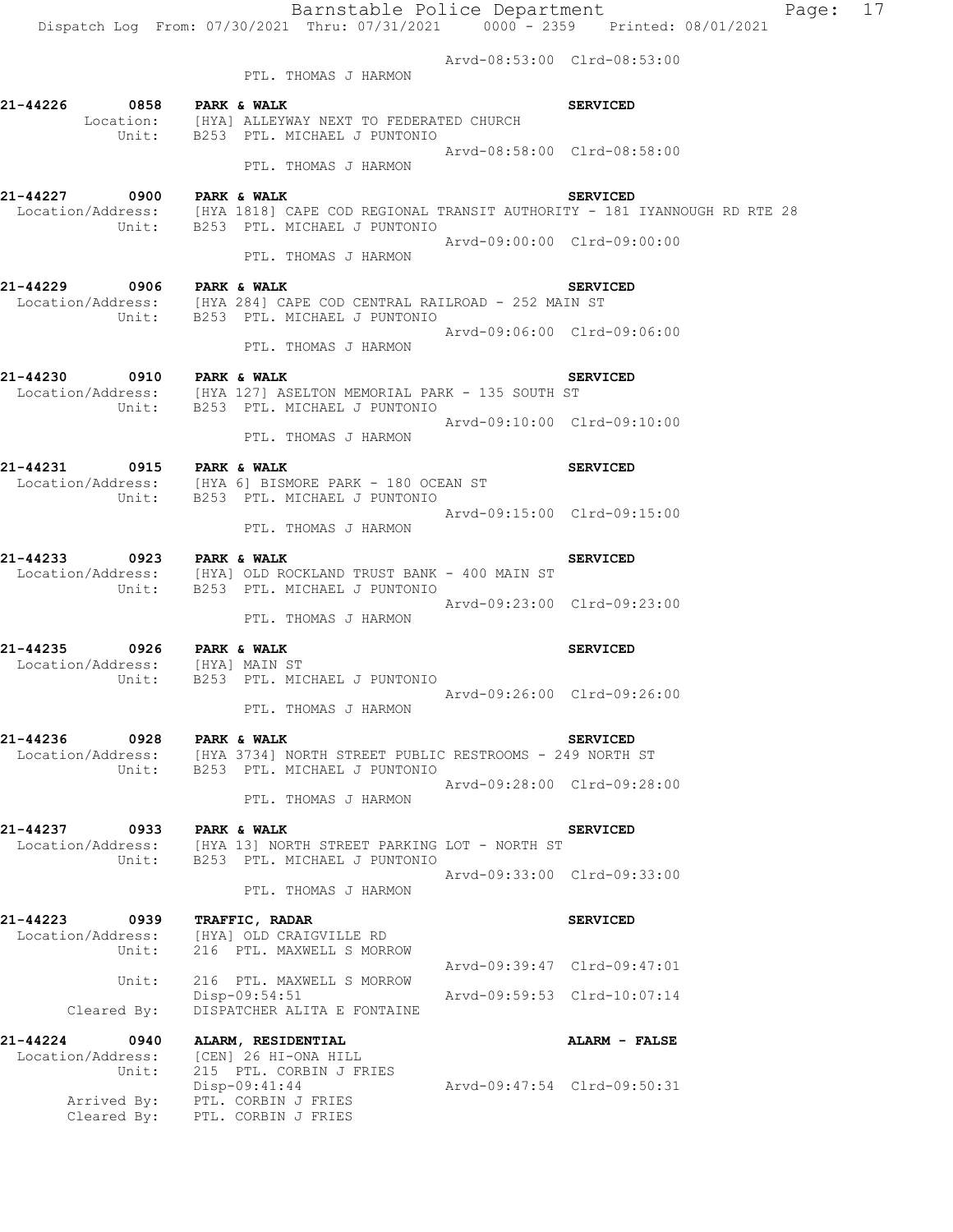| 21-44234 0945<br>Unit:                               | ASSIST, WELL BEING<br>Location/Address: [OST] 39 TOWER HILL RD Apt. #2C<br>215 PTL. CORBIN J FRIES                         |                             | <b>SERVICED</b>             |
|------------------------------------------------------|----------------------------------------------------------------------------------------------------------------------------|-----------------------------|-----------------------------|
|                                                      | Disp-09:52:20<br>Arrived By: PTL. CORBIN J FRIES<br>DISPATCHER ALITA E FONTAINE                                            | Arvd-10:02:29 Clrd-10:30:35 |                             |
| Cleared $\overline{By}$ :<br>Unit:<br>Dispatched By: | 210 SGT. NATHAN R ST. ONGE<br>Disp-10:03:13 Enrt-10:03:14 Arvd-10:08:39 Clrd-10:30:33<br>284 - SGT. NATHAN R ST. ONGE      |                             |                             |
|                                                      | Enroute By: SGT. NATHAN R ST. ONGE<br>Arrived By: SGT. NATHAN R ST. ONGE<br>Cleared By: DISPATCHER ALITA E FONTAINE        |                             |                             |
|                                                      | Unit: 221 PTL. DAVID J VALIGA<br>Dispatched By: 296 - PTL. DAVID J VALIGA                                                  | Arvd-10:04:02 Clrd-10:30:19 |                             |
|                                                      | Arrived By: PTL. DAVID J VALIGA<br>Cleared By: PTL. DAVID J VALIGA                                                         |                             |                             |
| 21-44232 0947                                        | MOTOR VEHICLE STOP                                                                                                         |                             | <b>CITATION ISSUED</b>      |
|                                                      | Location/Address: [HYA] 1 OLD CRAIGVILLE RD @ 561 WEST MAIN ST                                                             |                             |                             |
|                                                      | Unit: 216 PTL. MAXWELL S MORROW                                                                                            |                             | Arvd-09:47:01 Clrd-09:54:42 |
| 21-44238                                             | 0949 HARASSMENT                                                                                                            |                             | REPORT TAKEN                |
|                                                      | Location/Address: [HYA] 56 CRAIGVILLE BEACH RD<br>Unit: 212 PTL. ANTHONY C D'ANGELO                                        |                             |                             |
|                                                      | Disp-09:51:24                                                                                                              | Arvd-10:07:05 Clrd-10:30:53 |                             |
|                                                      | Arrived By: PTL. DAVID D HEISE                                                                                             |                             |                             |
|                                                      | Cleared By: PTL. ANTHONY C D'ANGELO<br>Refer To Incident: 21-1508-OF                                                       |                             |                             |
| 21-44239 0950 ALARM, RESIDENTIAL                     |                                                                                                                            |                             | <b>ALARM - FALSE</b>        |
|                                                      | Location/Address: [HYA 1489] SZURLEY, RALPH J & DONNA - 161 BUCKWOOD DR<br>Unit: 232 PTL. MATTHEW J MELIA<br>Disp-09:51:53 | Arvd-10:01:36 Clrd-10:08:13 |                             |
|                                                      | Arrived By: PTL. MATTHEW J MELIA<br>Cleared By: PTL. MATTHEW J MELIA                                                       |                             |                             |
| 21-44240                                             | 0956 MOTOR VEHICLE STOP                                                                                                    |                             | COMPLAINT/SUMMONS           |
|                                                      | Location/Address: [HYA 653] WASHBOARD, INC - 385 NORTH ST<br>Unit: 223 PTL. ANDREW M JOHNSON                               |                             |                             |
|                                                      | Cleared By: PTL. ANDREW M JOHNSON                                                                                          |                             | Arvd-09:56:00 Clrd-10:18:58 |
|                                                      | Refer To Arrest: 21-1280-AR                                                                                                |                             |                             |
| 21-44242 1001 ASSIST, WELL BEING                     |                                                                                                                            |                             | PROTECTIVE CUSTODY          |
| Location/Address:<br>Unit:                           | [HYA 1618] HINCKLEY BUILDING / TOWN OFFICES - 200 MAIN ST<br>B253 PTL. MICHAEL J PUNTONIO                                  |                             |                             |
| Unit:                                                | Disp-10:01:51<br>B238 PTL. THOMAS J HARMON                                                                                 |                             | Arvd-10:05:01 Clrd-10:39:48 |
|                                                      | Disp-10:01:57                                                                                                              | Arvd-10:05:03 Clrd-10:39:50 |                             |
| Unit:                                                | 216 PTL. MAXWELL S MORROW<br>Disp-10:07:25                                                                                 | Arvd-10:13:23 Clrd-10:40:01 |                             |
| Dispatched By:                                       | 891 - DISPATCHER ALITA E FONTAINE                                                                                          |                             |                             |
| Arrived By:<br>Unit:                                 | PTL. MAXWELL S MORROW<br>MAINST1 CSO THOMAS J CORBETT                                                                      |                             |                             |
|                                                      | $Disp-10:12:50$<br>CSO VINCENT GRANDE                                                                                      |                             | Arvd-10:12:53 Clrd-10:39:45 |
| Dispatched By:<br>Arrived By:<br>Refer To $P/C$ :    | 891 - DISPATCHER ALITA E FONTAINE<br>DISPATCHER ALITA E FONTAINE<br>$21 - 1281 - AR$                                       |                             |                             |
| $P/C$ :                                              | ODETTE, ROBERT JOHN                                                                                                        |                             |                             |
| Address:                                             | 428 MAIN ST Apt. #2 DENNIS, MA                                                                                             |                             |                             |
| Age:<br>Charges:                                     | 56<br>INCAPACITATED PERSONS, ASSISTANCE TO FACILITY OR PROTECTIVE CUSTODY                                                  |                             |                             |
| 21-44246<br>1049                                     | ASSIST, CIVIL                                                                                                              |                             | <b>SERVICED</b>             |
| Location/Address:<br>Unit:                           | [HYA] 46 ELAINE RD<br>232 PTL. MATTHEW J MELIA                                                                             |                             |                             |
|                                                      | Disp-10:51:49                                                                                                              |                             | Clrd-10:55:38               |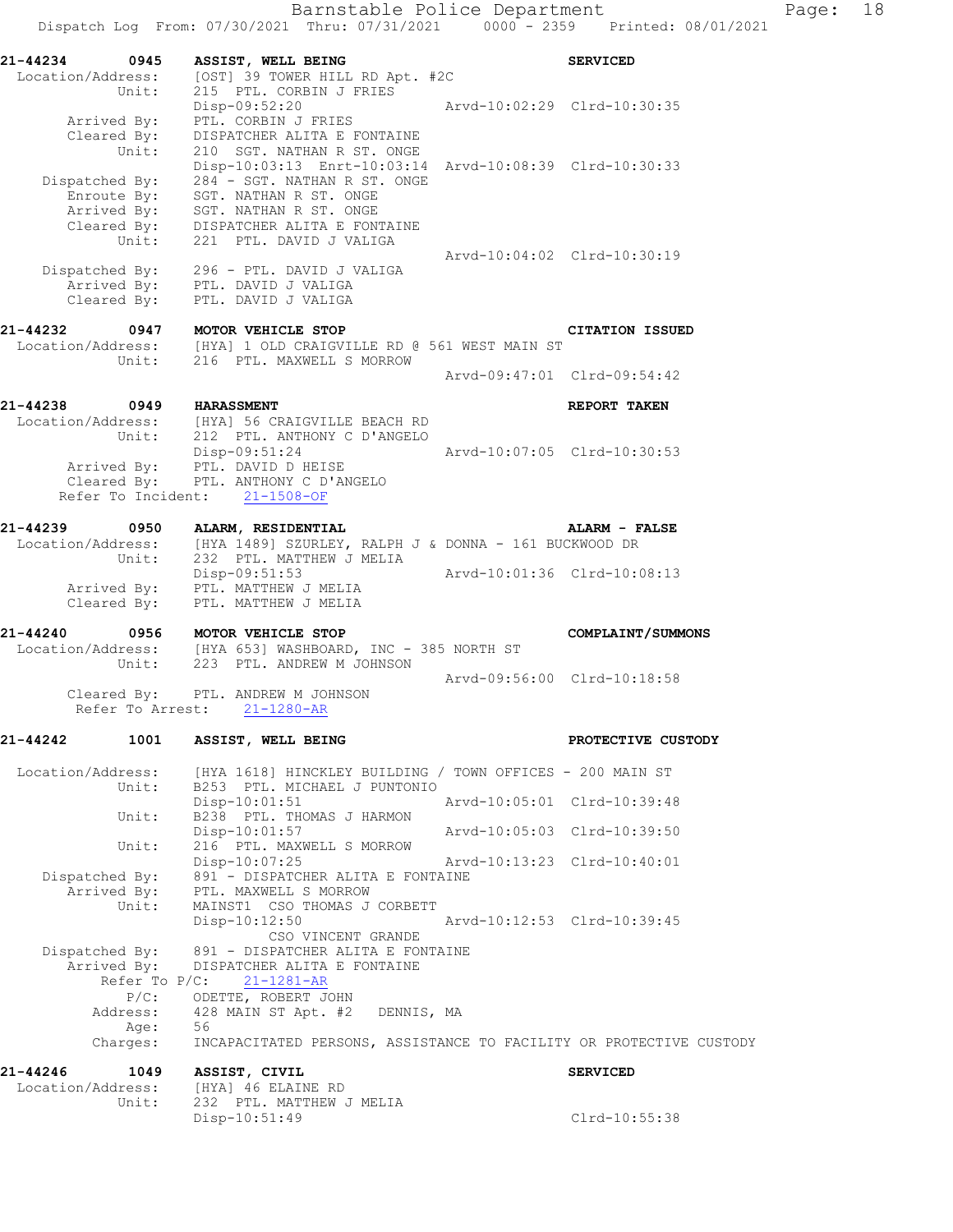Dispatch Log From: 07/30/2021 Thru: 07/31/2021 0000 - 2359 Printed: 08/01/2021 **21-44251 1100 PROPERTY, FOUND SERVICED**  Location/Address: [OST 1628] ALSHABKHOUN, SHAKEAB - 408 WIANNO AVE Unit: 215 PTL. CORBIN J FRIES Disp-11:04:14 Arvd-11:15:43 Clrd-11:40:27 Arrived By: PTL. CORBIN J FRIES Cleared By: DISPATCHER ALITA E FONTAINE **21-44250 1101 TRAFFIC, RADAR SERVICED**  Location/Address: [COT 829] GROVE, KATHLEEN - 944 MAIN ST Unit: 221 PTL. DAVID J VALIGA Arvd-11:01:32 Clrd-11:39:17 Unit: 221 PTL. DAVID J VALIGA Disp-11:41:59 Arvd-11:42:37 Clrd-11:57:58 Unit: 221 PTL. DAVID J VALIGA<br>Disp-12:00:46 Disp-12:00:46 Arvd-12:01:05 Clrd-12:01:12 **21-44253 1102 ASSIST, NOTIFICATION SERVICED**  Location/Address: [HYA 4121] FRANCIS, JENNIFER - 36 CROCKER ST Apt. #7 Unit: 210 SGT. NATHAN R ST. ONGE Disp-11:11:07 Arvd-11:23:30 Clrd-11:33:23 Arrived By: SGT. NATHAN R ST. ONGE Cleared By: DISPATCHER ALITA E FONTAINE Unit: 216 PTL. MAXWELL S MORROW Disp-11:11:07 Arvd-11:17:22 Clrd-11:33:25 Arrived By: PTL. MAXWELL S MORROW Cleared By: DISPATCHER ALITA E FONTAINE **21-44252 1110 SUSPICIOUS, MOTOR VEHICLE SERVICED**  Location/Address: [HYA 124] BARNSTABLE POLICE DEPARTMENT - 1200 PHINNEY'S LN Unit: 232 PTL. MATTHEW J MELIA Arvd-11:10:39 Clrd-11:13:33 **21-44255 1111 ASSIST, OTHER AGENCY SERVICED**  Location/Address: [BAR] 2250 MAIN ST RTE 6A Unit: 236 PTL. JACOB M WHITE Disp-11:17:45 Arvd-11:25:26 Clrd-11:37:14 Arrived By: PTL. JACOB M WHITE Cleared By: PTL. JACOB M WHITE<br>Unit: 223 PTL. ANDREW M 223 PTL. ANDREW M JOHNSON Disp-11:18:02 Clrd-11:19:04 Unit: 232 PTL. MATTHEW J MELIA Disp-11:19:01 Arvd-11:25:23 Clrd-11:36:26 Arrived By: PTL. MATTHEW J MELIA Cleared By: PTL. MATTHEW J MELIA **21-44254 1114 TRAFFIC, ROAD HAZARD SERVICED**  Location/Address: [CEN 706] BELL TOWER MALL (SOUZA, JOE) - 1600 FALMOUTH RD RTE 28 Unit: 215 PTL. CORBIN J FRIES Disp-11:41:25 Arvd-11:51:06 Clrd-11:51:25 Dispatched By: 882 - DISPATCHER RAVEN D BOXOLD Arrived By: PTL. CORBIN J FRIES Cleared By: PTL. CORBIN J FRIES **21-44351 1120 HOMELESS TRESPASS/UNWANTED SERVICED**  Location/Address: [HYA 383] FEDERATED CHURCH OF HYANNIS - 320 MAIN ST **21-44257 1128 ACCIDENT, PROPERTY DAMAGE ADVISED**  Location/Address: [MAR] 3200 FALMOUTH RD RTE 28 @ 1900 SOUTH COUNTY RD **21-44258 1129 TRAFFIC, PARKING VIOL SERVICED**  Location/Address: [COT] 65 CROSS ST @ 165 OCEAN VIEW AVE Unit: 221 PTL. DAVID J VALIGA Disp-12:31:21 Arvd-12:46:07 Clrd-12:53:31 Dispatched By: 882 - DISPATCHER RAVEN D BOXOLD Arrived By: PTL. DAVID J VALIGA Cleared By: PTL. DAVID J VALIGA **21-44259 1139 MOTOR VEHICLE STOP VERBAL WARNING**  Location/Address: [COT 829] GROVE, KATHLEEN - 944 MAIN ST Unit: 221 PTL. DAVID J VALIGA Arvd-11:39:17 Clrd-11:41:53

Barnstable Police Department Page: 19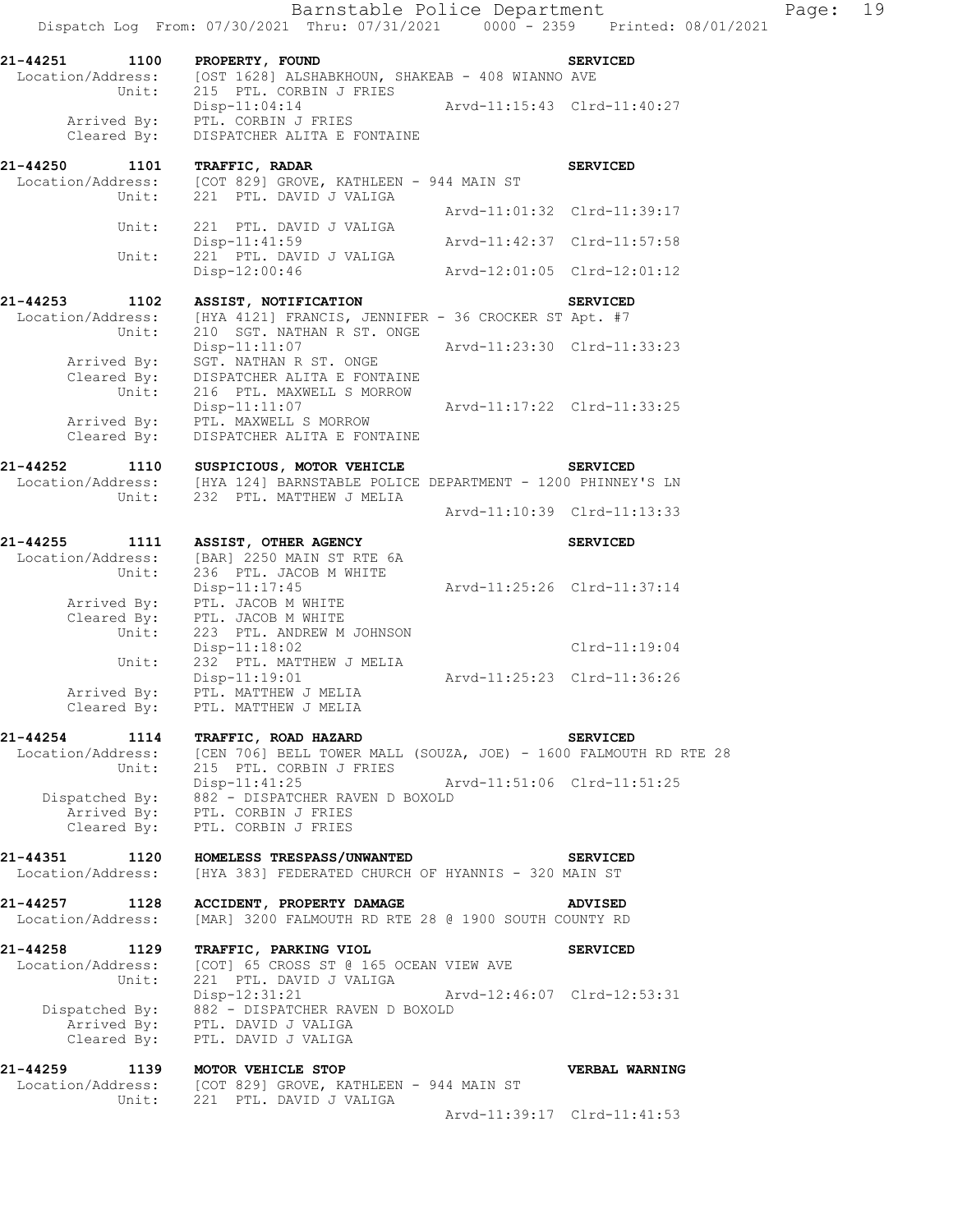Barnstable Police Department Page: 20 Dispatch Log From: 07/30/2021 Thru: 07/31/2021 0000 - 2359 Printed: 08/01/2021 **21-44260 1142 MOTOR VEHICLE STOP VERBAL WARNING**  Location/Address: [BAR 942] CAPE COD FIVE HEADQUARTERS - 1500 IYANNOUGH RD RTE 132 Unit: 232 PTL. MATTHEW J MELIA Arvd-11:42:50 Clrd-11:44:55 **21-44261 1149 MOTOR VEHICLE STOP VERBAL WARNING**  Location/Address: [HYA 124] BARNSTABLE POLICE DEPARTMENT - 1200 PHINNEY'S LN Unit: 232 PTL. MATTHEW J MELIA Arvd-11:49:13 Clrd-11:53:03 **21-44262 1149 VANDALISM REPORT TAKEN**  Location/Address: [HYA] 170 LINCOLN RD Unit: 232 PTL. MATTHEW J MELIA Disp-11:53:19 Arvd-12:00:40 Clrd-12:39:33 Arrived By: PTL. MATTHEW J MELIA Cleared By: PTL. MATTHEW J MELIA Refer To Incident: 21-1509-OF **21-44264 1157 MOTOR VEHICLE STOP VERBAL WARNING**  Location/Address: [COT 829] GROVE, KATHLEEN - 944 MAIN ST Unit: 221 PTL. DAVID J VALIGA Arvd-11:57:58 Clrd-12:00:26 **21-44265 1205 ACCIDENT, PROPERTY DAMAGE REPORT TAKEN**  Location/Address: [MAR] 358 RACE LN @ 1300 OSTERVILLE W BARNSTABLE RD Unit: 221 PTL. DAVID J VALIGA Disp-12:06:21 Arvd-12:13:23 Clrd-12:28:55 Dispatched By: 882 - DISPATCHER RAVEN D BOXOLD Arrived By: PTL. DAVID J VALIGA Refer To Accident:  $21-603-AC$ **21-44266 1214 ACCIDENT, PROPERTY DAMAGE REPORT TAKEN**  Location/Address: [HYA 3739] SEA SPORTS - 1441 IYANNOUGH RD RTE 132 Unit: 212 PTL. ANTHONY C D'ANGELO Disp-12:16:13 Arvd-12:21:22 Clrd-12:54:16 Arrived By: DISPATCHER ALITA E FONTAINE Cleared By: PTL. ANTHONY C D'ANGELO Unit: 223 PTL. ANDREW M JOHNSON Disp-12:16:29 Enrt-12:16:29 Arvd-12:19:53 Clrd-12:22:00 Dispatched By: 298 - PTL. ANDREW M JOHNSON Enroute By: PTL. ANDREW M JOHNSON Arrived By: PTL. ANDREW M JOHNSON Cleared By: PTL. ANDREW M JOHNSON Unit: 236 PTL. JACOB M WHITE Disp-12:17:44 Arvd-12:17:46 Clrd-12:55:56 Cleared By: PTL. JACOB M WHITE Unit: 210 SGT. NATHAN R ST. ONGE Arvd-12:31:56 Clrd-12:36:52 Dispatched By: 284 - SGT. NATHAN R ST. ONGE Arrived By: SGT. NATHAN R ST. ONGE Cleared By: SGT. NATHAN R ST. ONGE Refer To Accident: 21-604-AC **21-44267 1216 MOTOR VEHICLE STOP CITATION ISSUED**  Location/Address: [HYA] 1 OLD CRAIGVILLE RD @ 561 WEST MAIN ST Unit: 216 PTL. MAXWELL S MORROW Arvd-12:16:41 Clrd-12:23:32 **21-44268 1234 ACCIDENT, PERSONAL INJURY REPORT TAKEN**  Location/Address: [HYA 3997] 390 FALMOUTH RD RTE 28 @ 5 GARDEN LN Unit: 223 PTL. ANDREW M JOHNSON Disp-12:36:00 Arvd-12:37:34 Clrd-13:06:00 Cleared By: PTL. ANDREW M JOHNSON Unit: 210 SGT. NATHAN R ST. ONGE Disp-12:37:01 Enrt-12:37:01 Arvd-12:39:24 Clrd-13:05:38 Dispatched By: 284 - SGT. NATHAN R ST. ONGE Enroute By: SGT. NATHAN R ST. ONGE Arrived By: SGT. NATHAN R ST. ONGE Cleared By: SGT. NATHAN R ST. ONGE Unit: 216 PTL. MAXWELL S MORROW Disp-12:37:04 Arvd-12:40:03 Clrd-13:05:21 Dispatched By: 891 - DISPATCHER ALITA E FONTAINE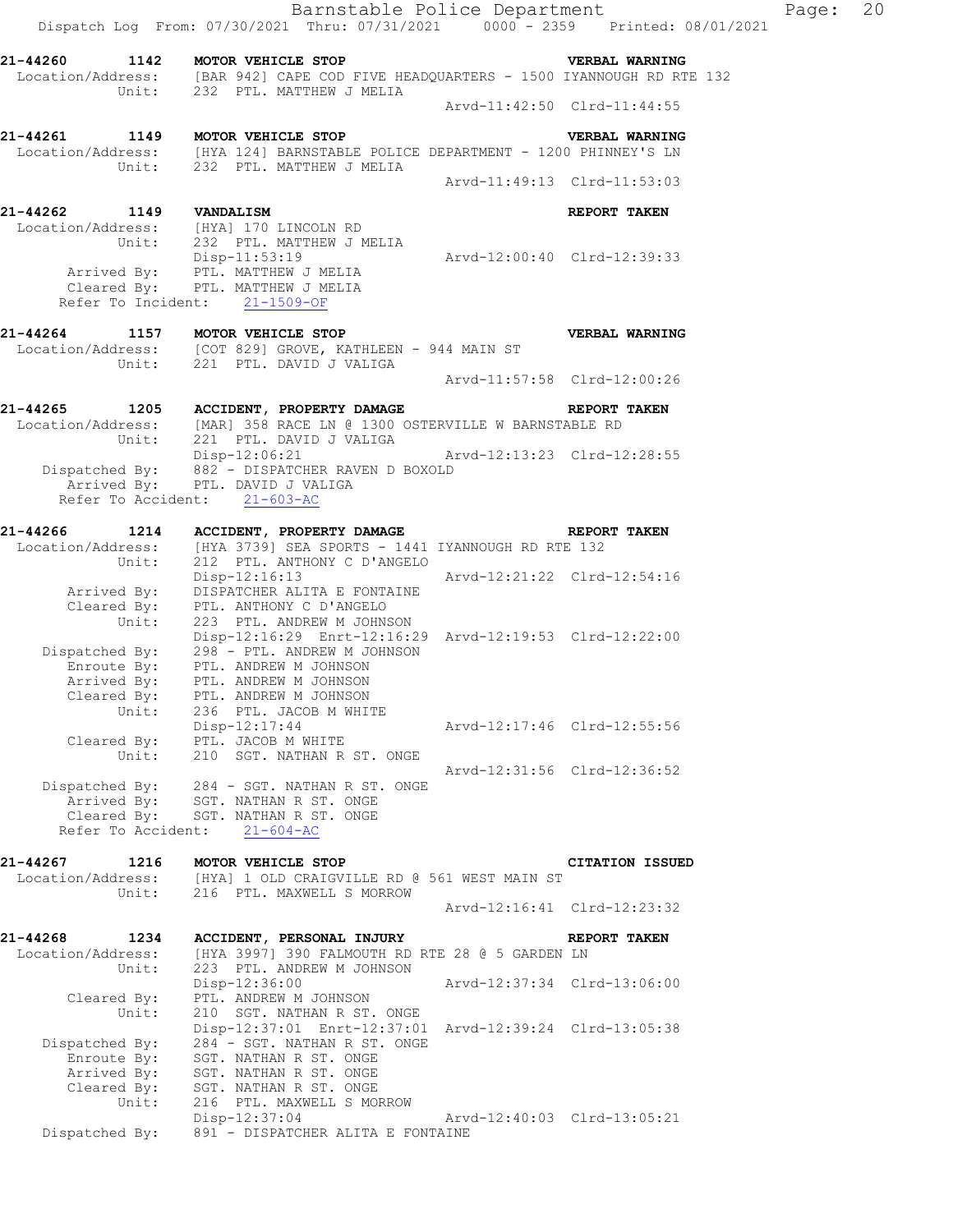|                                     | Barnstable Police Department<br>Dispatch Log From: 07/30/2021 Thru: 07/31/2021 0000 - 2359 Printed: 08/01/2021                                        |                             |
|-------------------------------------|-------------------------------------------------------------------------------------------------------------------------------------------------------|-----------------------------|
|                                     | Arrived By: PTL. MAXWELL S MORROW<br>Cleared By: PTL. MAXWELL S MORROW<br>Refer To Accident: 21-605-AC                                                |                             |
|                                     | 21-44269 1300 MOTOR VEHICLE STOP<br>Location/Address: [HYA 217] STAPLES #154 - 364 BARNSTABLE RD<br>Unit: 212 PTL. ANTHONY C D'ANGELO                 | <b>VERBAL WARNING</b>       |
|                                     | Cleared By: PTL. ANTHONY C D'ANGELO                                                                                                                   | Arvd-13:00:00 Clrd-13:04:04 |
|                                     | 21-44270 1308 MOTOR VEHICLE, PRIVATE TOW<br>Location/Address: [COT] VINEYARD RD                                                                       | <b>SERVICED</b>             |
| Location/Address: [COT] VINEYARD RD | 21-44271 1315 MOTOR VEHICLE, PRIVATE TOW SERVICED                                                                                                     |                             |
|                                     | 21-44288 1332 PARK & WALK SERVICED<br>Location/Address: [HYA 3734] NORTH STREET PUBLIC RESTROOMS - 249 NORTH ST<br>Unit: B253 PTL. MICHAEL J PUNTONIO |                             |
|                                     | PTL. THOMAS J HARMON                                                                                                                                  | Arvd-13:32:00 Clrd-13:32:00 |
| 21-44289 1333 PARK & WALK           | Location/Address: [HYA 13] NORTH STREET PARKING LOT - NORTH ST<br>Unit: B253 PTL. MICHAEL J PUNTONIO                                                  | <b>SERVICED</b>             |
|                                     | PTL. THOMAS J HARMON                                                                                                                                  | Arvd-13:33:00 Clrd-13:33:00 |
|                                     | 21-44290 1337 PARK & WALK<br>Location/Address: [HYA] OLD ROCKLAND TRUST BANK - 400 MAIN ST<br>Unit: B253 PTL. MICHAEL J PUNTONIO                      | <b>SERVICED</b>             |
|                                     | PTL. THOMAS J HARMON                                                                                                                                  | Arvd-13:37:00 Clrd-13:37:00 |
| 21-44292 1340 PARK & WALK           | Location/Address: [HYA 2872] TOWN HALL PUBLIC RESTROOMS - 230 SOUTH ST<br>Unit: B253 PTL. MICHAEL J PUNTONIO                                          | <b>SERVICED</b>             |
|                                     | PTL. THOMAS J HARMON                                                                                                                                  | Arvd-13:40:00 Clrd-13:40:00 |
| 21-44293 1342 PARK & WALK           | Location/Address: [HYA 11] HYANNIS VILLAGE GREEN - 365 MAIN ST<br>Unit: B253 PTL. MICHAEL J PUNTONIO                                                  | <b>SERVICED</b>             |
|                                     | PTL. THOMAS J HARMON                                                                                                                                  | Arvd-13:42:00 Clrd-13:42:00 |
| 21-44278<br>1347 ASSIST             | Location/Address: [HYA 2734] WINGS STORE #403 - 529 MAIN ST<br>Unit: 212 PTL. ANTHONY C D'ANGELO                                                      | <b>ADVISED</b>              |
|                                     | Cleared By: PTL. ANTHONY C D'ANGELO                                                                                                                   | Arvd-13:47:00 Clrd-14:35:36 |
| 21-44294 1357 PARK & WALK           | Location/Address: [HYA 127] ASELTON MEMORIAL PARK - 135 SOUTH ST<br>Unit: B253 PTL. MICHAEL J PUNTONIO                                                | <b>SERVICED</b>             |
|                                     | PTL. THOMAS J HARMON                                                                                                                                  | Arvd-13:57:00 Clrd-13:57:00 |
| 21-44295 1400 PARK & WALK           | Location/Address: [HYA 6] BISMORE PARK - 180 OCEAN ST<br>Unit: B253 PTL. MICHAEL J PUNTONIO                                                           | <b>SERVICED</b>             |
|                                     | PTL. THOMAS J HARMON                                                                                                                                  | Arvd-14:00:00 Clrd-14:00:00 |
| Location/Address:<br>Unit:          | 21-44279 1402 ASSIST, WELL BEING<br>[CEN 299] ROCKLAND TRUST COMPANY - 1195 FALMOUTH RD RTE 28<br>215 PTL. CORBIN J FRIES                             | <b>SERVICED</b>             |
|                                     | Disp-14:07:14<br>Arrived By: PTL. CORBIN J FRIES<br>Cleared By: DISPATCHER RAVEN D BOXOLD                                                             | Arvd-14:10:56 Clrd-14:25:14 |
| 21-44296                            | 1410 PARK & WALK                                                                                                                                      | <b>SERVICED</b>             |

Page: 21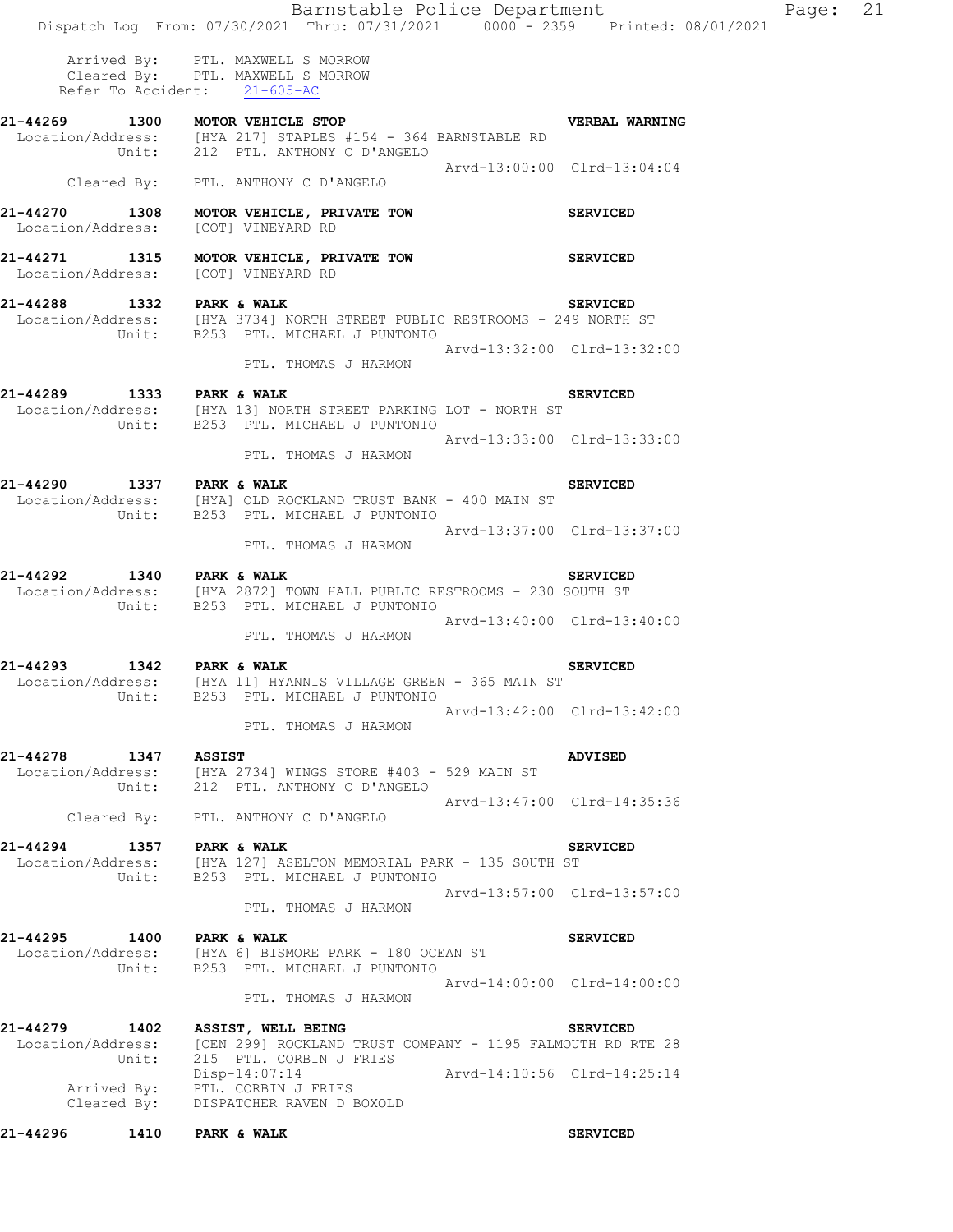|                                        | Barnstable Police Department<br>Dispatch Log From: 07/30/2021 Thru: 07/31/2021 0000 - 2359 Printed: 08/01/2021                         |                             |                             | Page: | 22 |
|----------------------------------------|----------------------------------------------------------------------------------------------------------------------------------------|-----------------------------|-----------------------------|-------|----|
|                                        | Location/Address: [HYA 349] MINI FOOD MART - 252 MAIN ST<br>Unit: B253 PTL. MICHAEL J PUNTONIO                                         |                             |                             |       |    |
|                                        | PTL. THOMAS J HARMON                                                                                                                   |                             | Arvd-14:10:00 Clrd-14:10:00 |       |    |
| 21-44297 1412 PARK & WALK              | Location/Address: [HYA 1818] CAPE COD REGIONAL TRANSIT AUTHORITY - 181 IYANNOUGH RD RTE 28<br>Unit: B253 PTL. MICHAEL J PUNTONIO       |                             | <b>SERVICED</b>             |       |    |
|                                        | PTL. THOMAS J HARMON                                                                                                                   |                             | Arvd-14:12:00 Clrd-14:12:00 |       |    |
| 21-44283 1416<br>Location/Address:     | <b>ASSIST</b><br>[CEN] 186 NYE RD                                                                                                      |                             | <b>SERVICED</b>             |       |    |
| 21-44281 1418 PROPERTY, FOUND          | Location/Address: [HYA 3810] LAWLESS, JANE - 33 RABBIT LN                                                                              |                             | <b>SERVICED</b>             |       |    |
| 21-44298                               | 1419 PARK & WALK<br>Location: [HYA] ALLEYWAY NEXT TO FEDERATED CHURCH<br>Unit: B253 PTL. MICHAEL J PUNTONIO                            |                             | <b>SERVICED</b>             |       |    |
|                                        | PTL. THOMAS J HARMON                                                                                                                   |                             | Arvd-14:19:00 Clrd-14:19:00 |       |    |
| 21-44282 1420 MOTOR VEHICLE STOP       | Location/Address: [HYA] 1 OLD CRAIGVILLE RD @ 561 WEST MAIN ST<br>Unit: 216 PTL. MAXWELL S MORROW                                      |                             | VERBAL WARNING              |       |    |
|                                        | Cleared By: PTL. MAXWELL S MORROW                                                                                                      | Arvd-14:20:00 Clrd-14:24:32 |                             |       |    |
| 21-44284<br>Location/Address:<br>Unit: | 1423 FIRE, STRUCTURE<br>[OST 23] CITIZENS BANK - 65 WIANNO AVE<br>221 PTL. DAVID J VALIGA                                              |                             | <b>SERVICED</b>             |       |    |
| Cleared By:<br>Unit:                   | Disp-14:24:41<br>DISPATCHER RAVEN D BOXOLD<br>232 PTL. MATTHEW J MELIA                                                                 | Arvd-14:30:36 Clrd-15:38:44 |                             |       |    |
| Cleared By:<br>Unit:                   | Disp-14:24:46<br>PTL. MATTHEW J MELIA<br>210 SGT. NATHAN R ST. ONGE                                                                    | Arvd-14:30:29 Clrd-15:56:03 |                             |       |    |
| Cleared By:                            | Disp-14:24:53<br>Arrived By: SGT. NATHAN R ST. ONGE<br>DISPATCHER JORDAN T SHAIRS                                                      |                             | Arvd-14:34:42 Clrd-15:58:21 |       |    |
| Unit:                                  | 215 PTL. CORBIN J FRIES<br>$Disp-14:25:20$<br>Dispatched By: 882 - DISPATCHER RAVEN D BOXOLD<br>Cleared By: DISPATCHER JORDAN T SHAIRS |                             | Arvd-14:30:34 Clrd-16:24:54 |       |    |
|                                        | Refer To Incident: 21-1510-OF                                                                                                          |                             |                             |       |    |
| 21-44285<br>1427                       | MOTOR VEHICLE STOP<br>Location/Address: [HYA] 1 OLD CRAIGVILLE RD @ 561 WEST MAIN ST<br>Unit: 216 PTL. MAXWELL S MORROW                |                             | VERBAL WARNING              |       |    |
|                                        |                                                                                                                                        |                             | Arvd-14:27:12 Clrd-14:34:51 |       |    |
| 21-44286<br>1436<br>Unit:              | MOTOR VEHICLE STOP<br>Location/Address: [HYA] 1 OLD CRAIGVILLE RD @ 561 WEST MAIN ST<br>216 PTL. MAXWELL S MORROW                      |                             | VERBAL WARNING              |       |    |
|                                        |                                                                                                                                        |                             | Arvd-14:36:19 Clrd-14:38:48 |       |    |
| 21-44287<br>1442<br>Location/Address:  | DISTURBANCE, NOISE<br>[HYA] CHANNEL POINT RD                                                                                           |                             | <b>SERVICED</b>             |       |    |
| 21-44291<br>Location/Address:<br>Unit: | 1445 MOTOR VEHICLE STOP<br>[HYA 450] HYANNIS TRAVEL INN - 18 NORTH ST<br>212 PTL. ANTHONY C D'ANGELO                                   |                             | VERBAL WARNING              |       |    |
| Cleared By:<br>Unit:                   | PTL. ANTHONY C D'ANGELO<br>216 PTL. MAXWELL S MORROW                                                                                   |                             | Arvd-14:45:00 Clrd-14:56:41 |       |    |
| Cleared By:                            | Dispatched By: 288 - PTL. MAXWELL S MORROW<br>Arrived By: PTL. MAXWELL S MORROW<br>PTL. MAXWELL S MORROW                               |                             | Arvd-14:46:02 Clrd-14:56:39 |       |    |
| 21-44299<br>1453                       | ASSIST, OTHER AGENCY                                                                                                                   |                             | <b>SERVICED</b>             |       |    |
|                                        |                                                                                                                                        |                             |                             |       |    |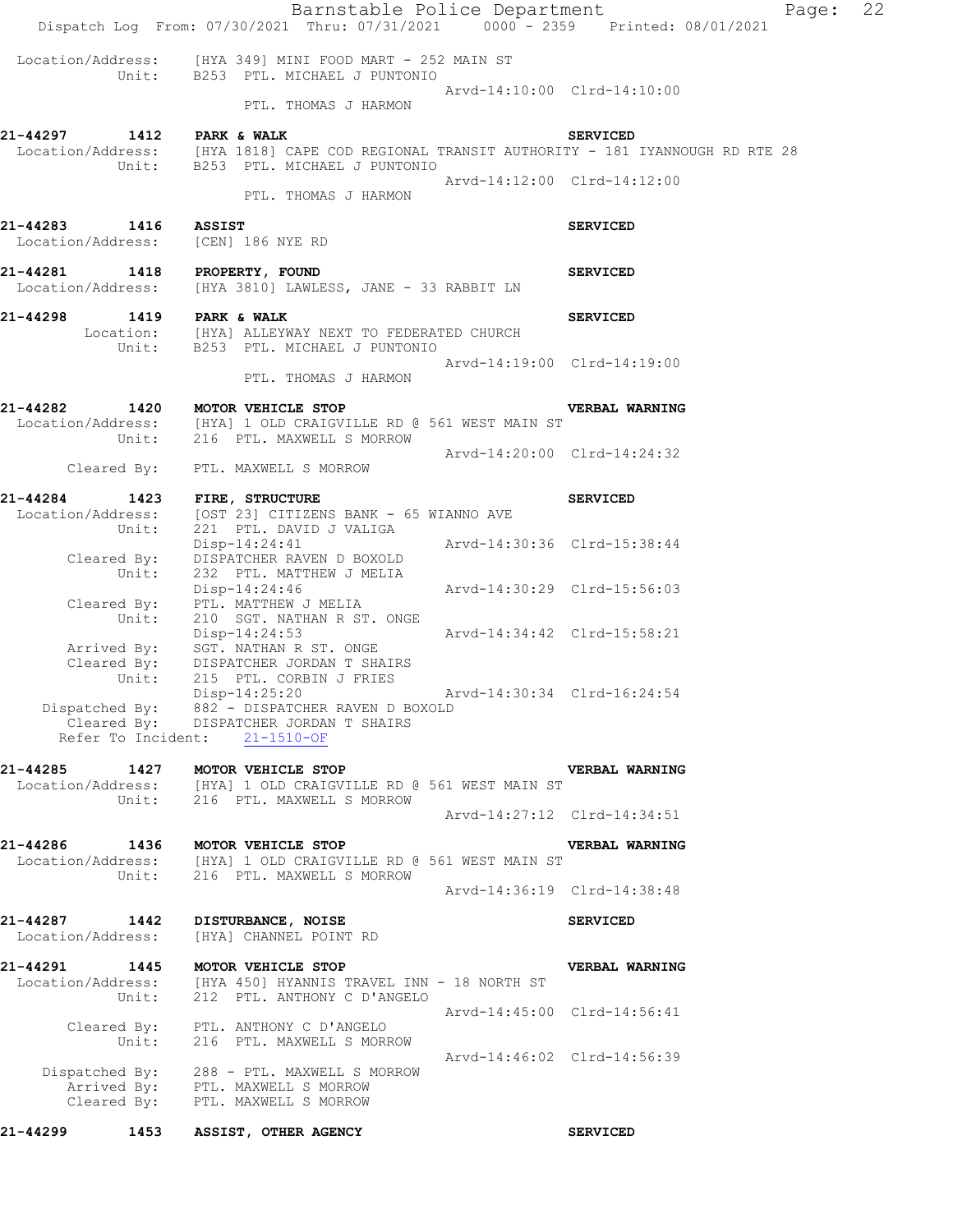|                                    |       | Barnstable Police Department<br>Dispatch Log From: 07/30/2021 Thru: 07/31/2021 0000 - 2359 Printed: 08/01/2021                                                                      |                             |                         | Page: | 23 |
|------------------------------------|-------|-------------------------------------------------------------------------------------------------------------------------------------------------------------------------------------|-----------------------------|-------------------------|-------|----|
|                                    | Unit: | Location/Address: [BAR] 75 HARBOR VIEW RD<br>236 PTL. JACOB M WHITE<br>Disp-14:53:50<br>Arrived By: PTL. JACOB M WHITE<br>Cleared By: PTL. JACOB M WHITE                            | Arvd-15:00:35 Clrd-15:35:18 |                         |       |    |
| 21-44317 1523                      |       | <b>TRAFFIC, ROAD HAZARD</b><br>Location/Address: [CEN] 75 CAP'N JAC'S RD<br>Unit: 238 PTL. JOHN A YORK                                                                              |                             | <b>ADVISED</b>          |       |    |
|                                    |       | Disp-15:58:38<br>Arrived By: PTL. JOHN A YORK                                                                                                                                       | Arvd-16:08:37 Clrd-16:17:41 |                         |       |    |
| Location/Address:                  |       | 21-44316 1524 ALARM, RESIDENTIAL<br>[OST 1564] FLYNN, COLIN - 10 HOLLINGSWORTH RD                                                                                                   |                             | ALARM - CANCELLED       |       |    |
|                                    |       | 21-44319 1536 SUSPICIOUS, MOTOR VEHICLE<br>Location/Address: [MAR] FALMOUTH RD RTE 28<br>Unit: 212 PTL. ANTHONY C D'AN<br>212 PTL. ANTHONY C D'ANGELO                               |                             | <b>SERVICED</b>         |       |    |
|                                    |       | Disp-15:47:32<br>Arrived By: PTL. ANTHONY C D'ANGELO<br>Cleared By: PTL. ANTHONY C D'ANGELO<br>Refer To Incident: 21-1512-OF                                                        | Arvd-16:05:54 Clrd-16:40:28 |                         |       |    |
|                                    |       | 21-44320 1557 MOTOR VEHICLE STOP<br>Location/Address: [CEN] 555 PHINNEY'S LN @ 12 RICHARD'S LN<br>Unit: 234 PTL. BRANDON V SANDERS                                                  |                             | VERBAL WARNING          |       |    |
|                                    |       | Cleared By: PTL. BRANDON V SANDERS                                                                                                                                                  | Arvd-15:57:00 Clrd-16:00:04 |                         |       |    |
| 21-44322                           |       | 1615 TRAFFIC, SIGNALS                                                                                                                                                               |                             | Merge: 21-44323 By: 867 |       |    |
| Location/Address:                  |       | [HYA] 380 FALMOUTH RD RTE 28 @ 516 BEARSE'S WAY                                                                                                                                     |                             |                         |       |    |
| 21-44323 1615 FIRE, OTHER          |       | Location/Address: [WBA] 661 OAK ST<br>Unit: 238 PTL. JOHN A YORK                                                                                                                    |                             | <b>SERVICED</b>         |       |    |
|                                    |       | Disp-16:17:47<br>Arrived By: PTL. JOHN A YORK<br>Cleared By: PTL. JOHN A YORK<br>Unit: 231 PTL. ARMANDO FELICIANO                                                                   | Arvd-16:20:31 Clrd-16:54:24 |                         |       |    |
|                                    |       | Disp-16:23:36<br>Cleared By: PTL. ARMANDO FELICIANO<br>Unit: 234 PTL. BRANDON V SANDERS                                                                                             | Arvd-16:23:39 Clrd-16:46:45 |                         |       |    |
|                                    |       | Dispatched By: 324 - PTL. BRANDON V SANDERS<br>Arrived By: PTL. BRANDON V SANDERS<br>Cleared By: PTL. BRANDON V SANDERS                                                             | Arvd-16:24:17 Clrd-16:40:25 |                         |       |    |
| 21-44324 1618<br>Location/Address: |       | ALARM, COMMERCIAL<br>[CEN 1] CENTERVILLE ELEMENTARY SCHOOL - 658 BAY LN                                                                                                             |                             | ALARM - CANCELLED       |       |    |
|                                    |       | 21-44326 1625 ALARM, RESIDENTIAL<br>Location/Address: [OST 241] ANDRADE, ANTONIO - 168 GARRISON LN<br>Unit: 234 PTL. BRANDON V SANDERS<br>Disp-16:54:17 Arvd-17:06:48 Clrd-17:12:07 |                             | <b>ALARM - FALSE</b>    |       |    |
|                                    |       | Arrived By: PTL. BRANDON V SANDERS<br>Cleared By: PTL. BRANDON V SANDERS                                                                                                            |                             |                         |       |    |
| 21-44328 1637<br>Location/Address: |       | ALARM, RESIDENTIAL<br>[CEN 313] CHILDS, RANDOLPH - 34 SHIRLEY POINT RD                                                                                                              |                             | ALARM - CANCELLED       |       |    |
| 21-44329 1648                      |       | <b>TRAFFIC, COMPLAINT</b><br>Location/Address: [BAR] 1900 IYANNOUGH RD RTE 132 @ 1 SHOOTFLYING HILL RD                                                                              |                             | <b>ADVISED</b>          |       |    |
|                                    |       | 21-44330 1658 ALARM, RESIDENTIAL<br>Location/Address: [MAR 345] BAGHDADI, YASSIN - 766 MISTIC DR<br>Unit: 212 PTL. ANTHONY C D'ANGELO                                               |                             | ALARM - FALSE           |       |    |
|                                    |       | Disp-17:00:05 Arvd-17:04:50 Clrd-17:06:29<br>Arrived By: PTL. ANTHONY C D'ANGELO<br>Cleared By: PTL. ANTHONY C D'ANGELO                                                             |                             |                         |       |    |
| 21-44331                           | 1658  | ACCIDENT, PERSONAL INJURY                                                                                                                                                           |                             | REPORT TAKEN            |       |    |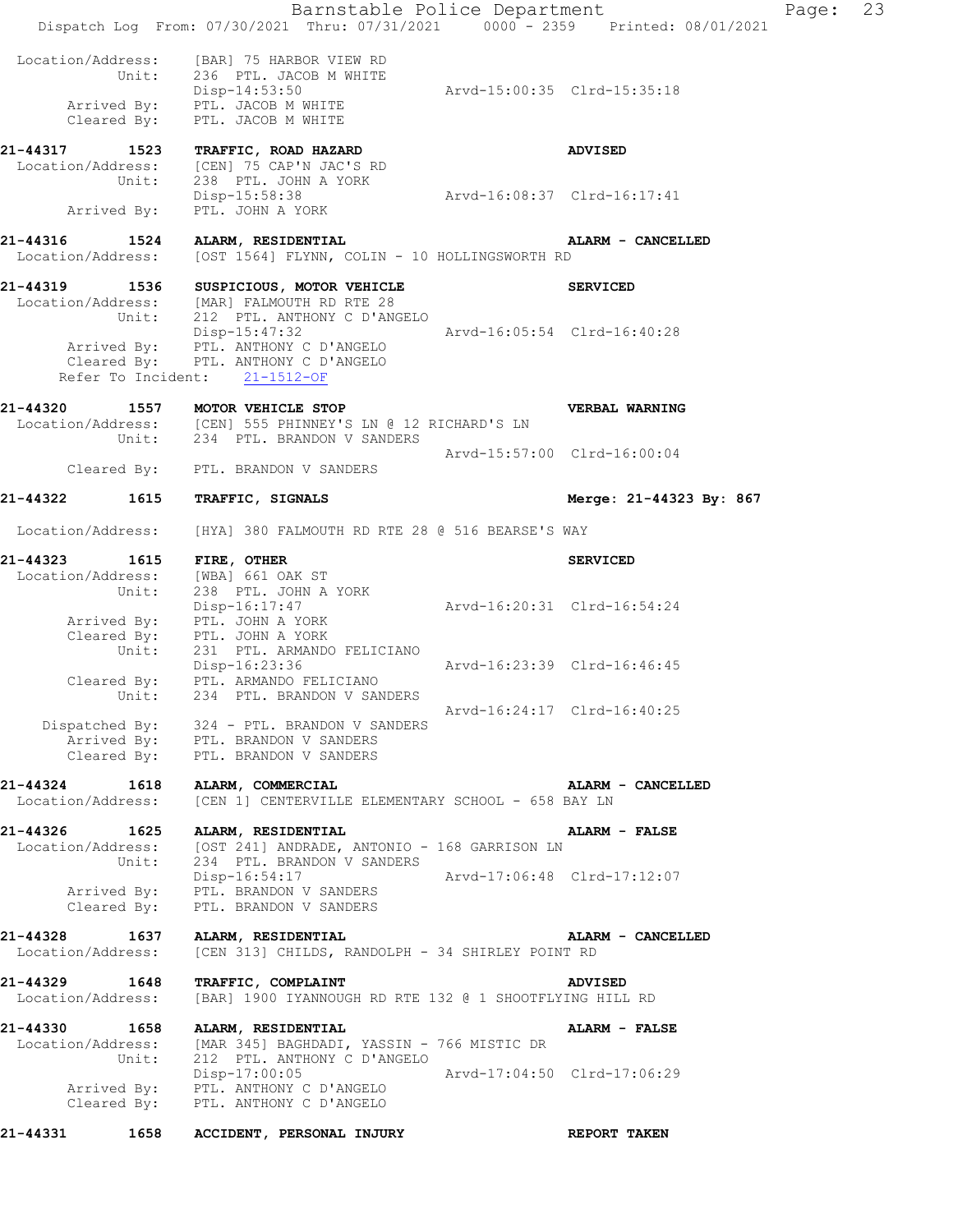Barnstable Police Department Fage: 24 Dispatch Log From: 07/30/2021 Thru: 07/31/2021 0000 - 2359 Printed: 08/01/2021 Location/Address: [HYA] 200 YARMOUTH RD @ 156 IYANNOUGH RD RTE 28 Unit: 237 PTL. DAVID E FOLEY Arvd-16:58:00 Clrd-17:37:12 Cleared By: PTL. DAVID E FOLEY Unit: 223 PTL. SPENCER L JACKSON<br>Disp-17:00:54 Disp-17:00:54 Arvd-17:06:41 Clrd-17:22:21 Dispatched By: 867 - DISPATCHER JORDAN T SHAIRS Arrived By: PTL. SPENCER L JACKSON Cleared By: PTL. SPENCER L JACKSON Refer To Accident: 21-606-AC **21-44332 1701 MOTOR VEHICLE STOP COMPLAINT/SUMMONS**  Location/Address: [HYA 983] OLIVE GARDEN - 1095 IYANNOUGH RD RTE 132 Unit: 238 PTL. JOHN A YORK Arvd-17:01:09 Clrd-17:56:18 Unit: 225 PTL. BRUCE E MARNEY Arvd-17:15:03 Clrd-17:37:52 Dispatched By: 285 - PTL. BRUCE E MARNEY Arrived By: PTL. BRUCE E MARNEY Cleared By: PTL. BRUCE E MARNEY Refer To Summons: 21-1282-AR Summons: OLIVERA DOS SANTOS, ADEMIR Address: 250 WINTER ST HYANNIS, MA Age: 34 Charges: UNLICENSED OPERATION OF MV REGISTRATION NOT IN POSSESSION NUMBER PLATE VIOLATION **21-44350 1710 MOTOR VEHICLE STOP VERBAL WARNING**  Location/Address: [MAR] 511 RTE 149 @ 1 OLD FALMOUTH RD Unit: 212 PTL. ANTHONY C D'ANGELO Arvd-17:10:00 Clrd-17:15:09 Cleared By: PTL. ANTHONY C D'ANGELO **21-44354 1732 TRAFFIC, ENFORCEMENT ACTIVITY SERVICED**  Location/Address: [CEN] MAIN ST Unit: 215 PTL. CORBIN J FRIES Arvd-17:32:54 Clrd-17:38:04 Cleared By: DISPATCHER JORDAN T SHAIRS **21-44355 1734 E911, SILENT CALL UNFOUNDED**  Location/Address: [CEN 3] COVELLS BEACH - CRAIGVILLE BEACH RD Unit: 215 PTL. CORBIN J FRIES Disp-17:38:28 Arvd-17:40:10 Clrd-17:46:45 Arrived By: PTL. CORBIN J FRIES Cleared By: PTL. CORBIN J FRIES **21-44357 1743 MOTOR VEHICLE STOP VERBAL WARNING**  Location/Address: [HYA 3493] STARBUCKS - 655 IYANNOUGH RD RTE 132 Unit: 225 PTL. BRUCE E MARNEY Arvd-17:43:53 Clrd-17:48:15 **21-44358 1749 TRAFFIC, ENFORCEMENT ACTIVITY SERVICED**  Location/Address: [CEN] MAIN ST Unit: 215 PTL. CORBIN J FRIES Arvd-17:49:34 Clrd-17:54:39<br>Unit: 215 PTL. CORBIN J FRIES 215 PTL. CORBIN J FRIES<br>Disp-17:56:51 Disp-17:56:51 Arvd-17:57:02 Clrd-18:11:55 Unit: 215 PTL. CORBIN J FRIES Disp-18:13:57 Arvd-18:14:10 Clrd-18:25:35 Unit: 215 PTL. CORBIN J FRIES Disp-18:28:19 Arvd-18:28:37 Clrd-18:34:57 **21-44359 1752 MOTOR VEHICLE STOP VERBAL WARNING**  Location/Address: [HYA 700] MCDONALD'S - 654 IYANNOUGH RD RTE 132 Unit: 225 PTL. BRUCE E MARNEY Arvd-17:52:07 Clrd-17:54:36 **21-44360 1754 MOTOR VEHICLE STOP VERBAL WARNING**  Location/Address: [CEN] 1138 CRAIGVILLE BEACH RD @ 3 SHORT BEACH RD Unit: 215 PTL. CORBIN J FRIES Arvd-17:54:39 Clrd-17:56:48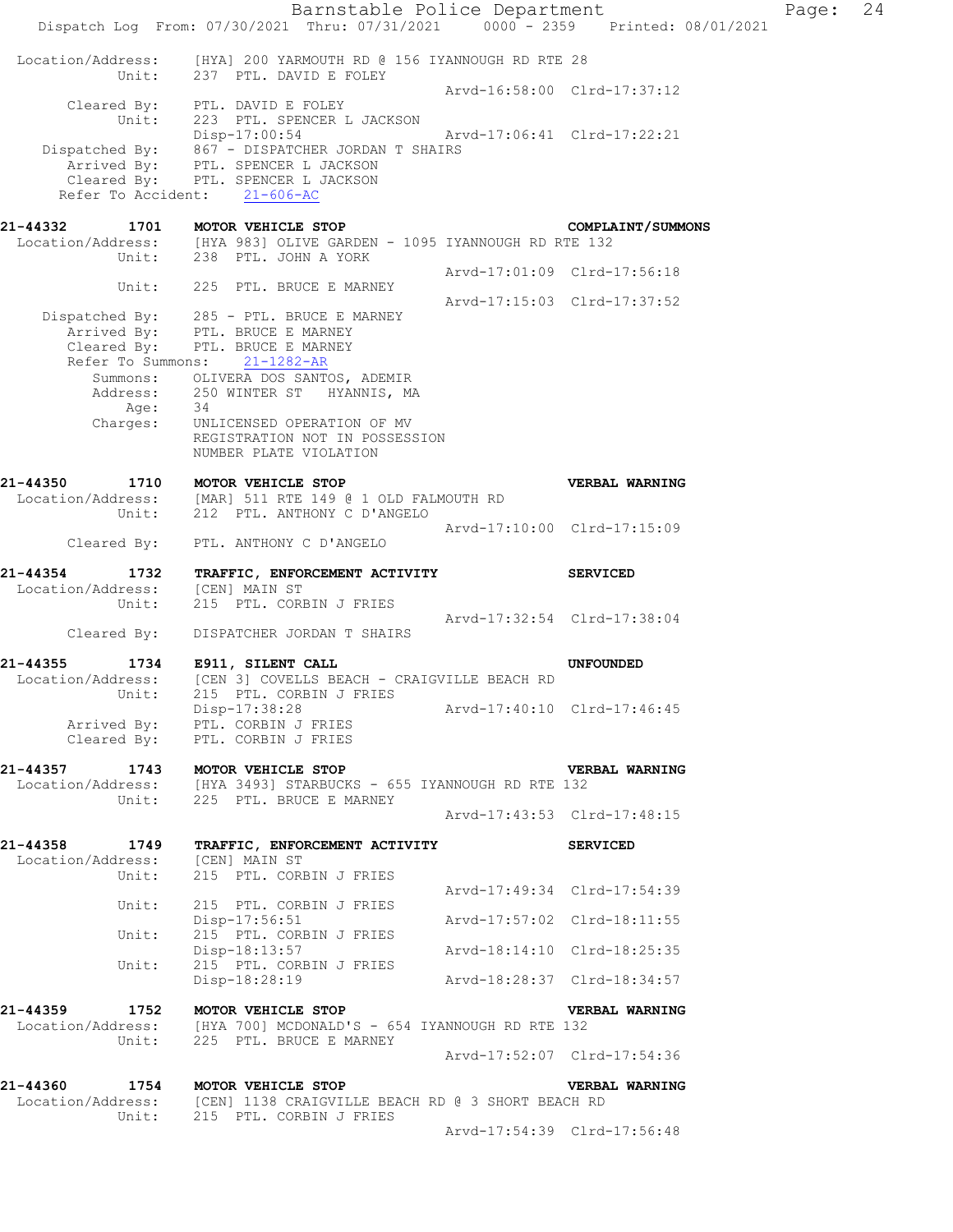| 21-44373                           | 1847           | DISTURBANCE, NOISE                                                                   |                             | <b>ADVISED</b>              |
|------------------------------------|----------------|--------------------------------------------------------------------------------------|-----------------------------|-----------------------------|
|                                    |                |                                                                                      |                             | Arvd-18:31:24 Clrd-18:34:34 |
|                                    | Unit:          | Location/Address: [COT] 465 MAIN ST<br>212 PTL. ANTHONY C D'ANGELO                   |                             |                             |
| 21-44372                           | 1831           | MOTOR VEHICLE STOP                                                                   |                             | VERBAL WARNING              |
|                                    |                | Refer To Accident: 21-607-AC                                                         |                             |                             |
|                                    | Cleared By:    | PTL. BRUCE E MARNEY                                                                  |                             |                             |
|                                    | Enroute By:    | Arrived By: PTL. BRUCE E MARNEY                                                      |                             |                             |
|                                    | Dispatched By: | 285 - PTL. BRUCE E MARNEY<br>PTL. BRUCE E MARNEY                                     |                             |                             |
|                                    | Unit:          | 225 PTL. BRUCE E MARNEY<br>Disp-18:30:04 Enrt-18:30:05 Arvd-18:30:23 Clrd-19:01:10   |                             |                             |
|                                    | Cleared By:    | DISPATCHER JORDAN T SHAIRS                                                           |                             |                             |
|                                    | Dispatched By: | 867 - DISPATCHER JORDAN T SHAIRS                                                     |                             |                             |
|                                    |                | Disp-18:29:47                                                                        |                             | Clrd-18:30:38               |
|                                    | Unit:          | 231 PTL. ARMANDO FELICIANO                                                           |                             | Arvd-18:28:00 Clrd-19:01:28 |
|                                    | Unit:          | 210 SGT. THOMAS J BIRD                                                               |                             |                             |
| 21-44371<br>Location/Address:      | 1828           | ACCIDENT, PROPERTY DAMAGE<br>[HYA] 640 BEARSE'S WAY @ 11 ENTERPRISE RD               |                             | REPORT TAKEN                |
|                                    |                |                                                                                      |                             |                             |
|                                    |                | Cleared By: DISPATCHER RAVEN D BOXOLD                                                |                             |                             |
|                                    | Arrived By:    | Disp-18:38:43<br>PTL. CORBIN J FRIES                                                 |                             | Arvd-18:45:33 Clrd-18:46:24 |
|                                    | Unit:          | 215 PTL. CORBIN J FRIES                                                              |                             |                             |
|                                    | Cleared By:    | DISPATCHER RAVEN D BOXOLD                                                            |                             |                             |
|                                    | Arrived By:    | Disp-18:38:40<br>PTL. BRANDON V SANDERS                                              |                             | Arvd-18:43:30 Clrd-18:46:27 |
|                                    | Unit:          | 234 PTL. BRANDON V SANDERS                                                           |                             |                             |
| Location/Address:                  |                | [CEN] 233 NOTTINGHAM DR                                                              |                             |                             |
| 21-44370 1826                      |                | <b>DISTURBANCE, PARTY</b>                                                            |                             | ADVISED                     |
|                                    |                |                                                                                      |                             | Arvd-18:25:35 Clrd-18:28:15 |
|                                    |                | Unit: 215 PTL. CORBIN J FRIES                                                        |                             |                             |
|                                    |                | 21-44369 1825 MOTOR VEHICLE STOP<br>Location/Address: [CEN] 382 MAIN ST @ 9 PARK AVE |                             | <b>VERBAL WARNING</b>       |
|                                    |                |                                                                                      |                             | Arvd-18:17:53 Clrd-18:20:03 |
|                                    |                | Unit: 212 PTL. ANTHONY C D'ANGELO                                                    |                             |                             |
| 21-44368                           |                | 1-44368 1817 MOTOR VEHICLE STOP<br>Location/Address: [COT] MAIN ST @ SCREECHAM WAY   |                             | VERBAL WARNING              |
|                                    |                |                                                                                      |                             |                             |
|                                    |                | Unit: 237 PTL. DAVID E FOLEY                                                         |                             | Arvd-18:13:38 Clrd-18:23:18 |
| Location/Address:                  |                | [HYA] 439 SOUTH ST                                                                   |                             |                             |
| 21-44367 1813                      |                | TRAFFIC, ENFORCEMENT ACTIVITY                                                        |                             | <b>SERVICED</b>             |
|                                    |                |                                                                                      |                             | Arvd-18:11:55 Clrd-18:13:54 |
|                                    |                | Location/Address: [CEN] 353 MAIN ST @ 10 BACON LN<br>Unit: 215 PTL. CORBIN J FRIES   |                             |                             |
| 21-44366                           | 1811           | MOTOR VEHICLE STOP                                                                   |                             | VERBAL WARNING              |
|                                    |                | Disp-18:20:13                                                                        | Arvd-18:20:22 Clrd-18:31:24 |                             |
|                                    | Unit:          | 212 PTL. ANTHONY C D'ANGELO                                                          |                             |                             |
|                                    | Unit:          | 212 PTL. ANTHONY C D'ANGELO                                                          |                             | Arvd-18:01:47 Clrd-18:17:53 |
| Location/Address:                  |                | [COT] MAIN ST                                                                        |                             |                             |
| 21-44363 1800                      |                | TRAFFIC, ENFORCEMENT ACTIVITY                                                        |                             | <b>SERVICED</b>             |
|                                    | Cleared By:    | Disp-18:00:10<br>DISPATCHER RAVEN D BOXOLD                                           |                             | Arvd-18:00:17 Clrd-18:05:03 |
|                                    | Unit:          | 251 PTL. NOLAN R O'MELIA                                                             |                             |                             |
|                                    | Cleared By:    | Disp-17:58:52<br>DISPATCHER RAVEN D BOXOLD                                           |                             | Arvd-18:00:49 Clrd-18:04:55 |
|                                    | Unit:          | 225 PTL. BRUCE E MARNEY                                                              |                             |                             |
| 21-44361 1758<br>Location/Address: |                | TRAFFIC, COMPLAINT<br>[HYA] 380 FALMOUTH RD RTE 28 @ 516 BEARSE'S WAY                |                             | <b>SERVICED</b>             |
|                                    |                |                                                                                      |                             |                             |

Location/Address: [HYA] 46 LOUIS ST

Unit: 223 PTL. SPENCER L JACKSON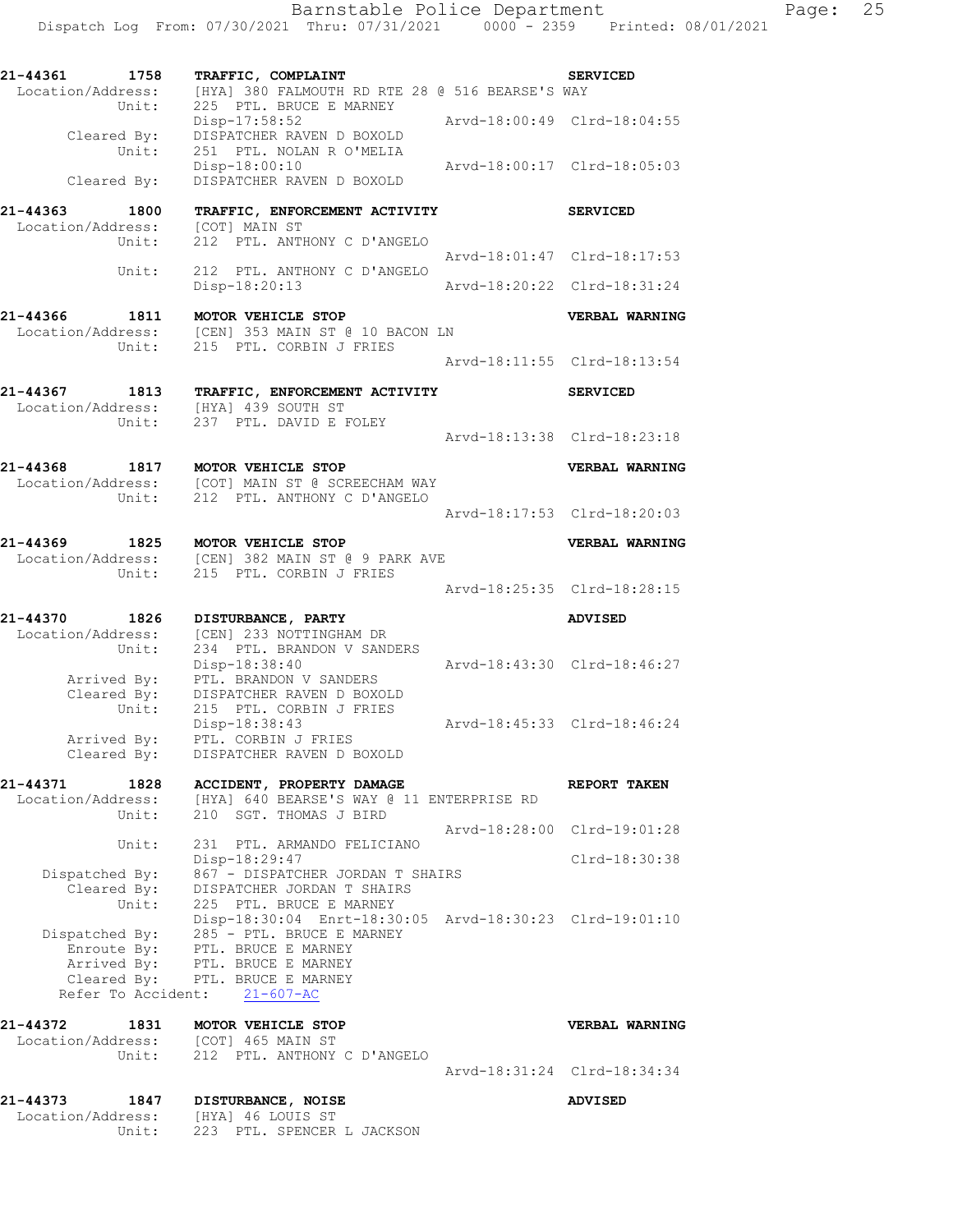Barnstable Police Department Page: 26 Dispatch Log From: 07/30/2021 Thru: 07/31/2021 0000 - 2359 Printed: 08/01/2021 Disp-18:58:34 Arvd-19:04:22 Clrd-19:05:30 Arrived By: PTL. SPENCER L JACKSON Cleared By: PTL. SPENCER L JACKSON Unit: 237 PTL. DAVID E FOLEY Disp-18:58:36 Arvd-19:01:45 Clrd-19:05:49 Arrived By: PTL. DAVID E FOLEY Cleared By: DISPATCHER RAVEN D BOXOLD **21-44374 1850 ASSIST, WELL BEING SERVICED**  Location/Address: [OST] 39 TOWER HILL RD Apt. #2C Unit: 234 PTL. BRANDON V SANDERS Disp-18:57:05 Arvd-19:05:20 Clrd-20:26:27 Dispatched By: 882 - DISPATCHER RAVEN D BOXOLD Arrived By: PTL. BRANDON V SANDERS Cleared By: PTL. BRANDON V SANDERS Unit: 215 PTL. CORBIN J FRIES Disp-20:25:53 Clrd-20:26:15 Dispatched By: 882 - DISPATCHER RAVEN D BOXOLD Cleared By: DISPATCHER RAVEN D BOXOLD Unit: 212 PTL. ANTHONY C D'ANGELO Disp-20:26:06 Clrd-20:26:19 Dispatched By: 882 - DISPATCHER RAVEN D BOXOLD Cleared By: DISPATCHER RAVEN D BOXOLD **21-44313 1908 DISTURBANCE, NOISE SERVICED**  Location/Address: [HYA] CHANNEL POINT RD Unit: 237 PTL. DAVID E FOLEY Disp-19:08:17 Clrd-19:17:55 Cleared By: PTL. DAVID E FOLEY **21-44376 1908 TRAFFIC, COMPLAINT ADVISED**  Location/Address: [OST] CHART ROOM - 330 WEST BAY RD Unit: 215 PTL. CORBIN J FRIES Disp-19:13:14 Clrd-19:17:50 **21-44378 1922 PROPERTY, LOST ADVISED**  Location/Address: [HYA 3805] TRADER JOE'S - 655 IYANNOUGH RD RTE 132 **21-44379 1933 DISTURBANCE, NOISE ADVISED**  Location/Address: [HYA] 47 WEST HYANNISPORT CIR Unit: 225 PTL. BRUCE E MARNEY Disp-19:38:11 Arvd-19:47:47 Clrd-19:58:12 Cleared By: PTL. BRUCE E MARNEY Unit: 213 PTL. MARK S MCWILLIAMS Disp-19:38:15 Clrd-19:52:14 **21-44382 1942 HARASSMENT, THREATS ADVISED**  Location/Address: [HYA] 79 LINDEN ST **21-44384 2016 DISTURBANCE, FIGHT UNFOUNDED**  Location/Address: [HYA 383] FEDERATED CHURCH OF HYANNIS - 320 MAIN ST Unit: 231 PTL. ARMANDO FELICIANO Disp-20:16:22 Arvd-20:24:15 Clrd-20:28:20 Arrived By: PTL. ARMANDO FELICIANO Unit: 223 PTL. SPENCER L JACKSON Disp-20:16:32 Arvd-20:19:52 Clrd-20:28:13 Arrived By: PTL. SPENCER L JACKSON **21-44385 2017 MOTOR VEHICLE STOP VERBAL WARNING**  Location/Address: [HYA] 590 IYANNOUGH RD RTE 132 @ 45 HINCKLEY RD Unit: 238 PTL. JOHN A YORK Arvd-20:17:00 Clrd-20:21:46 Cleared By: PTL. JOHN A YORK **21-44386 2023 ASSIST, WELL BEING SERVICED**  Location/Address: [CEN] 16 THISTLE DR Unit: 215 PTL. CORBIN J FRIES Disp-20:26:25 Arvd-20:30:13 Clrd-20:51:55 Arrived By: PTL. CORBIN J FRIES Cleared By: PTL. CORBIN J FRIES Unit: 212 PTL. ANTHONY C D'ANGELO Disp-20:26:29 Arvd-20:31:17 Clrd-20:43:51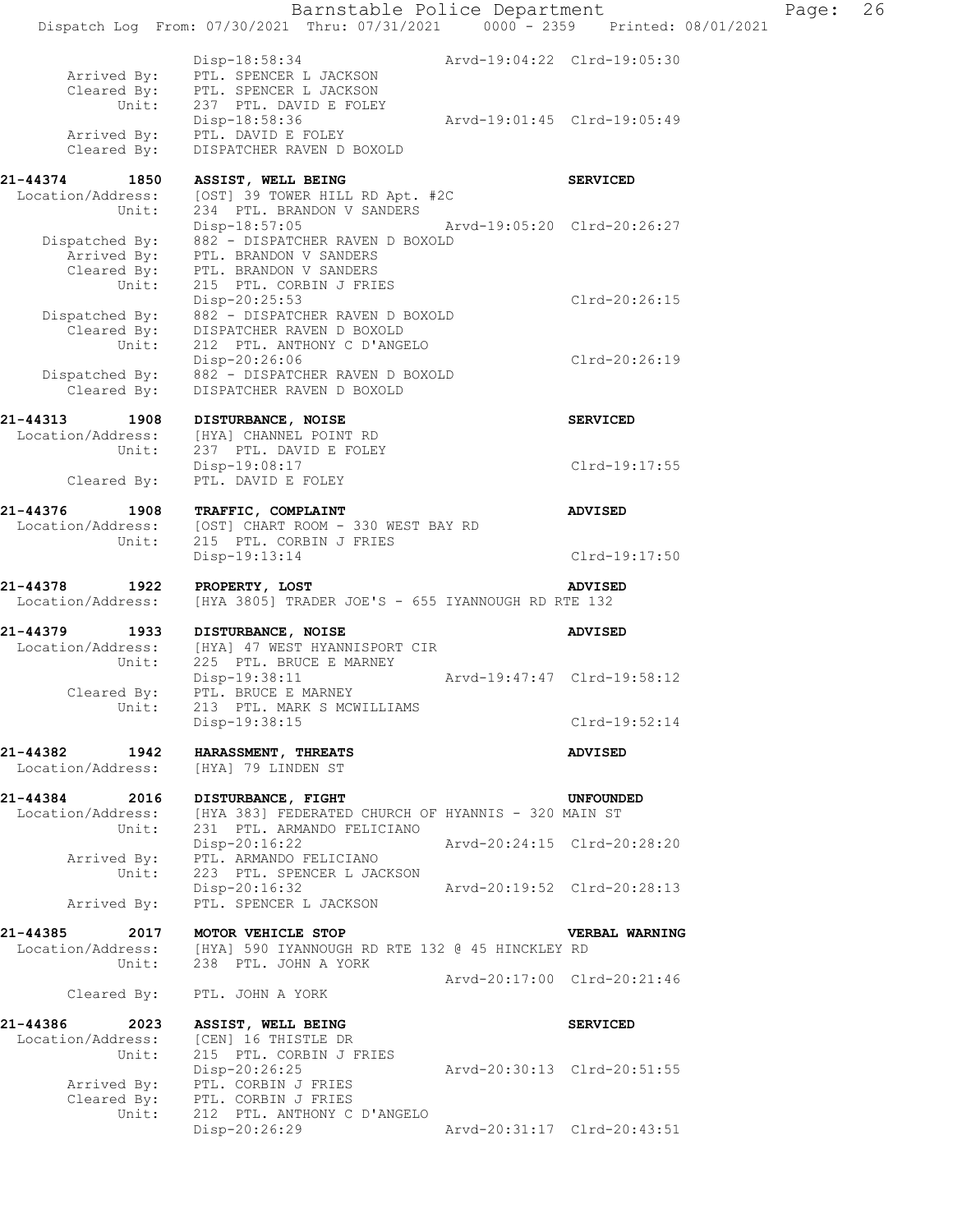Barnstable Police Department Page: 27 Dispatch Log From: 07/30/2021 Thru: 07/31/2021 0000 - 2359 Printed: 08/01/2021 Arrived By: PTL. ANTHONY C D'ANGELO Cleared By: PTL. ANTHONY C D'ANGELO Unit: 234 PTL. BRANDON V SANDERS Disp-20:27:07 Arvd-20:31:16 Clrd-20:44:35 Arrived By: DISPATCHER JORDAN T SHAIRS Cleared By: PTL. BRANDON V SANDERS Unit: 210 SGT. THOMAS J BIRD Disp-20:34:17 Arvd-20:34:19 Clrd-20:37:52 Dispatched By: 867 - DISPATCHER JORDAN T SHAIRS Arrived By: DISPATCHER JORDAN T SHAIRS Cleared By: SGT. THOMAS J BIRD Unit: 234 PTL. BRANDON V SANDERS Disp-20:47:37 Arvd-20:47:39 Clrd-21:07:06 Unit: 237 PTL. DAVID E FOLEY Disp-20:48:38 Clrd-20:48:53 Dispatched By: 867 - DISPATCHER JORDAN T SHAIRS Cleared By: DISPATCHER JORDAN T SHAIRS **21-44387 2031 MOTOR VEHICLE STOP VERBAL WARNING**  Location/Address: [HYA] 120 CENTER ST @ 4 RIDGEWOOD AVE Unit: 237 PTL. DAVID E FOLEY Arvd-20:31:00 Clrd-20:35:08 Cleared By: PTL. DAVID E FOLEY **21-44390 2033 MOTOR VEHICLE, DISABLED SERVICED**  Location/Address: [MAR] CROOKED CARTWAY **21-44388 2034 HARASSMENT, THREATS SERVICED**  Location/Address: [HYA 3893] BAMBOO ASIA - 574 IYANNOUGH RD RTE 132 Unit: 225 PTL. BRUCE E MARNEY Disp-20:36:46 Arvd-20:49:36 Clrd-20:54:20 Arrived By: PTL. BRUCE E MARNEY Cleared By: PTL. BRUCE E MARNEY **21-44389 2037 MOTOR VEHICLE STOP VERBAL WARNING**  Location/Address: [HYA] 116 NORTH ST @ 51 WINTER ST Unit: 237 PTL. DAVID E FOLEY Arvd-20:37:00 Clrd-20:41:24 Cleared By: PTL. DAVID E FOLEY **21-44391 2039 DISTURBANCE, NOISE SERVICED**  Location/Address: [HYA 1447] HEWITT, KELLY J - 41 WAYLAND RD Unit: 213 PTL. MARK S MCWILLIAMS Disp-22:52:31 Arvd-22:58:43 Clrd-23:00:23 Arrived By: DISPATCHER RAVEN D BOXOLD Cleared By: PTL. MARK S MCWILLIAMS **21-44392 2046 DISTURBANCE, GUN SHOTS UNFOUNDED**  Location/Address: [BAR] 959 MARY DUNN RD Unit: 238 PTL. JOHN A YORK<br>Disp-20:48:36 Disp-20:48:36 Arvd-20:54:21 Clrd-21:02:47 Arrived By: PTL. JOHN A YORK Cleared By: PTL. JOHN A YORK Unit: 237 PTL. DAVID E FOLEY Disp-20:48:56 Arvd-20:54:50 Clrd-21:01:24 Arrived By: PTL. DAVID E FOLEY Cleared By: PTL. DAVID E FOLEY **21-44394 2109 SUSPICIOUS, ACTIVITY ADVISED**  Location/Address: [HYA] LOW PRICE AUTO SALES - 417 YARMOUTH RD Unit: 237 PTL. DAVID E FOLEY Arvd-21:09:00 Clrd-21:19:15 Cleared By: DISPATCHER JORDAN T SHAIRS Unit: 225 PTL. BRUCE E MARNEY Disp-21:16:30 Enrt-21:16:30 Clrd-21:19:09 Dispatched By: 285 - PTL. BRUCE E MARNEY Enroute By: PTL. BRUCE E MARNEY Cleared By: PTL. BRUCE E MARNEY **21-44395 2119 HOMELESS INCIDENT/SUS PERSON SERVICED**  Location/Address: [HYA 3879] LOPES-MORRIS, CAROL - 116 IYANNOUGH RD RTE 28

Unit: 237 PTL. DAVID E FOLEY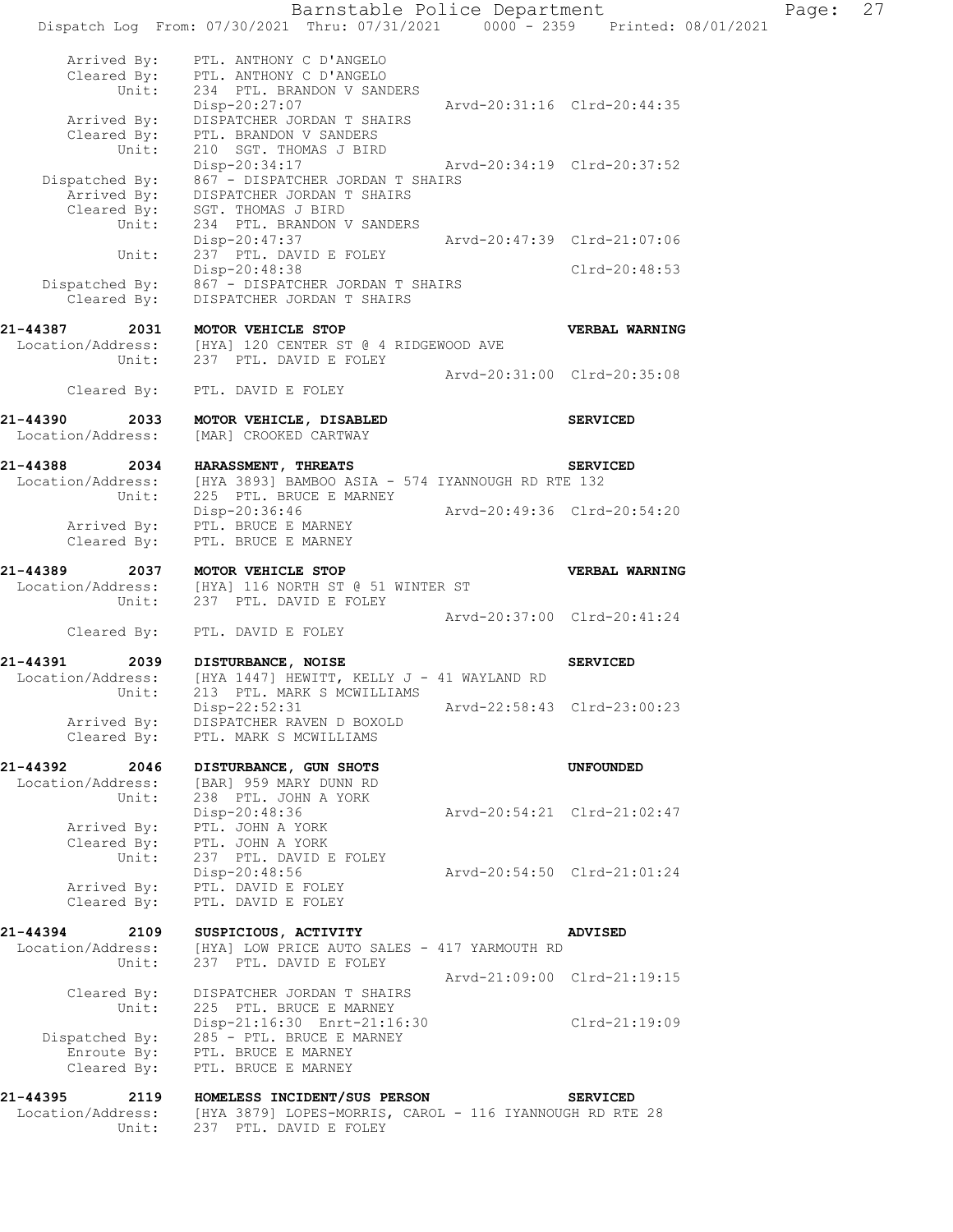|                                                | Barnstable Police Department<br>Dispatch Log From: 07/30/2021 Thru: 07/31/2021 0000 - 2359 Printed: 08/01/2021 |                             |                             | Page: | 28 |
|------------------------------------------------|----------------------------------------------------------------------------------------------------------------|-----------------------------|-----------------------------|-------|----|
| Cleared By:<br>Unit:                           | $Disp-21:21:46$<br>PTL. PETER S MYRBECK<br>225 PTL. BRUCE E MARNEY                                             |                             | Arvd-21:27:15 Clrd-21:44:33 |       |    |
| Arrived By:<br>Cleared By:                     | Disp-21:22:04<br>PTL. BRUCE E MARNEY<br>PTL. PETER S MYRBECK                                                   | Arvd-21:22:42 Clrd-21:44:33 |                             |       |    |
| 21-44396<br>2137                               | MOTOR VEHICLE STOP                                                                                             |                             | <b>VERBAL WARNING</b>       |       |    |
| Location/Address:<br>Unit:                     | [MAR] 2929 FALMOUTH RD RTE 28 @ 400 OSTERVILLE W BARNSTABLE RD<br>212 PTL. ANTHONY C D'ANGELO                  |                             | Arvd-21:37:00 Clrd-21:41:29 |       |    |
| Cleared By:<br>Unit:                           | PTL. ANTHONY C D'ANGELO<br>234 PTL. BRANDON V SANDERS                                                          |                             |                             |       |    |
| Cleared By:                                    | Dispatched By: 324 - PTL. BRANDON V SANDERS<br>Arrived By: PTL. BRANDON V SANDERS<br>PTL. BRANDON V SANDERS    |                             | Arvd-21:38:40 Clrd-21:39:07 |       |    |
| 21-44398<br>2145<br>Location/Address:          | DISTURBANCE, NOISE<br>[HYA] 454 BISHOPS TER                                                                    |                             | <b>ADVISED</b>              |       |    |
| Unit:<br>Arrived By:<br>Cleared By:            | 231 PTL. ARMANDO FELICIANO<br>Disp-21:47:33<br>PTL. ARMANDO FELICIANO<br>PTL. ARMANDO FELICIANO                |                             | Arvd-21:52:51 Clrd-22:07:17 |       |    |
| Unit:<br>Arrived By:<br>Cleared By:            | 223 PTL. SPENCER L JACKSON<br>Disp-21:47:39<br>PTL. SPENCER L JACKSON<br>PTL. SPENCER L JACKSON                |                             | Arvd-21:51:41 Clrd-22:01:34 |       |    |
|                                                |                                                                                                                |                             |                             |       |    |
| 21-44402<br>2202<br>Location/Address:<br>Unit: | DISTURBANCE, NOISE<br>[HYA] 825 WEST MAIN ST Apt. #15<br>223 PTL. SPENCER L JACKSON                            |                             | <b>UNFOUNDED</b>            |       |    |
| Arrived By:<br>Cleared By:<br>Unit:            | Disp-22:06:57<br>PTL. SPENCER L JACKSON<br>PTL. SPENCER L JACKSON<br>237 PTL. DAVID E FOLEY                    | Arvd-22:09:41 Clrd-22:18:48 |                             |       |    |
| Arrived By:<br>Cleared By:                     | Disp-22:07:08<br>PTL. DAVID E FOLEY<br>PTL. DAVID E FOLEY                                                      | Arvd-22:12:46 Clrd-22:18:17 |                             |       |    |
| 21-44403<br>2205                               | MOTOR VEHICLE STOP                                                                                             |                             | VERBAL WARNING              |       |    |
| Location/Address:                              | [CEN 536] NINETY NINE RESTAURANT - 1600 FALMOUTH RD RTE 28                                                     |                             |                             |       |    |
| Unit:                                          | 234 PTL. BRANDON V SANDERS                                                                                     |                             | Arvd-22:05:57 Clrd-22:07:44 |       |    |
| 21-44404<br>2207<br>Location/Address:          | DISTURBANCE, GUN SHOTS<br>[CEN] 536 HUCKINS NECK RD @ 28 PLEASANT PINES AVE                                    |                             | <b>UNFOUNDED</b>            |       |    |
| Unit:<br>Arrived By:                           | 234 PTL. BRANDON V SANDERS<br>$Disp-22:08:56$<br>PTL. BRANDON V SANDERS                                        |                             | Arvd-22:12:28 Clrd-22:31:43 |       |    |
| Cleared By:<br>Unit:                           | DISPATCHER RAVEN D BOXOLD<br>215 PTL. CORBIN J FRIES<br>Disp-22:09:09                                          | Arvd-22:16:40 Clrd-22:31:46 |                             |       |    |
| Arrived By:<br>Cleared By:                     | PTL. CORBIN J FRIES<br>DISPATCHER RAVEN D BOXOLD                                                               |                             |                             |       |    |
| 21-44405<br>2244<br>Location/Address:          | DISTURBANCE, NOISE<br>[CEN] 233 NOTTINGHAM DR                                                                  |                             | <b>SERVICED</b>             |       |    |
| Unit:<br>Arrived By:                           | 234 PTL. BRANDON V SANDERS<br>$Disp-22:46:20$<br>PTL. BRANDON V SANDERS                                        |                             | Arvd-22:55:02 Clrd-23:02:17 |       |    |
| Cleared By:<br>Unit:                           | PTL. BRANDON V SANDERS<br>215 PTL. CORBIN J FRIES                                                              |                             | Arvd-22:54:22 Clrd-23:02:00 |       |    |
| Arrived By:<br>Cleared By:                     | Dispatched By: 287 - PTL. CORBIN J FRIES<br>PTL. CORBIN J FRIES<br>PTL. CORBIN J FRIES                         |                             |                             |       |    |
| 21-44409<br>2318<br>Location/Address:          | <b>LARCENY</b><br>[HYA 491] FRESH KETCH - 462 MAIN ST                                                          |                             | <b>ADVISED</b>              |       |    |
| Unit:                                          | 231 PTL. ARMANDO FELICIANO<br>Disp-23:23:15                                                                    | Arvd-23:24:01 Clrd-23:53:29 |                             |       |    |